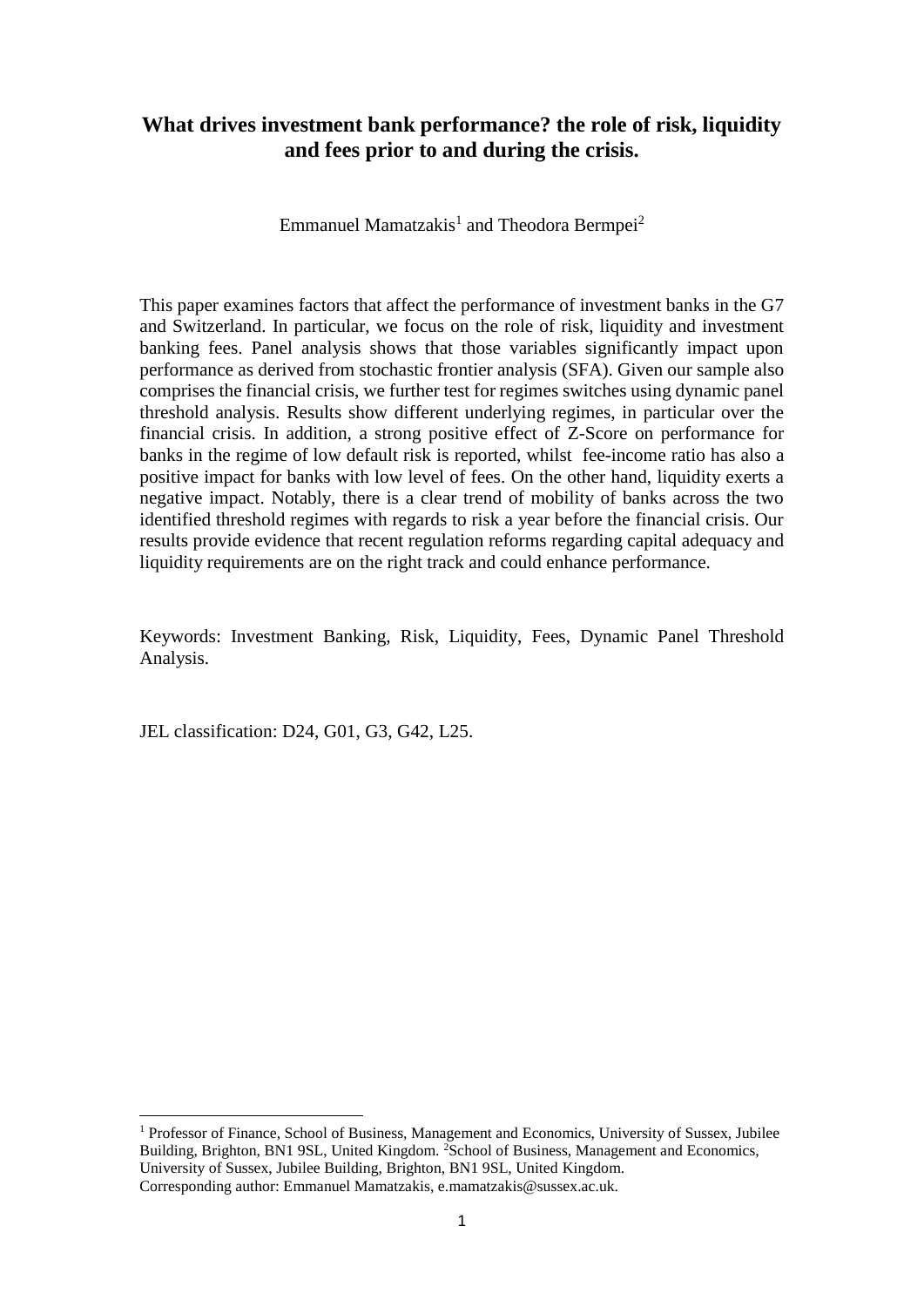#### **1. Introduction**

1

The liberalization and globalization processes resulted in a rapid development of the investment banking industry in all the industrialized countries before the burst of the financial crisis in 2007. Investment banks primarily engage in the issuance of equity or debt securities and in mergers and acquisitions (M&A) advisory services. In addition, investment banks' activities include trading, securities, and merchant banking and investment management services. The wide operational spectrum of the investment banking industry has significantly increased the importance of these financial institutions for the global financial system.

The high level of financial integration in the first half of the 2000 decade has led to a rapid growth of the investment banking sector, particularly in the G7 and Switzerland, (Tomljanovich and Ying 2005; Morana, 2008; Baglioni et al., 2013). Investment bank presence both in terms of number of institutions and operations is centred in these countries (Kalemli-Ozcan, 2012; Thomson Reuters, 2012). The development of investment banking activities reached its peak in 2006, when the industry's total income in the G7 and Switzerland amounted to 80.67 (US\$bn). In particular, investment banking earnings constituted 62% of total bank income in the US and 30% of the gross output of the UK economy in 2006 (Thomson Reuters, 2007; Burgess, 2011). However, this strong growth came to an abrupt end due to the financial crisis in 2007. The investment banking sector in the G7 and Switzerland experienced a considerable deceleration in activity as revenue dropped more than half from its highest point in 2006, reaching a total value of 39.07 (US\$bn) in 2008. The industry as a whole has been profoundly reformed by the turmoil.<sup>2</sup> The crisis revealed that investment banking activities are highly complex and interconnected (Demirguc-Kunt and Huizinga, 2010; Adrian and Shin, 2010), particularly between US and European investment banks (Eichengreen, 2012). As a consequence the transmission of the US sub-prime mortgage meltdown led to a major recession in the G7 and Switzerland.

In response to the 2007 financial crisis, US regulators passed the Dodd-Frank Act (2010). This Act requires investment banks to have higher capital adequacy ratios as a 'buffer' against credit crunch. Moreover, it includes the 'Volcker Rule' that prohibits

<sup>2</sup>To mention but a few events, JPMorgan acquired Bear Stearns with the financial aid of the Federal Reserve Bank, Bank of America merged with Merrill Lynch, while another prominent investment bank, Lehman Brothers, filed for bankruptcy.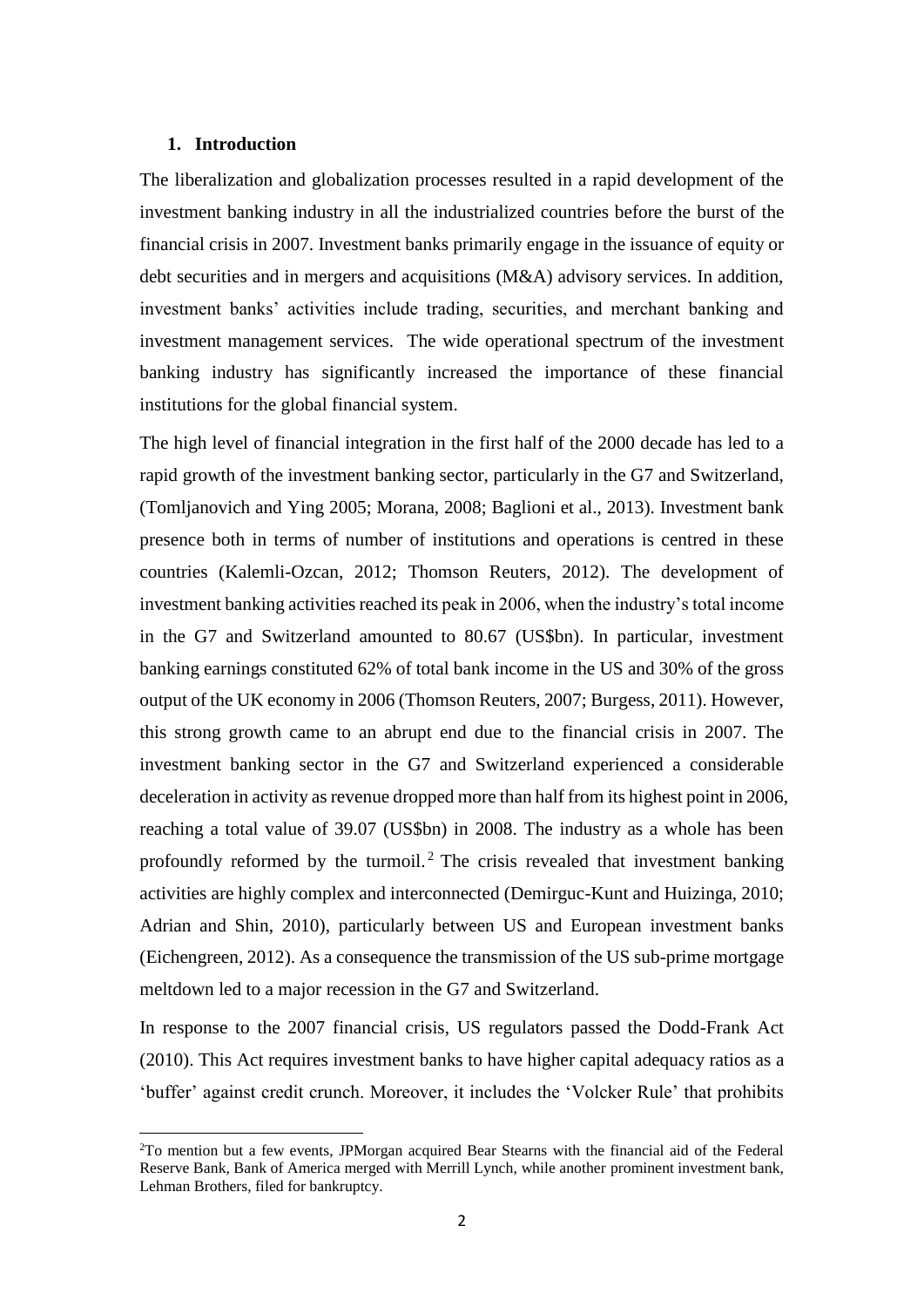*'a banking entity to i) engage in proprietary trading; or ii) acquire or retain any equity, partnership, or other ownership interest in or sponsor a hedge fund or a private equity fund'* (Dodd-Frank Act, 2010). The Rule consequently aims to separate commercial banking from investment banking that is particularly comprised of proprietary trading. Moreover, the impact of the 'Volcker Rule' implementation is not limited within the US as it also applies to the US subsidiaries of foreign banks.<sup>3</sup>

Despite the importance of the investment banking for the G7 and Switzerland, existing research on investment bank performance determinants is limited, while there is no study that includes the years of the financial crisis. Radic et al. (2012) is the only study to focus exclusively on the performance of investment banks but they cover just the pre-crisis period (2001-2007). The authors estimate profit and cost functions with investment banking fees as output, concluding that insolvency risk has a positive effect on cost inefficiency. Earlier studies, such as those by Allen and Rai (1996) and Vander (2002), examine the performance of universal banks that include investment banking activities. In particular, Allen and Rai (1996) review the efficiency of universal banks compared with conventional banks using both parametric and non-parametric methods. They find that universal banks operate more efficiently than traditional banks. The results of Vander (2002) back this finding of Allen and Rai (1996). A later study by Beccalli (2004) focuses on the performance of non-bank investment firms that engage solely in investment banking activities. Beccalli (2004) performs a comparison study between the UK and Italian investment firms over the 1995 to 1998 period. The author finds that the UK investment firms are more efficient than Italian firms.

Against this background, an examination of the performance determinants of investment banks for a period that includes the financial crisis could be of interest to both bankers and regulators. In this paper we focus on fees, risk and liquidity as drivers of the performance of these institutions. We give emphasis to fees because investment

1

<sup>&</sup>lt;sup>3</sup>The Rule has given rise to concerns due to its extraterritorial effect on the activity of the non-US banking institutions (Baxter, 2012). Despite the initial opposition of many countries to the formal application of the Rule, countries such as Germany and the UK acknowledge that regulatory amendments should be employed, aiming to rationalize banks' operations in both commercial and investment banking activities. In particular, the UK, France and Germany have been seriously considering the introduction of a regulatory reform similar to the 'Volcker Rule' (Liikanen, 2012; Vickers and Lagarde, 2013; Gambacorta and Van Rixtel, 2013). The widespread criticism of the Rule is further bolstered by the proposition that only US banks should have the right to trade US government bonds. Banks in counties such as Canada, Japan and the UK issue substantial levels of foreign sovereign debt and their exemption from the US government debt market could harm their financial markets.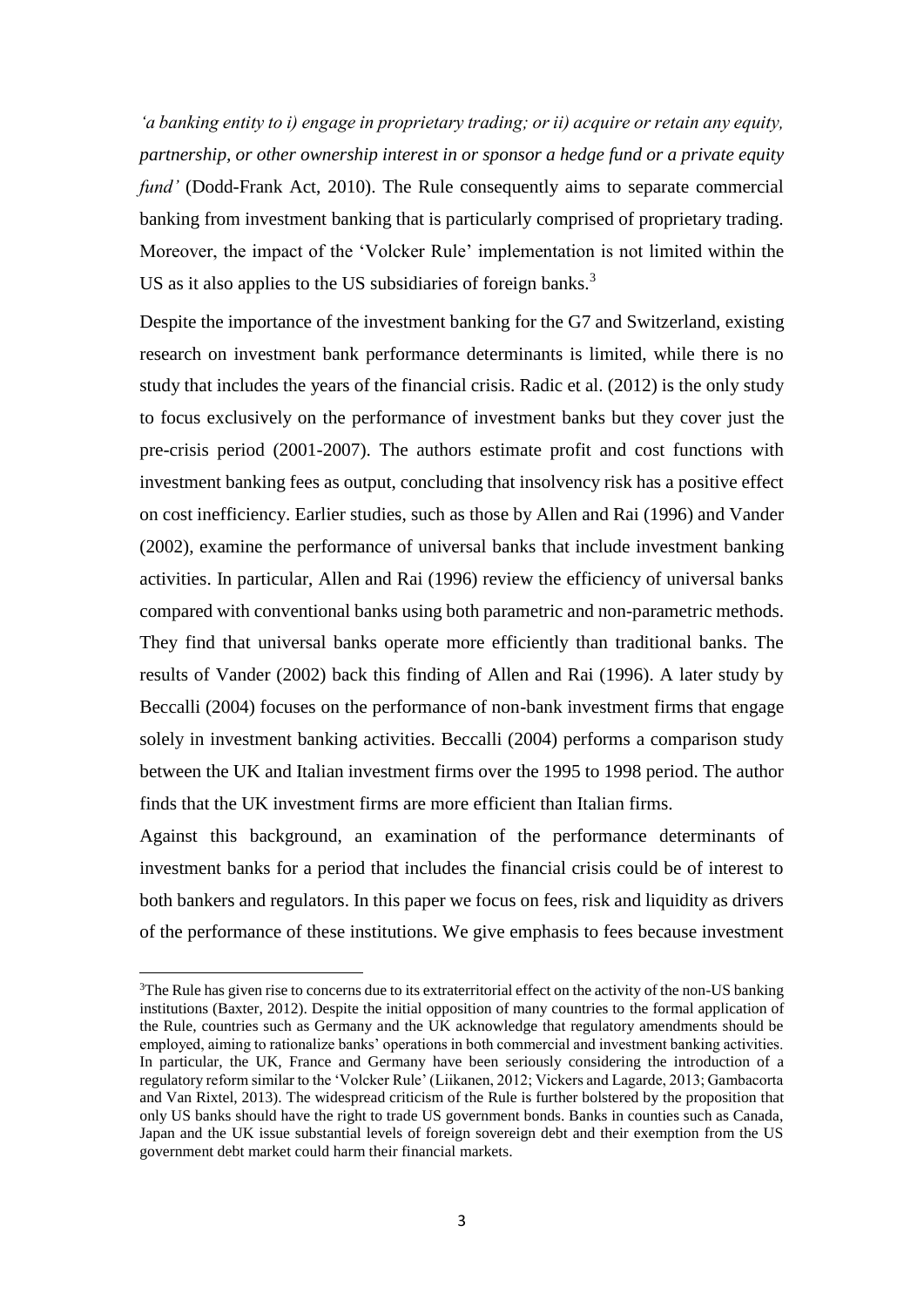banks, as opposed to conventional banks, engage primarily on non-interest income operations (Demirguc-Kunt and Huizinga, 2010). This concentration on fee-based operations could increase the risk of investment banks because of the high volatility of earnings stemming from non-interest income operations (Stiroh, 2004 Demirguc-Kunt and Huizinga, 2010). On the contrary, conventional banks can exploit risk diversification benefits (De-Young and Rice, 2004; Chiorazzo et al., 2008). Thus, investigating the impact of default risk on investment bank performance is of vital importance in the context of this study. In addition, investment banks carry higher liquidity risk than commercial banks, as the latter, in case of a financial shock, can count on deposits (Gatev and Strahan, 2006; Gatev et al., 2009). Hence, the level of liquid assets availability could form another important contributing factor to the performance of investment banks, particularly at a period of high liquidity constraints.

This paper contributes to the banking literature in several ways. Firstly, this is the only study on investment bank performance that covers a period (1997-2010) that includes the crisis years. To this end, we employ SFA to estimate cost efficiency as a measure of performance of investment banks in the G7 and Switzerland. The next and main contribution of this paper is the application of the dynamic panel threshold model by Kremer et al. (2013) in a second stage analysis. The advantage of this methodology is in allowing the data itself to reveal when the financial crisis occurs. This is achieved through testing for threshold effects of major bank determinants with respect to cost performance. In particular, we investigate the existence of thresholds in three bankspecific variables: a) we use Z-Score to measure default risk, as investment bank activities are related to high risk b) liquidity as a key factor that affects the performance of financial institutions. We account for the distinction between investment banks that are part of larger entities and stand-alone banks, as the former are able to draw liquidity from their group; c) we employ investment banking fees, which is the main income source of investment banks. Lastly, we extend the literature concerning investment bank performance determinants by including in fixed effects and dynamic panel models crisis related variables that capture the asset bubble burst and policy responses such as the quantitative easing. 4

**<sup>.</sup>** <sup>4</sup>The 2007 turmoil led to the implementation of unconventional monetary policies, such as quantitative easing (Q/E), by the central banks of the G7 and Switzerland (Klyuev, 2009; Fratzscher et al., 2013).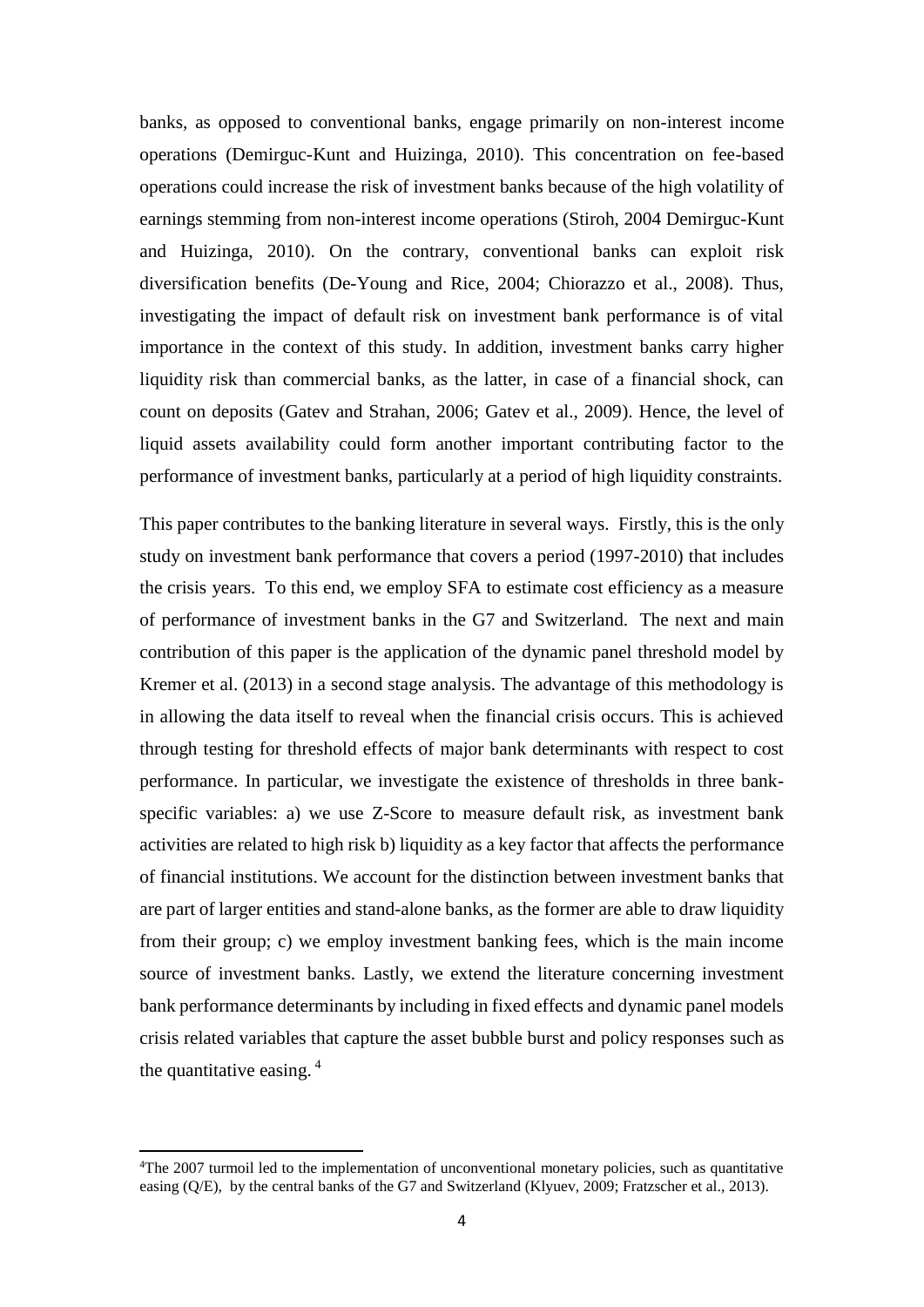Our threshold results show that there is a strong positive effect of Z-Score on efficiency, particularly for banks in the low default risk regime. We also find liquidity to have a negative impact on cost performance for investment banks below a threshold value. This effect is mainly driven by banks that are not part of a larger banking entity. Moreover, a higher fee-income ratio has a stronger positive impact on efficiency for investment banks that earn lower fees than for banks with higher levels of non-interest income. Interestingly, we find significant changes in the number of banks that belong to each threshold regime before and during the financial crisis.

The rest of the paper is structured as follows. Section 2 develops our hypotheses. Section 3 describes the SFA and the dynamic panel threshold methodology. Section 4 discusses the investment banking industry in the G7 and Switzerland and presents our data and variables. Section 5 discusses our results and Section 6 concludes.

#### **2. Hypotheses Development**

The operations of investment banks go far beyond the lending activities of traditional banks as they act as direct intermediaries between investors and capital acquirers in the capital markets. Furthermore, they are active participants in the capital markets by trading securities. An important function of investment banks that differentiates them from traditional banks is their advisory role concerning the wealth of acquirers and bidders. Investment banks assess the assets of target companies and advise acquirers to take the most value enhancing decisions with the aim of creating substantial synergies (Bao and Edmans, 2011). However, the type, the complex nature and the magnitude of investment banking operations carries significant risks that can be transferred to their shareholders and customers. To illustrate this, Fernando et al. (2012) demonstrate that companies with Lehman Brothers as their lead equity underwriter suffered economically, experiencing significant reductions in their returns. Hence, it becomes vital to test the following hypotheses regarding the impact of default risk, liquidity and investment banking fees on the performance of these institutions.

Investment banks are exposed to high risk due to the complexity of their operations. Demirguc-Kunt and Huizinga (2010) argue that higher fee-income for investment banks are linked to a higher volatility of earnings and higher risk as a consequence. However, Chiorazzo et al. (2008) find that for German saving banks an increase in their fee-income generated from investment banking activity has a positive impact on the efficiency of saving banks. The reason being that these banks benefit from the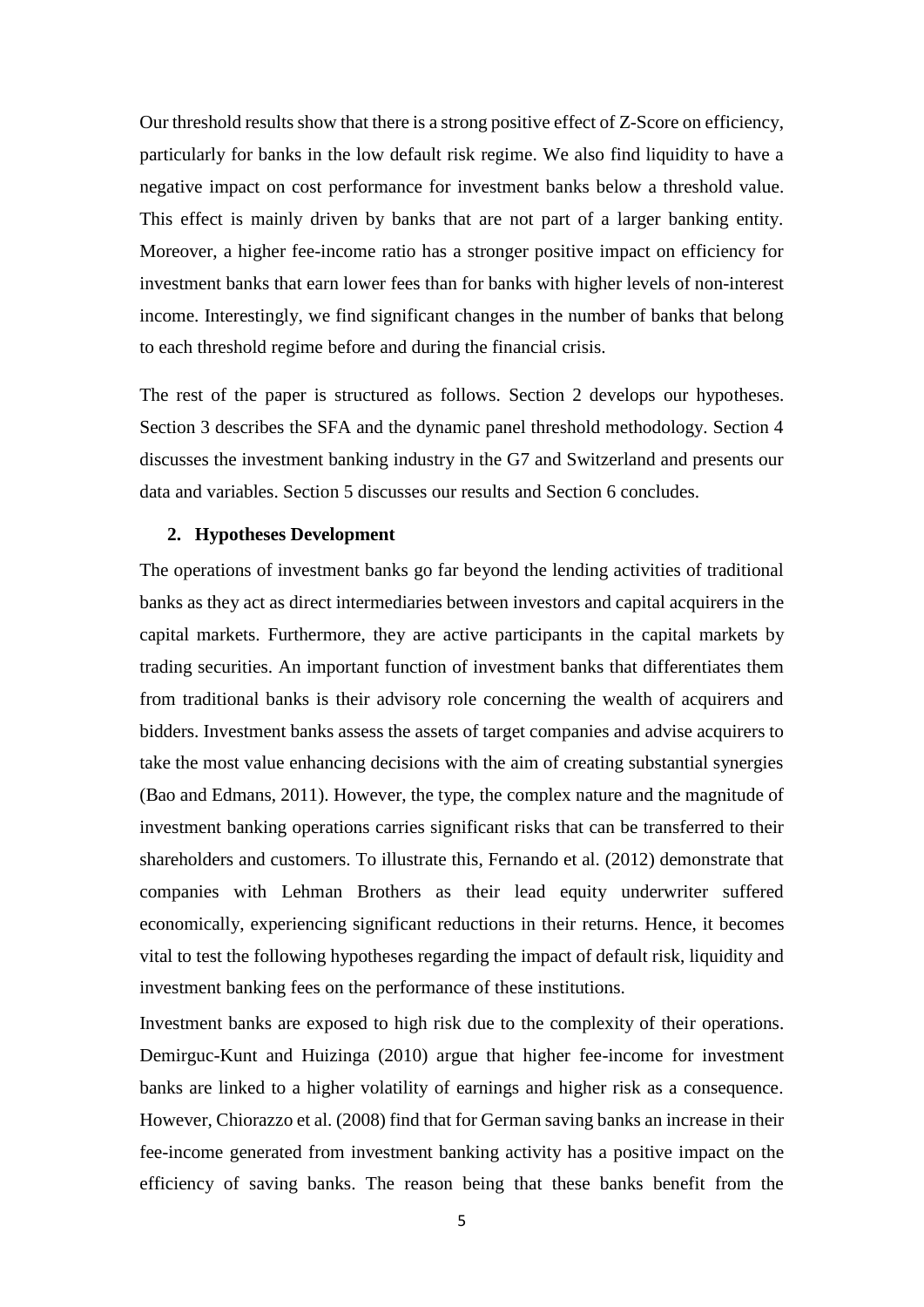diversification of their activities as they are involved in both interest and non-interest income operations (De-Young and Rice, 2004). Similarly, Merciera et al. (2007) show that small European banks and US financial holding companies present low revenue volatility due to their focus on deposit-taking activities, while the shift from interest to non-interest income would result in a trade-off between risk and return. Based on previous studies (see Merciera et al., 2007; Chiorazzo et al., 2008; Demirguc-Kunt and Huizinga, 2010) investment banks might carry more risk due to their engagement in non-interest income activities than savings and commercial banks. To this end, it is vital to examine the impact of risk on investment bank performance.

The *'bad luck hypothesis'* states that a negative relationship exists between risk and performance (see Berger and De-Young, 1997). If an unexpected event leads to higher risk, banks react by spending more resources to manage this risk. As a consequence, this procedure can lead to an increase in bank costs. Consistent with the *'bad luck hypothesis'*, Wheelock and Wilson (2000) find that inefficient banks are closer to failure. Similarly, investment banks' performance (measured by cost efficiency) is negatively associated with insolvency risk as defined by the Z-Score (Radic et al., 2012). Consequently, it would seem that investment banks with lower default risk are more efficient than banks with higher default risk. Interestingly, banks with high default risk aiming to decrease their probability of default, are forced to divert more resources to short-term screening and monitoring operations and could in fact become less efficient this way. Thus, our first hypothesis is as follows:

### *H1: Lower default risk asserts a positive impact on performance of investment banks.*

Furthermore, investment banks, due to the absence of a deposit base, face higher liquidity risk in comparison with commercial banks (Gatev and Strahan, 2006; Gatev et al., 2009). Brunnermeir (2009) demonstrates that investment banks' reliance on short-term debt, such as repurchase agreements, could escalate their liquidity risk. Similarly, other studies (Adrian and Shin, 2008, 2009; Krishnamurthy, 2009; Brunnermeir and Pederson, 2009) argue that investment banks face more difficulties to raise capital during periods of financial distress than deposit-taking banks. In light of this, an investigation of the relationship between liquidity and investment bank performance would be warranted.

Moreover, banks with higher levels of liquidity might undertake less risk in a case of an unexpected financial shock than banks with lower levels of liquidity. There are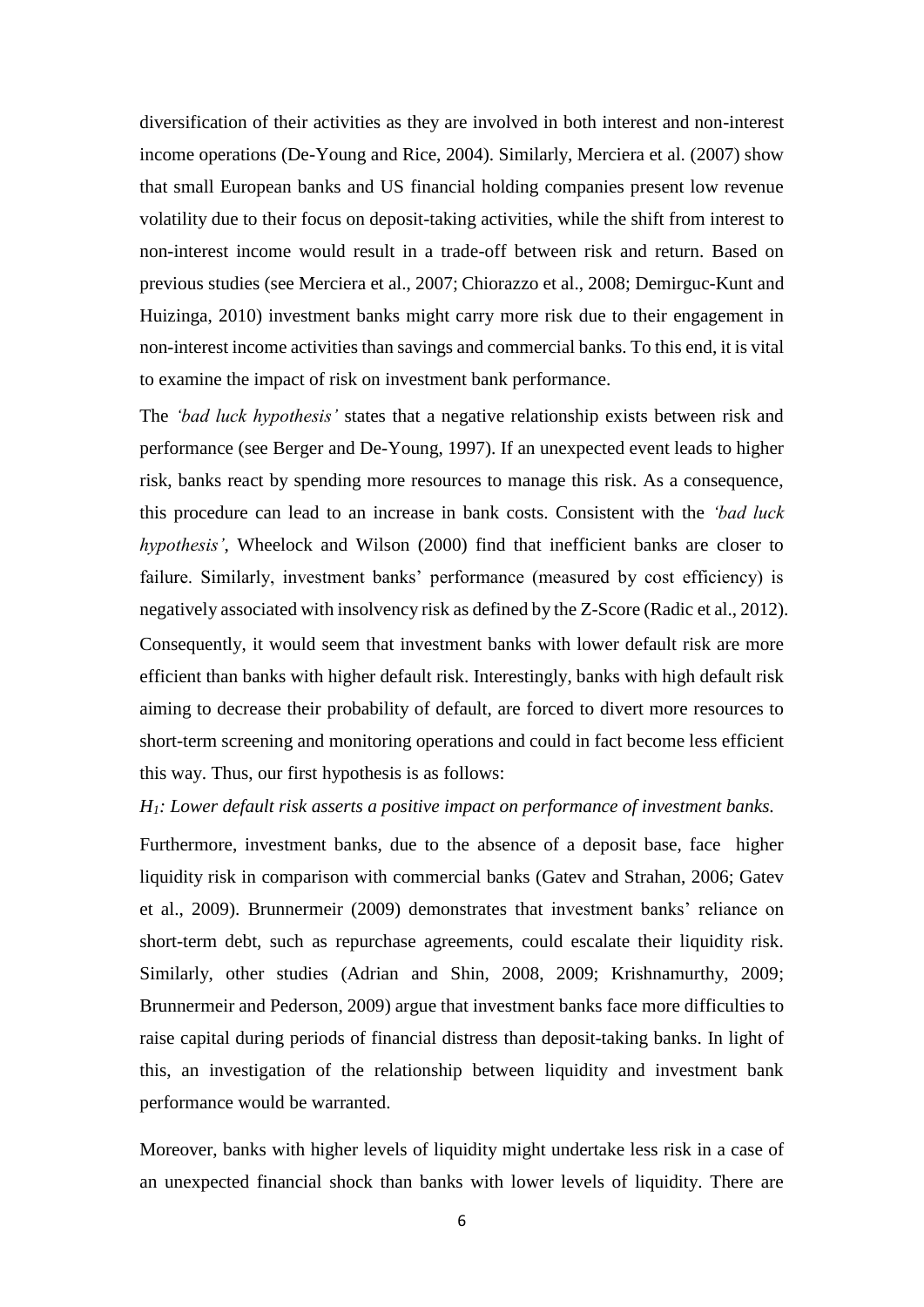numerous studies that examine the impact of liquidity on bank performance (Altunbas et al., 2000; Brissimis et al., 2008; Altunbas and Marques, 2008). Many studies find a direct positive relationship between a bank's liquidity ratio and its performance (Bourke, 1989; Demirguc-Kunt and Huizinga, 1999; Athanasoglou et al., 2008). Nonetheless, there are counterarguments: excess liquidity is accompanied by high storage costs (Kwan, 2003; Staikouras et al., 2008) and lower returns (Pasiouras and Kosmidou, 2007), suggesting that while liquid assets could decrease liquidity risk they could carry high costs that negatively affect bank performance.

We assume that banks with higher liquidity perform better than banks with lower levels of liquid assets. By this logic (*'bad luck hypothesis'* by Berger and De-Young, 1997), banks with lower liquidity would underperform banks with more liquid assets while trying to raise their liquidity levels. Hence, our second hypothesis is as follows:

### *H2: Higher liquidity asserts a positive impact on performance of investment banks.*

Rau (2000) casts the reputation effect of investment banks as the *'superior deal hypothesis'*. He suggests that the amount of investment banking fees is an accurate reflection of an investment bank's quality. Investors are willing to pay higher fees to more reputable investment banks than to less reputable ones (Beatty and Welch, 1996; Hunter and Jagtiani, 2003; Fang, 2005; Ismail, 2008).

On the other hand, Demirguc-Kunt and Huizinga (2010) find that for banks earning high levels of non-interest income, to raise fee-income (such as investment banking fees) would induce higher risk. Thus, the positive effect of raising fee-income on bank performance via risk diversification would be stronger for banks with low levels of noninterest income. Moreover, De-Young and Roland (2001) argue that the substitution of traditional operations with fee-income activities is related to an instability of earnings, while Acharya et al. (2006) show that banks with higher inclusion of non-interest income activities in their portfolio perform less efficiently than banks with lower involvement in fee-income operations. In the same manner, Stiroh (2004) and Lepetit et al. (2008) find a positive association between fee-based revenue and bank risk. Yet for saving banks an increase in fee-income could have a positive impact on performance (Chiorazzo et al., 2008), as these banks engage in both interest and non-interest income operations and thereby diversify their risk (De-Young and Rice, 2004). On the contrary, investment banks since they solely focus on investment banking activities could benefit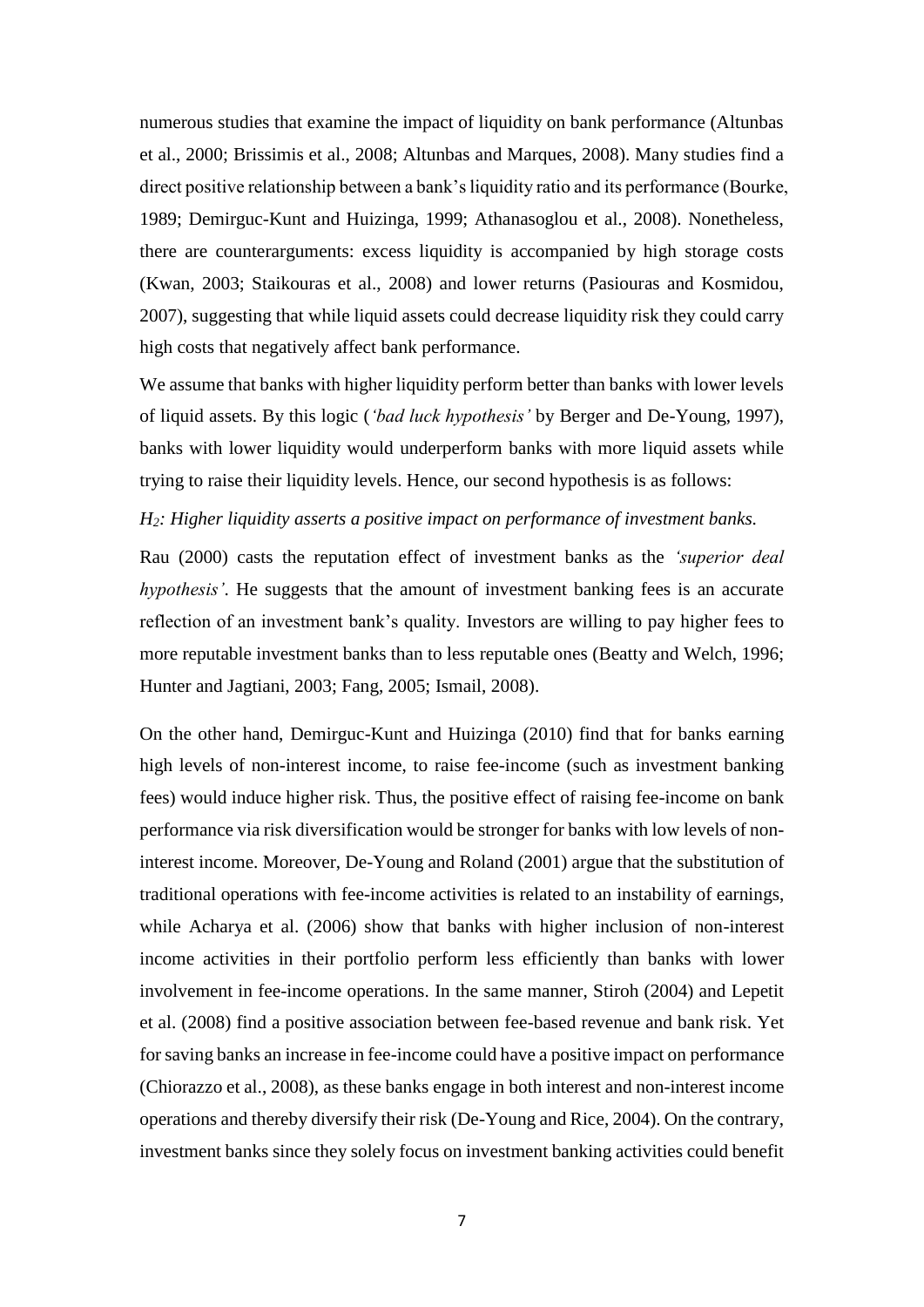less from risk diversification compared to saving banks. It is clearly of interest to study the impact of fee-income on investment bank performance.

It follows that we should expect the scope to increase fee-income, without increasing risk, is higher for investment banks that earn relatively low levels of fee-income (i.e. less reputable banks). Therefore, our third hypothesis is as follows:

*H3: Less reputable investment banks, here considered as banks that earn relatively low levels of investment banking fees, could benefit more from an increase in fees than would more reputable banks that earn higher levels of fee-income.*

#### **3. Methodology**

1

### *3.1 Measuring Cost Efficiency*

In this study we measure bank performance in terms of cost efficiency by employing Stochastic Frontier Analysis (SFA). The advantage of this parametric methodology is that both random error and inefficiency are combined in a composite error term (Berger and Humphrey, 1997). More specifically, we use the following specification for the cost frontier:

$$
TC_{it} = f(P_{it}, Y_{it}, N_{it}, Z_{it}) + v_{it} + u_{it}
$$
\n(1),

where  $TC_{it}$  is the total cost for bank *i* in year *t*. Total cost is defined as the sum of personnel, interest and non-interest expenses.  $P_{it}$  is a vector of input prices,  $Y_{it}$  is a vector of outputs,  $N_{it}$  is a vector of fixed netputs and  $Z_{it}$  is a vector of control variables. We use country dummy variables to control for home country characteristics  $5$  and a dummy variable for listed banks. The term  $v_{i,t}$  stands for the error term, while  $u_{i,t}$ denotes bank's inefficiency.

The translog cost function, opted in the paper, takes the form:

 $lnC_{i,t} = \alpha_0 + \sum_i \alpha_i lnP_{i,t} + \sum_i \beta_i lnY_{i,t} + \frac{1}{2} \sum_i \sum_j \alpha_{ij} lnP_{i,t} lnP_{j,t} + \frac{1}{2} \sum_i \sum_j \beta_{ij} lnY_{i,t} lnY_{j,t} + + \sum_i \sum_j \delta_{ij} lnP_{i,t} lnY_{j,t} +$  $\sum_i \zeta_i ln N_{i,t} + \frac{1}{2} \sum_i \sum_j \zeta_{ij} ln N_{i,t} ln N_{j,t} + \frac{1}{2} \sum_i \sum_j \theta_{ij} ln P_{i,t} ln N_{j,t} + \sum_i \sum_j \kappa_{ij} ln Y_{i,t} ln N_{j,t} + \mu_1 t + \frac{1}{2} \mu_2 t^2 +$  $\sum_i v_i t ln P_{i,t} + \sum_i \xi_i t ln Y_{i,t} + \sum_i \rho_i t ln N_{i,t} + + \sum_i \varphi_i Z_{i,t} + u_{i,t} \pm v_{i,t}$ (2)

<sup>5</sup>Structural and macroeconomic conditions might create variances in efficiency from country-to-country and time-to-time. To control for these differences we employ both time effects and country effects in the estimation of the efficiency as in Bonin et al. (2005).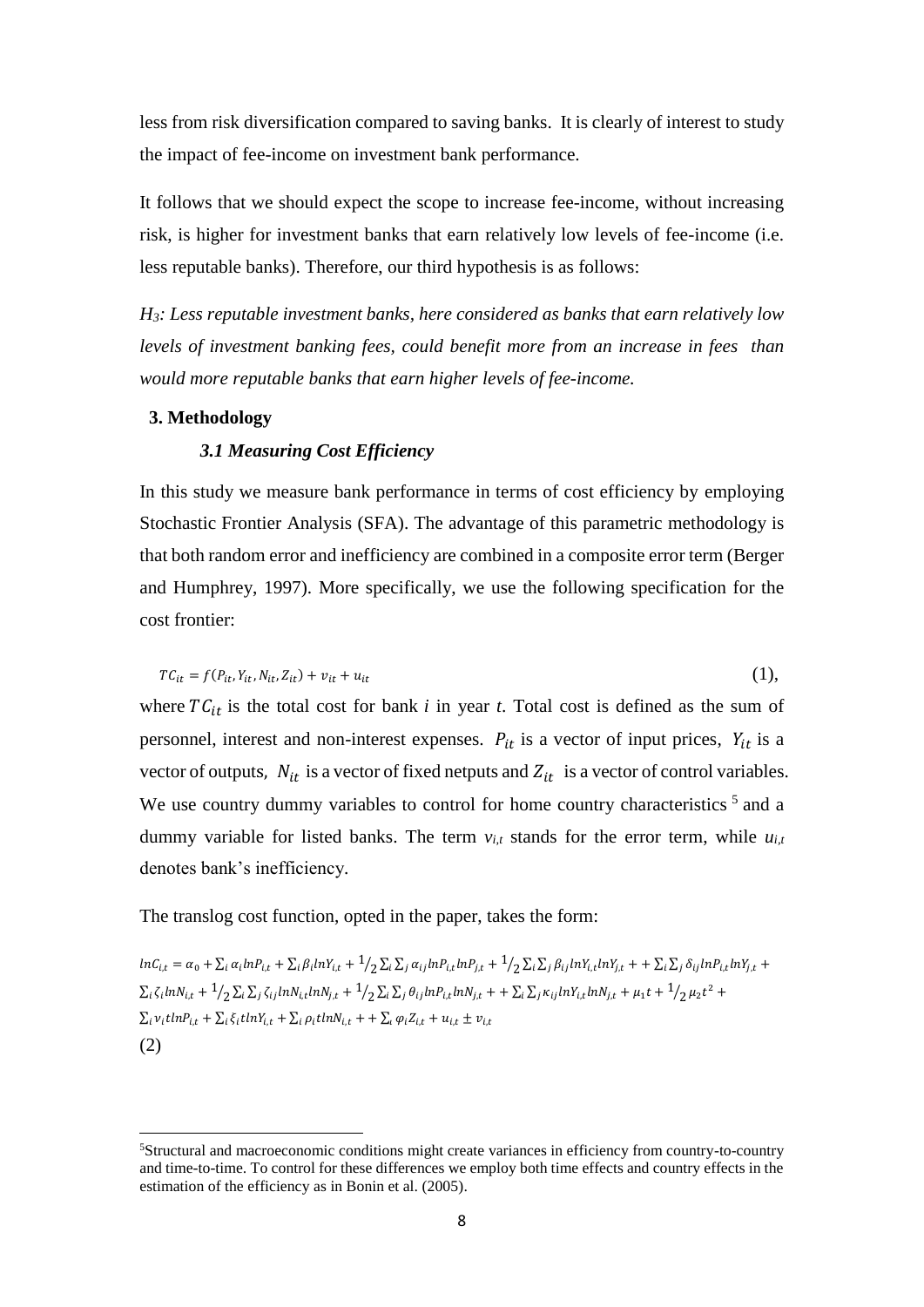Standard linear homogeneity and symmetry restrictions are applied. The equation (2) is estimated via a maximum likelihood procedure parameterized in terms of the variance parameters:

$$
\sigma_{\varepsilon}^{2} = \sigma_{u}^{2} + \sigma_{v}^{2}
$$
  
and 
$$
\beta = \sigma_{u}^{2} / \sigma_{\varepsilon}^{2}
$$
  
(3)

We estimate bank-specific efficiency scores using the distribution of the efficiency term conditional to the estimate of the composite error term, as in Jondrow et al. (1982).

#### *3.2 Dynamic Panel Threshold Model*

We choose to implement this methodology as it enables us to identify regime changes of important determinants of investment bank performance as measured by cost efficiency. Specifically, we employ the model of Kremer et al. (2013), which is an extension of Hansen (1999) model. It is based on the cross sectional threshold model of Caner and Hansen (2004), where GMM estimators are used to allow for endogeneity. However, Kremer et al. (2013) opt for a dynamic unbalanced threshold model, which could identify possible coefficient changes on the independent variables of our interest.

The threshold model takes the following form:

$$
eff_{it} = \mu_i + \lambda_1 m_{it} I \big( q_{it} \le \gamma \big) + \delta_1 I \big( q_{it} \le \gamma \big) + \lambda_2 m_{it} I \big( q_{it} > \gamma \big) + \varepsilon_{it} \tag{4}
$$

where  $eff_{it}$  is the dependent variable (efficiency scores derived from SFA),  $\mu_i$  is the bank-specific fixed effect, while  $\lambda_1$  and  $\lambda_2$  are the two reverse regression slopes assuming that there are two regimes. The threshold variable is  $q_{it}$ , whereas  $\gamma$  is the threshold value which categorizes the observations above (high regime) and below the threshold value (low regime).  $\varepsilon_{it}$  is the error term. I is the indicator function signifying the regime indicated by the threshold variable  $q_{it}$  and the threshold value  $\gamma$ . This model by Kremer et al. (2013) treats  $m_{it}$  as a vector of explanatory variables, which includes one regressor that is correlated with the error term and other regressors, which are not*.* Moreover, Kremer et al. (2013) extends Hansen's (1999) specification by the regime dependent intercept,  $\delta_1$ . According to Bick (2007), ignoring the regime intercepts would result in inconsistent estimates for both the threshold value and the coefficient magnitude of the regimes.

In order to circumvent serial correlation in the transformed error terms, Kremer et al. (2013) opt for the GMM estimation method (Arellano and Bover, 1995). To obtain its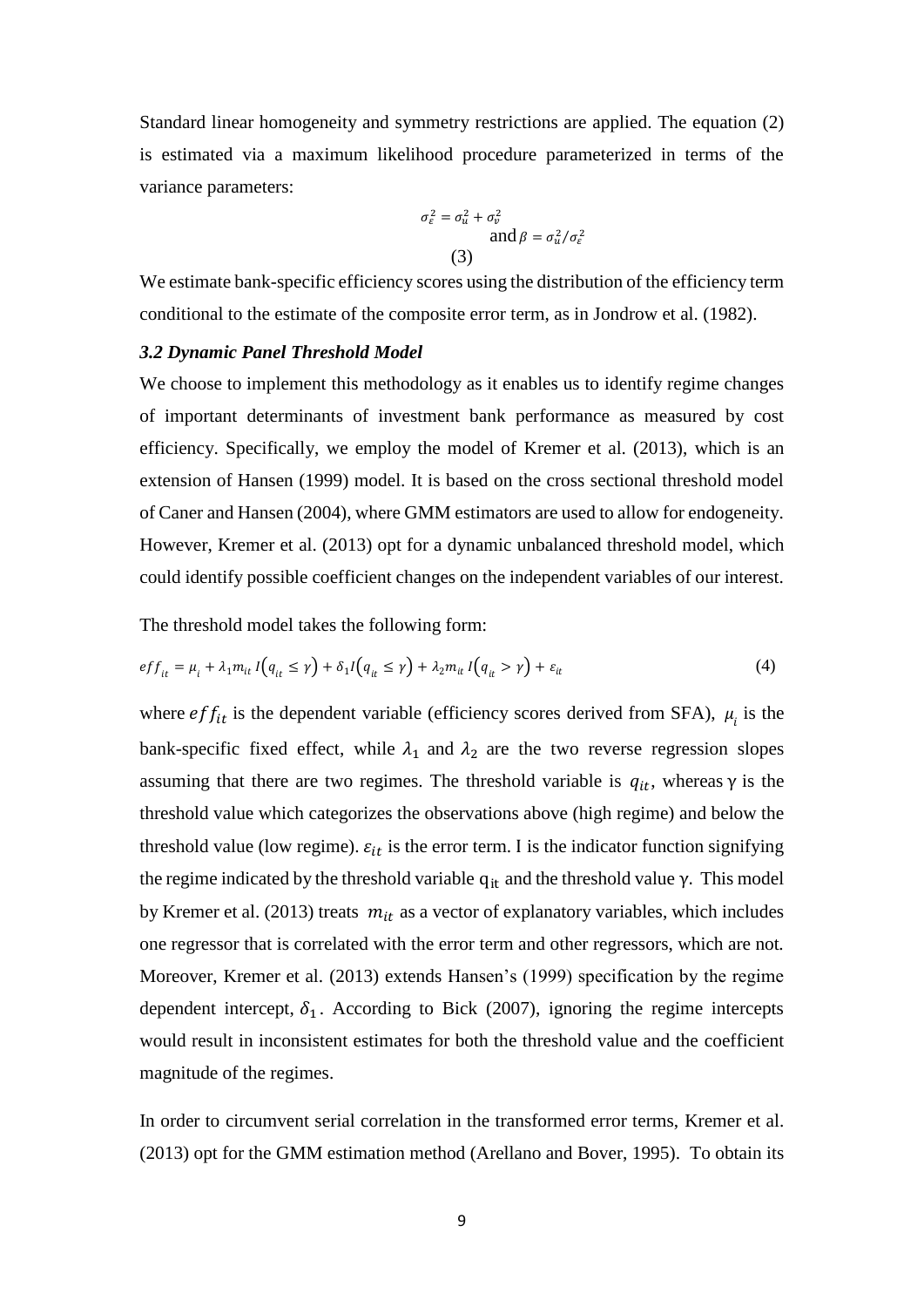predicted values, Kremer et al. (2013), like Caner and Hansen (2004), estimate a reduced type regression for the endogenous variable as a function of instruments. In the first step, the predicted values replace the endogenous variable in the equation (4). In step two, equation (4) is estimated via ordinary least squares for a fixed threshold value where the threshold variable is replaced by its predicted values obtained in the first step. The optimal threshold value is derived from the minimization of the concentrated sum of squared errors (Chan, 1993; Hansen, 1997). The 95% confidence interval of the threshold value is given by  $\Gamma = \{ \gamma : LR(\gamma) \le C(a) \}$ , where  $C(a)$  represents the asymptotic distribution of the Likelihood Ratio (LR) statistic at the 95% level (Hansen, 1999; Caner and Hansen, 2004). The above likelihood ratio has been adjusted to control for the number of time periods used for each cross section (Hansen, 1999). After the threshold value has been estimated, the slope coefficients  $\lambda_1$  and  $\lambda_2$  could be determined by the GMM estimator (Caner and Hansen, 2004).

# **4. Investment banking in the G7 and Switzerland and Data/Variables**  *4.1 Investment banking in the G7 and Switzerland*

Investment banking industry in the G7 and Switzerland demonstrated strong growth for the most part of the last decade and reached its peak in 2006. Due to the financial crisis investment banking activities were substantially subdued in 2008. This slowdown has been reversed during recent years and the investment banking continues to form an important part of the financial markets in industrialised economies.<sup>6</sup>

In North America, the US investment banks generated 58% of the global investment banking revenues in 2012, while 30% of US banking industry profits were from investment banking operations in the same year (Thomson Reuters, 2013). As a part of North America, Canadian banks facilitated the access of domestic issuers into foreign capital, resulting in a rapid growth of cross-border M&A operations.

In Europe, the UK, as one of the leading financial markets, constitutes an important hub for international investment banking activities carried out by numerous foreign banks from Italy, Germany, the US, Switzerland and Japan (Burgess, 2011). Switzerland is another important financial centre. A large part (13% ) of the income of

**.** 

<sup>6</sup>Among the top fee-generating investment banks worldwide are: JPMorgan, Goldman Sachs and Bank of America Merrill Lynch in the US; Barclays in the UK; Deutsche Bank in Germany; BNP Paribas in France; Mediobanca and Banca IMI in Italy; Credit Suisse and UBS in Switzerland; RBC Capital Markets in Canada; and Nomura in Japan (Thomson, 2013).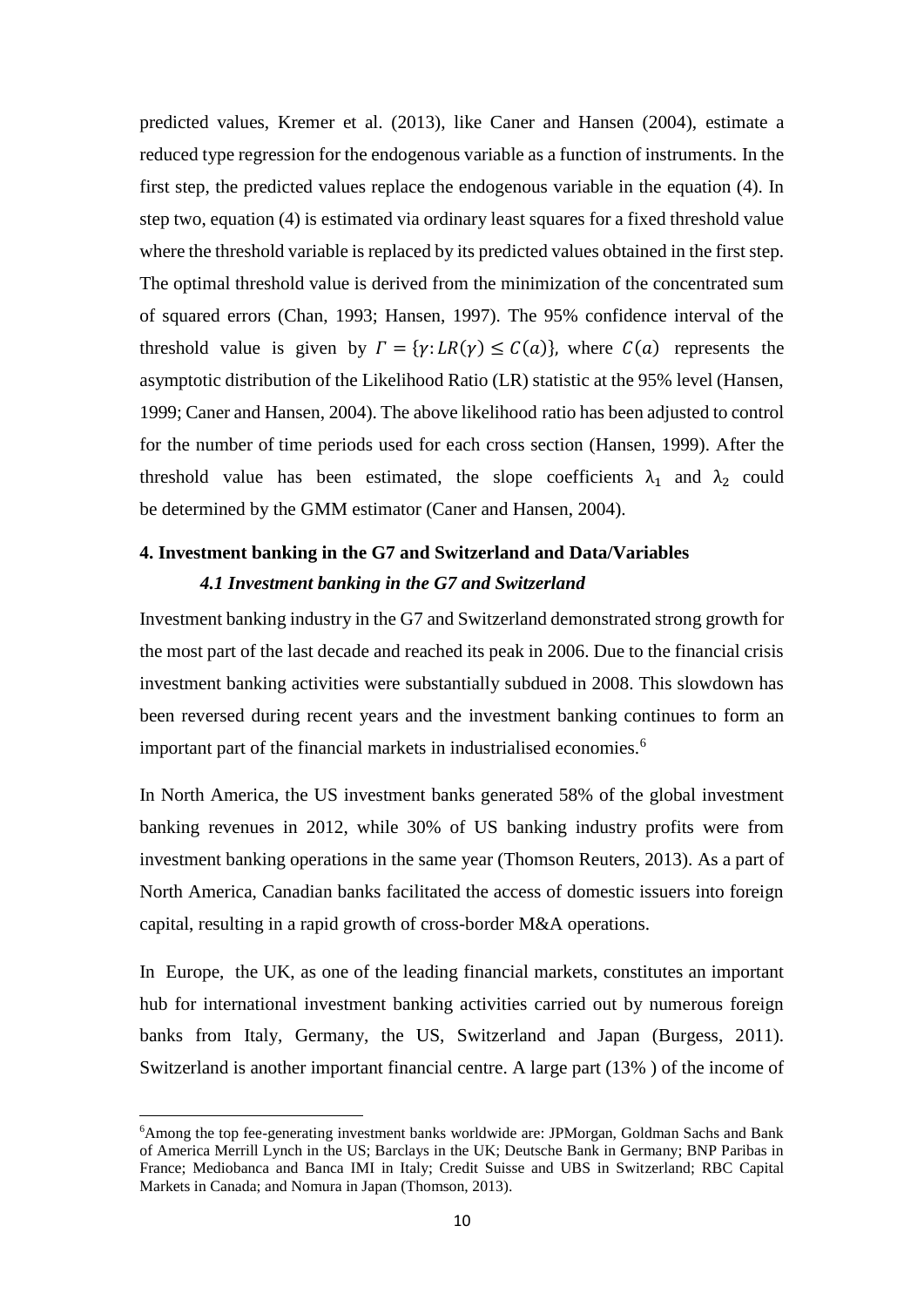Swiss banks was generated from M&A activity in 2010 (Swiss Bankers Association and Boston Consulting Group, 2011). In the German banking system universal banks perform both commercial and investment banking operations. International investment banking in Germany, in particular the M&A, has developed substantially following the Tax Reduction Act in 2000 (Schroder et al., 2012). French investment banks primarily engage in market-based activities, such as trading of securities, and have a relatively lower number of investors than UK and German banks, which also involve off-balance sheet activities (Vinals and Moghadam, 2012). Banks in Italy play a more predominant role in financing firms than those in Germany, France and the UK (Caselli et al., 2013).

In Japan, which is the only Asian country in the G7, the operational framework of investment banks has been strengthened since 2001. During this period, banks in Japan adopted most of the operations that typical investment banks should cover. Moreover, following the legislation of 2007, foreigners were able to acquire Japanese firms by using their own stock (Stowell, 2012) enabling a higher level of M&A activity.

In all countries considered, the investment banking has largely grew for the greater part of the last decade, as evident in the market capitalization data (see Figure 1). Market capitalization represents the equity aspect of financing and constitutes a major function of investment banks in the primary market. Figure 1 shows the domestic market capitalization in the G7 and Switzerland for the period 2000-2010 (as % of GDP). We observe that market capitalization peaks in 2000 and 2007, which would suggest thriving periods for stock prices before the technology bubble burst in 2001 and the financial crisis in the end of 2007.

### [INSERT FIGURE 1 ABOUT HERE]

Figure 2 shows M&A activity of firms operating in the G7 and Switzerland over 2000- 2010. M&A activity constitutes the main source of fee-income for investment banks (Kolasinski and Kothari, 2008). It is of note that during periods of financial stability (2004-2007) M&A transactions increased, while they declined during times of economic recession (2001-2003 and 2008-2009). The G7 and Switzerland reached a total transaction value of 3.48 (US\$tr) for M&A in 2000, which was to decrease sharply to 1.14 (US\$tr) in 2003. From this low level of M&A activity, transaction value grew considerably to a total 3.58 (US\$tr) in 2007 while decreased significantly to 1.53(US\$tr) in 2010.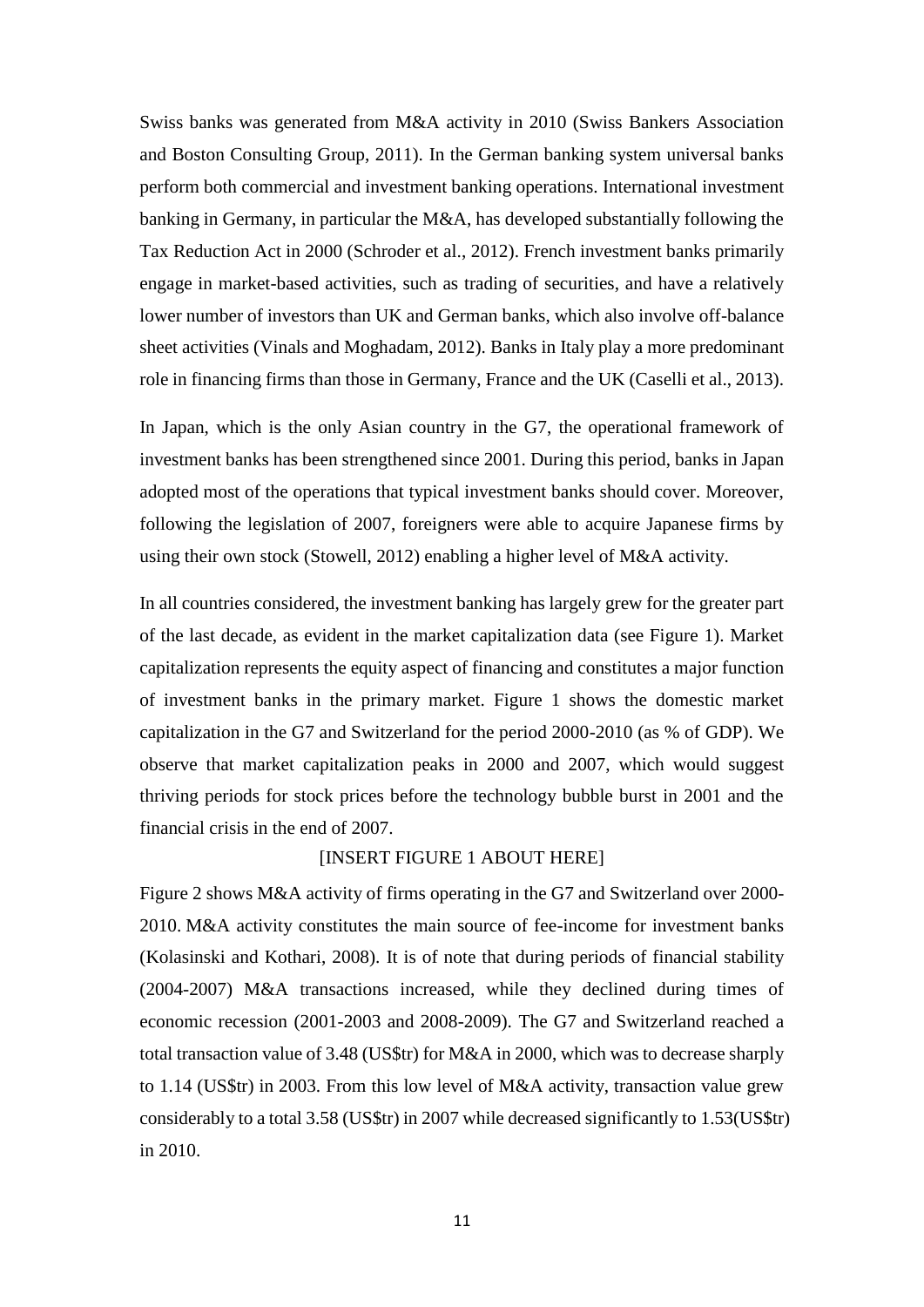### [INSERT FIGURE 2 ABOUT HERE]

#### *4.2 Data and Variables*

**.** 

We use financial data from the Fitch IBCA's Bankscope database over the period 1997- 2010. Our sample includes 97 investment banks and a total of 707 observations for the following countries: the US, the UK, Italy, Germany, Canada, Japan, France and Switzerland. Out of these 97 investment banks, 66 belong to a banking group while the rest (33) are stand-alone investment banks.<sup>7</sup>

We follow Sealey and Lindley (1977) in employing the '*intermediation'* approach to identify bank inputs and outputs. This approach assumes that the core function of banks is to use labour and capital in order to collect funds and transform them into loans and other earning assets. As inputs we use labour and physical capital. The price of labour is measured as the ratio of personnel expenses to total assets while the price of physical capital as the ratio of operating expenses to fixed assets. As output we employ other earning assets including loans, deposits from banks and credit institutions, government securities, and derivatives among others. Given that we are dealing with investment banks we opt for investment banking fees as an additional output (Radic et al., 2012). Investment banking fees comprise a wide range of operations including trading gains, net commission and other fees. Fixed netputs include the total level of equity and of fixed assets. By including equity we correct for biases in our efficiency scores, as banks with high levels of equity are more likely to adopt risk adverse strategies to protect shareholders' wealth than banks with lower levels of equity (Berger and Mester, 1997). To be consistent with the literature we also include the levels of fixed assets for each bank as a proxy for physical capital (Berger and Mester, 1997). We also include the following control variables: country dummies  $8$  to count for time-invariant home country characteristics and a dummy for listed banks. Table 1 presents descriptive statistics of cost function variables. The main impression emerging from this table is similar with that which has been previously observed (Radic et al., 2012).

### [INSERT TABLE 1 ABOUT HERE]

To test for the '*bad luck hypothesis'* (H1) that a decrease default risk asserts a positive impact on investment banking performance, we employ Z-Score as a measure of risk.

<sup>&</sup>lt;sup>7</sup>We thank the anonymous referee for pointing out this distinction. Subsidiary banks as a part of a larger banking entity could benefit from liquidity injections from the parent bank (Mayer and Carlyn, 2008). <sup>8</sup>As it is expected one dummy variable (Japan) is dropped from the sample to avoid multicollinearity issues.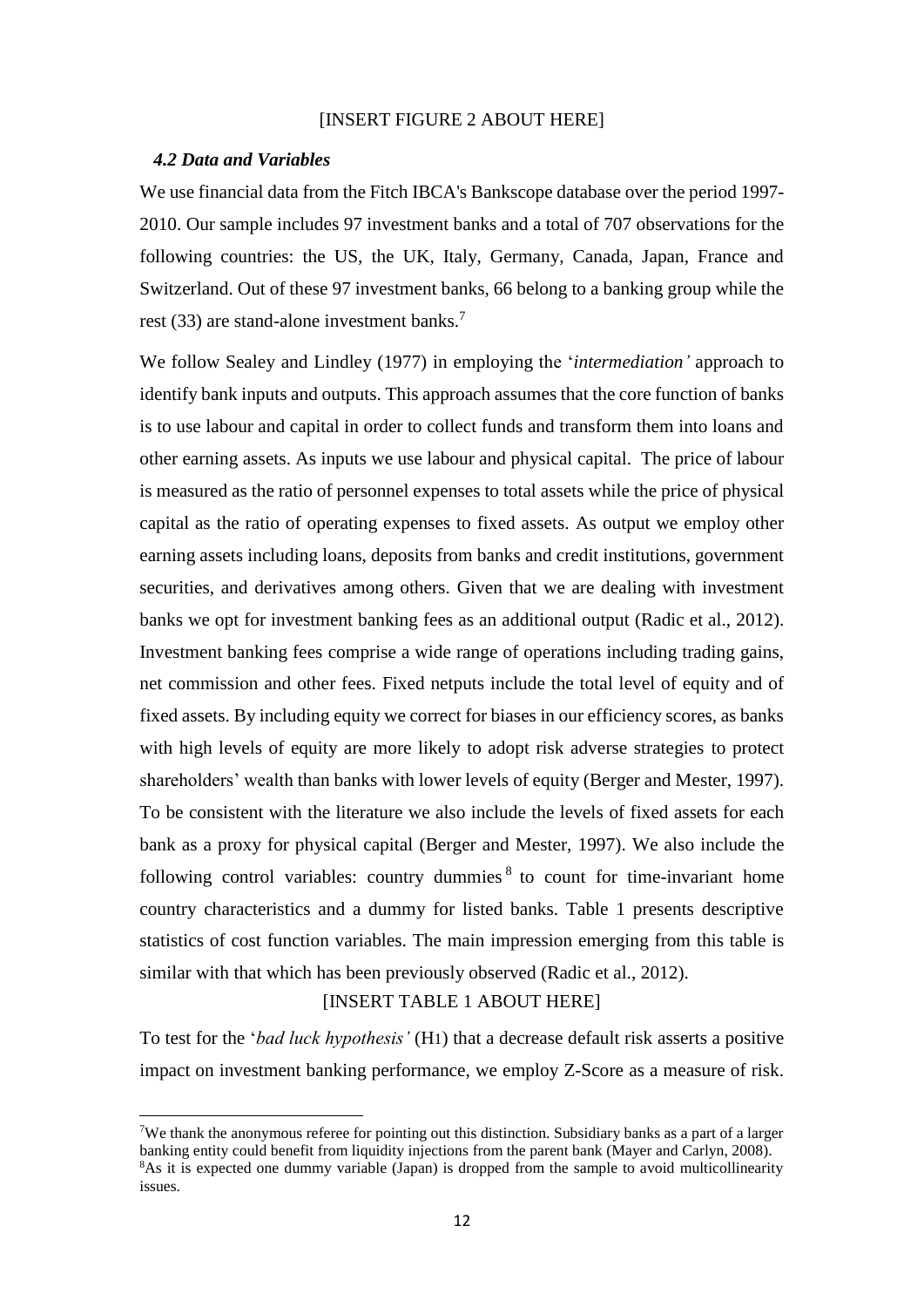We compute Z-Score as in Boyd and Graham (1986) by using the following formula: Z-Score= (1+ ROE)/Standard Deviation of ROE. The Z-Score has been used widely in recent banking studies (Lepetit et al., 2008; Barry et al., 2011; Radic et al., 2012). Banks with lower Z-Score have higher risk to default than banks with higher Z-Score. We also test the '*bad luck hypothesis'* (H2) whereby an increase in liquidity asserts a positive impact on investment banking performance. Liquidity is defined for each bank as the ratio of liquid assets to total assets. This specification has been employed extensively in the literature (Altunbas et al., 2000; Kwan, 2003; Altunbas and Marques, 2008). Liquid assets include trading assets, loans and advances with less than three months' maturity. Lower values of this ratio suggest that banks face more liquidity risk than banks with higher liquidity ratio. In addition, we use an income-associated ratio to test for the third hypothesis (H3) whereby less reputable investment banks, defined as banks that earn relatively low levels of investment banking fees, would benefit more by an increase in fees than more reputable banks (institutions that earn high levels of feeincome). Thisratio is defined as the sum of net commission, fees and net trading income over total assets. The conventional ratio of net income to total assets in the literature (Morgan and Stiroh, 2001; Bonin et al., 2005; Beccalli, 2007; Micco et al., 2007; Lin and Zhang, 2009) is replaced by the ratio of investment banking fees to total assets. This transformation reflects the core revenue of investment banks that stems from nontraditional banking activities.

In terms of bank-specific characteristics, we opt for a number of additional variables such as the ratio of equity to total assets as a proxy of capital (Athanasoglou et al., 2008; Lepetit et al., 2008). We also use the ratio of securities to total assets as in Radic et al. (2012) to account for the varieties of investment banking operations concerning equity issuance and underwriting activities. Finally, we examine the impact of income diversification on bank performance as has been used in recent studies (Laeven and Levine, 2007; Fiordelisi and Molyneux,  $2010$ .<sup>9</sup>

In terms of country macroeconomic variables, we use GDP per capita as a wealth measure (Dietsch and Lozano-Vivas, 2000; Maudos and Guevara, 2007; Maudos and Solis, 2009; Fiordelisi et al., 2011). Empirical evidence and theory point in different directions concerning the impact of GDP per capita on bank performance. An increase

**.** 

<sup>9</sup> Income diversification= (1- |Net Interest Income-Other Operating Income|)/Total Operating Income.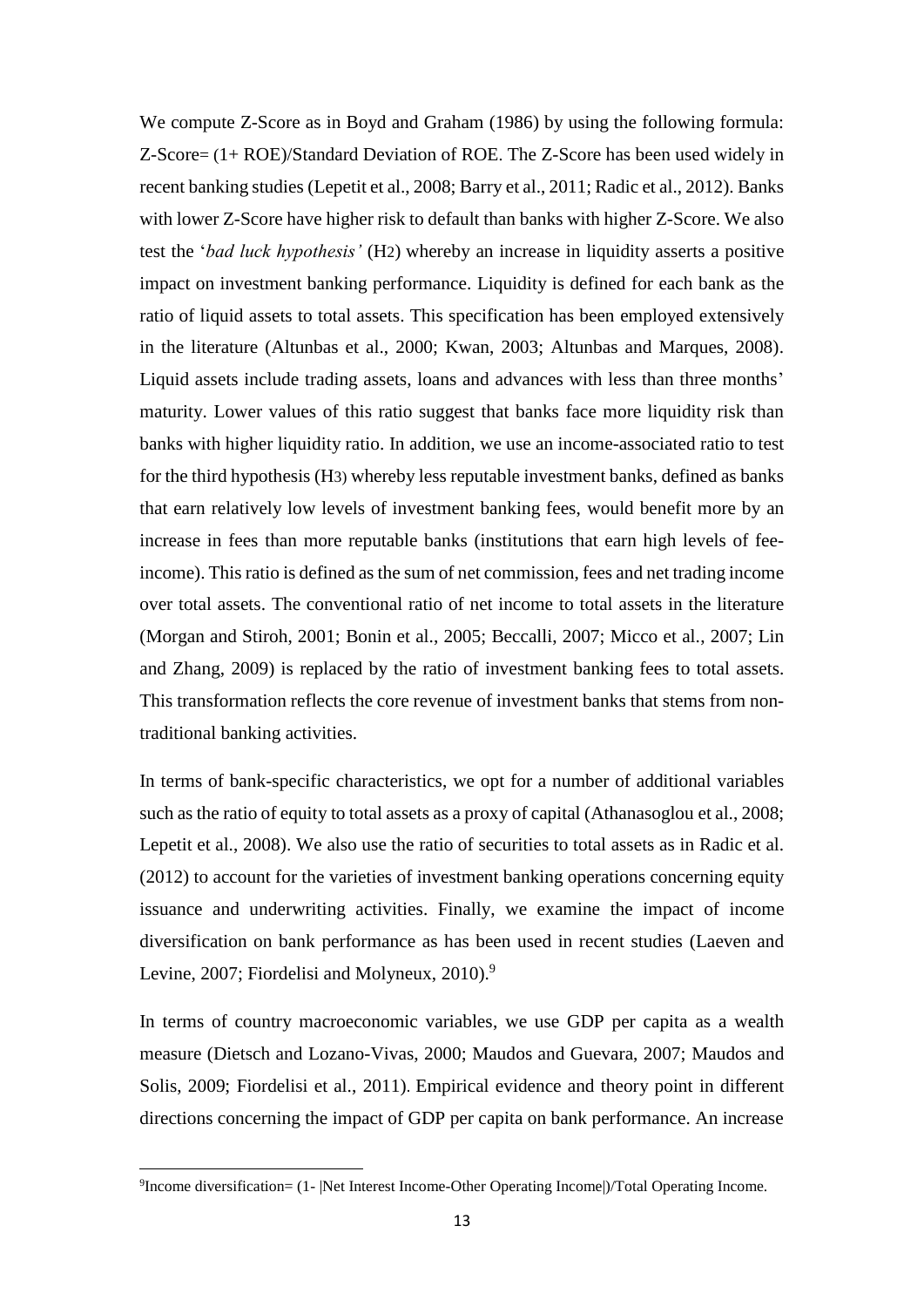of GDP per capita could result in the decline of banking costs as banks in more prosperous countries could benefit from access to new technologies (Lensink et al., 2008). On the other hand, an increase of GDP per capita could increase banking costs due to higher operating expenses to supply a given level of services (Dietsch and Lozano-Vivas, 2000).

To account for financial development, we include domestic credit to the private sector (DCPS) as a percentage of GDP. This is a proxy of banking activity, used in numerous studies as an indicator of financial development (Levine, 1997; Beck et al., 2004; Shandre and James, 2004; Abu-Bader and Abu-Qarn, 2008). Financial development could have a positive impact on cost efficiency (Pasiouras, 2008; Lozano-Vivas and Pasiouras, 2010). However, Demirguc-Kunt and Maksimovic (2002) argue that banks with a primary role in financing firms might undertake high loan default risk during a period of financial distress.

Higher FDI inflows may denote a higher presence of foreign investment banks in a country. If foreign banks manage to overcome the cross-border differences, they might increase the efficiency of the investment banking industry of a country (Berger et al., 2000). Higher FDI outflows suggest a high internationalisation of domestic investment banks. Banks that are able to expand globally have superior practices and structures. Consequently, higher FDI outflows can signify that the most efficient banks go abroad to transfer their model. Thus, we expect FDI outflows to have a negative impact on efficiency (Beccalli, 2004).

Moreover, we include the real effective exchange rate to control for exchange rate risk that investment banks could face due to foreign currency activities. The impact of the exchange rate on bank performance is subject to the net asset position of a bank in foreign currencies. A depreciation (appreciation) of the national currency with respect to a specific foreign currency, while the net asset position of a bank denominated in this foreign currency is positive (i.e. assets larger than liabilities), could lead to increased (decreased) gains for this bank (Grammatikos et al., 1986).

We also use the stock and house price index of the countries considered (S&P500, FTSE100, DAX, CAC, FTSEMIB, SMI, SPTSX and NIKKEI), with the aim of capturing the asset price bubble, as in Bordo and Jeanne (2002). A recent study by Adrian and Song Shin (2010) shows that when the asset and stock prices rise,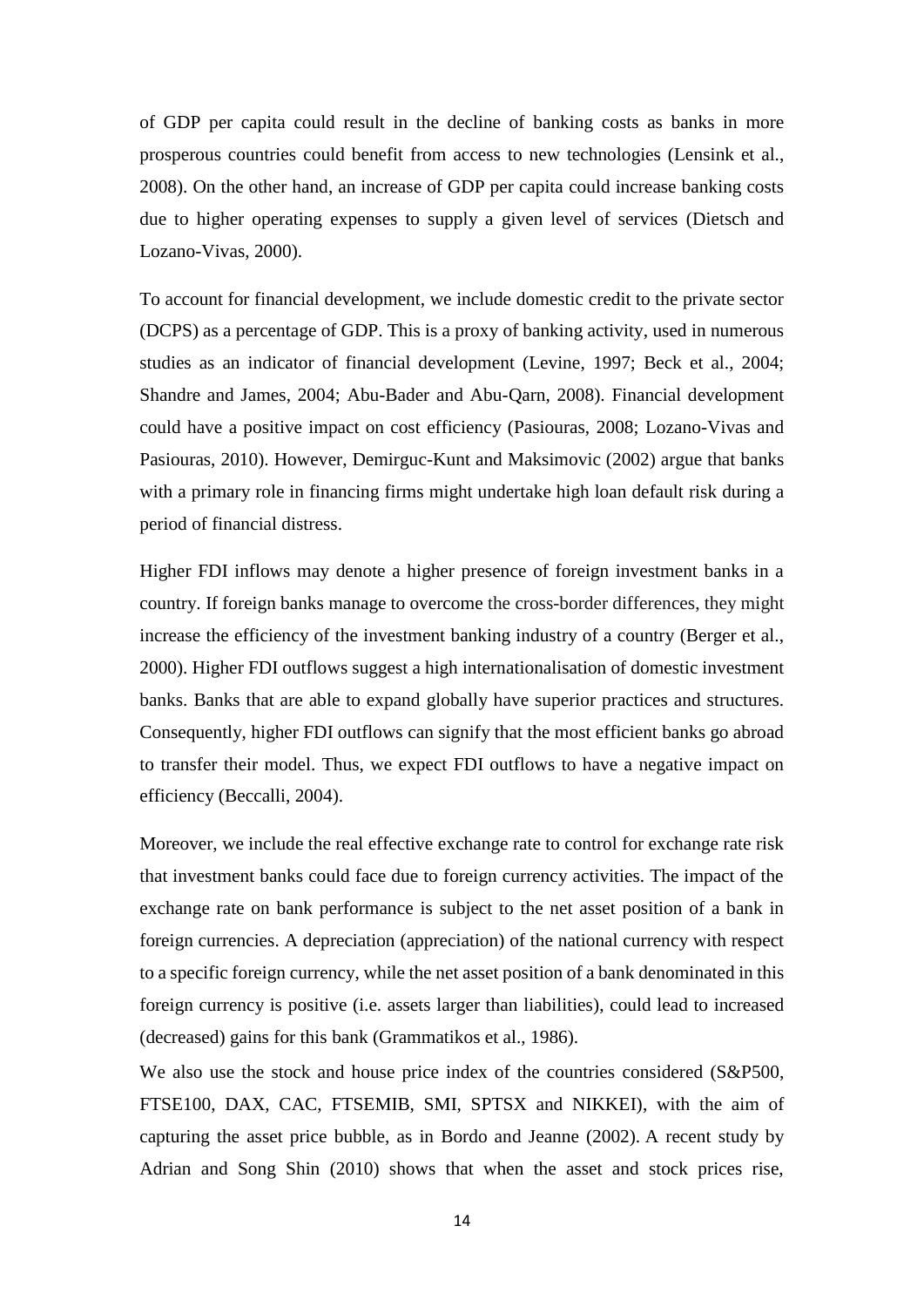investment banks' leverage increases as well. Moreover, in order to control for asset bubble bursts, we follow Gerdesmeier et al. (2010) and adopt a composite asset price indicator to construct a dummy, which takes the value of 1 in case of an asset price burst, and 0 otherwise.<sup>10</sup>

In addition, we proxy Q/E by using the reserves held by central banks for the countries considered, following the definition of Kobayashi et al. (2002) who suggests that Q/E stands for the increase in central bank reserves. A number of recent studies look at the impact of Q/E policy on the economies of Japan and UK (Voutsinas and Werner, 2011b; Lyonnet and Werner, 2012) using central bank reserves, among other tools of Q/E, and highlight the positive impact of this non-conventional monetary policy.<sup>11</sup> Hence, we expect the impact of central bank reserves on bank performance to be positive, as in Kobayashi et al. (2006).

Finally, to account for market risk we use the Volatility Implied Index (VIX). This financial indicator suggests that higher levels of VIX reflect higher degrees of financial turmoil in the US (Whaley, 2000). It follows that we should expect the VIX impact on investment bank performance to be negative. Over the study period (1997-2010), we observe that volatility increases significantly in two instances: over 2001-2003 and 2008-2009 (see Figure 3). Over 2004-2007 the relative market risk is lower, suggesting a period of financial stability.

### [INSERT FIGURE 3 ABOUT HERE]

1

<sup>&</sup>lt;sup>10</sup>If the composite indicator falls below a critical value the dummy takes the value of 1, and 0 otherwise. For the values of the composite indicator that are below the threshold value a burst exists. The critical value is determined as the mean of the composite indicator minus the standard deviation of the composite indicator times the factor μ. In our study we use  $\mu = 0.5$ , similarly to the study of Gerdesmeir et al. (2010) where  $\mu$  = 0.75. The composite indicator is estimated by the following equation:  $CI =$  $\varphi_1$ stock price index +  $\varphi_2$ house price index.  $\varphi_1$  equals to 1, while  $\varphi_2$  is the ratio of the standard deviation of the stock price index over the standard deviation of the house price index. Alternatively, Voutsinas and Werner (2011a) indicate the boom and the burst phase in their study based on the trend of lending growth rate in Japan over the 1980-1999 periods. The dummy variable equals 1 over the boom period (1980–1989), and 0 during the burst period (1990-1999).

 $11$ In the study of Voutsinas and Werner (2011b) the case of Japan has been examined, as being the first country to implement the unconventional monetary policy of Q/E. In the early 90s Japan has experienced very low interest rates, triggering the implementation of new monetary policies. Similarly, Lyonnet and Werner (2012) look at the impact of O/E on the nominal GDP growth for the UK. Only recently (2008), the Bank of England has implemented the relevant monetary policy (Joyce et al., 2011). The studies of Voutsinas and Werner (2011b) and Lyonnet and Werner (2012) investigate the impact of Q/E on the nominal GDP growth of Japan and UK respectively and conclude that credit creation, the original definition of Q/E (Werner, 1995), could form a stable relationship between a lending aggregate for GDP transactions and nominal GDP growth.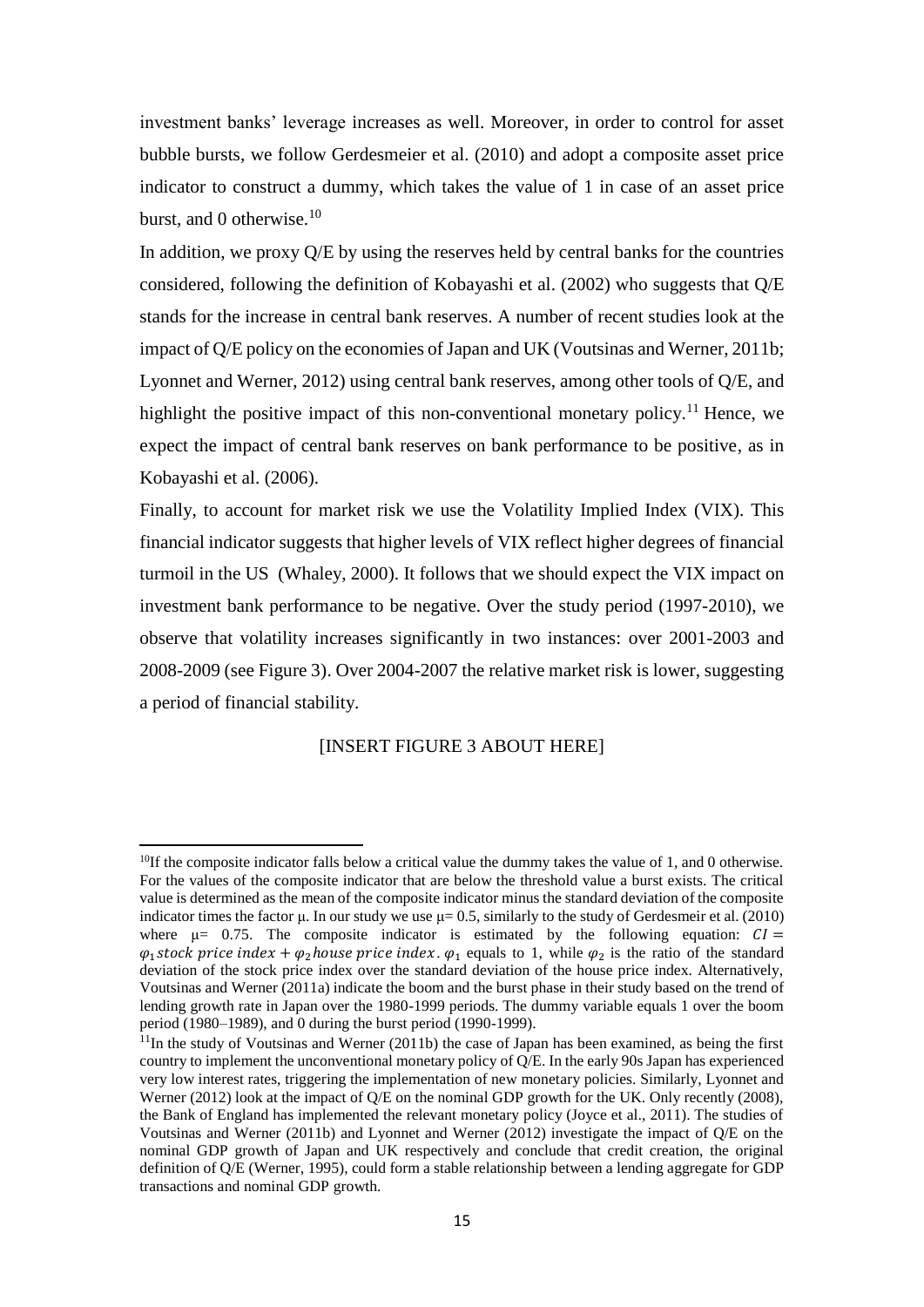Table 2 shows further descriptive statistics of the bank-specific and country-level variables used in the fixed effect and dynamic panel regressions.

### [INSERT TABLE 2 ABOUT HERE]

Note that UK and US investment banks have lower default risk (the highest two Z-Scores of 2.346 and 2.262). French and Japanese investment banks have the highest default risk with Z-Scores of 1.282 and 0.656. US investment banks have the highest level of investment banking fees over total assets. In terms of the liquidity ratio, Switzerland, Canada and Japan have the highest ratios, while Germany and Italy have the lowest.

### **5. Results and Discussion**

### *5.1 Cost Efficiency Estimations*

Table 3 shows the mean cost efficiency scores. Our mean efficiency scores rank Japan, Switzerland and Germany in the first three places. Our findings are broadly in line with Radic et al. (2012) who find that Japan and Switzerland rank in the second and third place. However, unlike in the present study, they find that US investment banks are the most cost efficient among the considered countries (G7 and Switzerland). Their study focuses on the pre-crisis period (2001-2007) and so misses the post financial turmoil period where the US investment banking industry confronted severe losses.

### [INSERT TABLE 3 ABOUT HERE]

In Figure 4, we report changes in the mean efficiency score over time. We observe a downward trend from 2004 to 2008. In 2003, the average efficiency score is 75.93%. It decreases to 72.26% in 2005, 66.60% in 2007 and 65.68% in 2008. It would appear that performance was affected adversely by the financial crisis of the 2007-2009 period.

### [INSERT FIGURE 4 ABOUT HERE]

### *5.2 Panel Estimations*

### **5.2.1 The Impact of the Z-core, Liquidity and Investment banking fees**

Tables 4 and 5 present the results for the fixed effect and dynamic panel regressions, where bank performance is a function of bank-specific and country-level variables. In the dynamic panel analysis we employ the two-step system GMM estimator of Arellano and Bover (1995) and Blundell and Bond (1998) with Windmeijer (2005) corrected (robust) standard errors. The two main characteristics of this estimator is that it follows the moments conditions on the level equations and uses the orthogonality conditions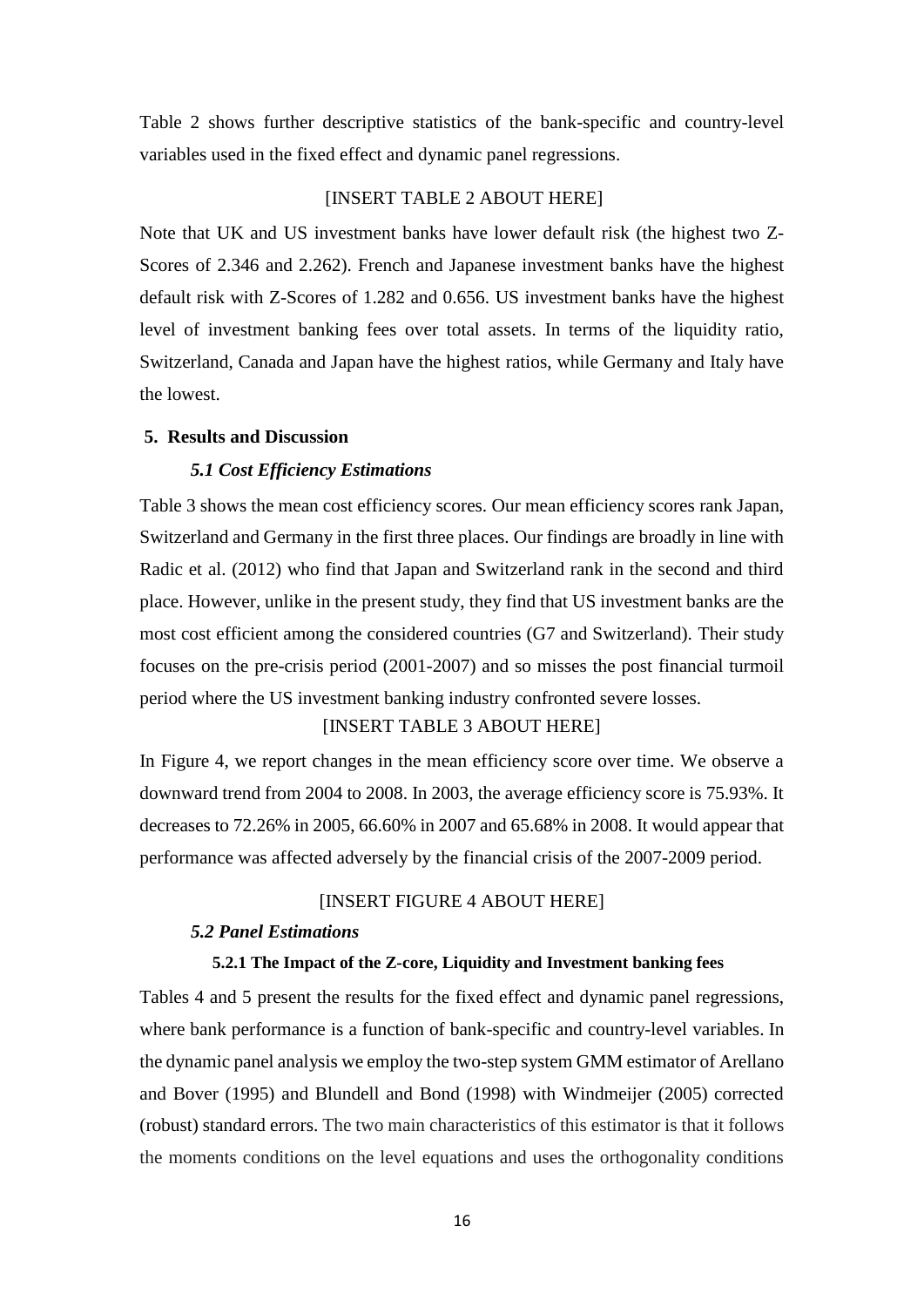introduced by the Arellano and Bond (1991) model. This method serves as a control for possible biases brought by country specific effects and endogeneity issues.<sup>12</sup>

### [INSERT TABLE 4 and 5 ABOUT HERE]

Consistent with Radic et al. (2012) and Berger and De-Young (1997), the fixed effect results reveal a positive relationship between the Z-Score and bank performance at the 5% level of significance (Model 1 in Table 4). This finding remains robust when we control for the rest variables of our main interest (Model 4 in Table 4), which are the liquidity ratio and investment banking fees. Similarly, the dynamic panel analysis shows that the Z-Score exerts a positive impact at the 5% level of significance on cost efficiency (Model 1 and 2 in Table 5). These results lend support to our first hypothesis (H1), the '*bad luck hypothesis'*. Moreover, the fixed-effect regressions indicate a positive effect of investment banking fees over total assets ratio on cost efficiency at the 10% level of significance (Model 4 in Table 4). Dynamic panel results provide additional evidence of the positive relationship between fee-based income and cost performance (Model 2 and 4 in Table 5). This implies that banks with higher amounts of net income are more efficient (Bonin et al., 2005; Beccalli, 2007; Micco et al., 2007; Lin and Yzhang, 2009). We also find a positive association between the liquidity ratio and cost performance at the 5% level of significance (Model 4 in Table 4) in the fixed effect model. While the dynamic panel analysis indicates that the liquidity ratio has a positive impact on bank performance, the result is not robust (Model 3 and 4 in Table 5). It appears that the results would confirm our second hypothesis (H2) and previous empirical work suggesting a positive relationship between liquidity and bank performance (Bourke, 1989; Demirguc-Kunt and Huizinga, 1999; Athanasoglou et al., 2008).

1

 $12$ Here, we employ as endogenous explanatory variables the lagged efficiency score, Z-Score, liquidity and fee-income ratios. According to Athanasoglou et al. (2008) in order to test the endogeneity of the variables we run the model twice. The first time we treated the three variables, Z-Score, liquidity and fee-income ratios, as investment banks' endogenous variables, while all the other determinants as strictly exogenous. The second model treated all the variables as exogenous. The results support the hypothesis that bank specific-variables are better modelled as endogenous and country-level as exogenous (in accordance with Delis, 2012), because the Sargan test has 1.00 p-value. This suggests that the instruments are acceptable. On the other hand, in the case where all variables are treated as exogenous the p-value of the Sargan test is 0.003. For the GMM estimation we use Roodman (2006) 'xtabond 2' specification in Stata.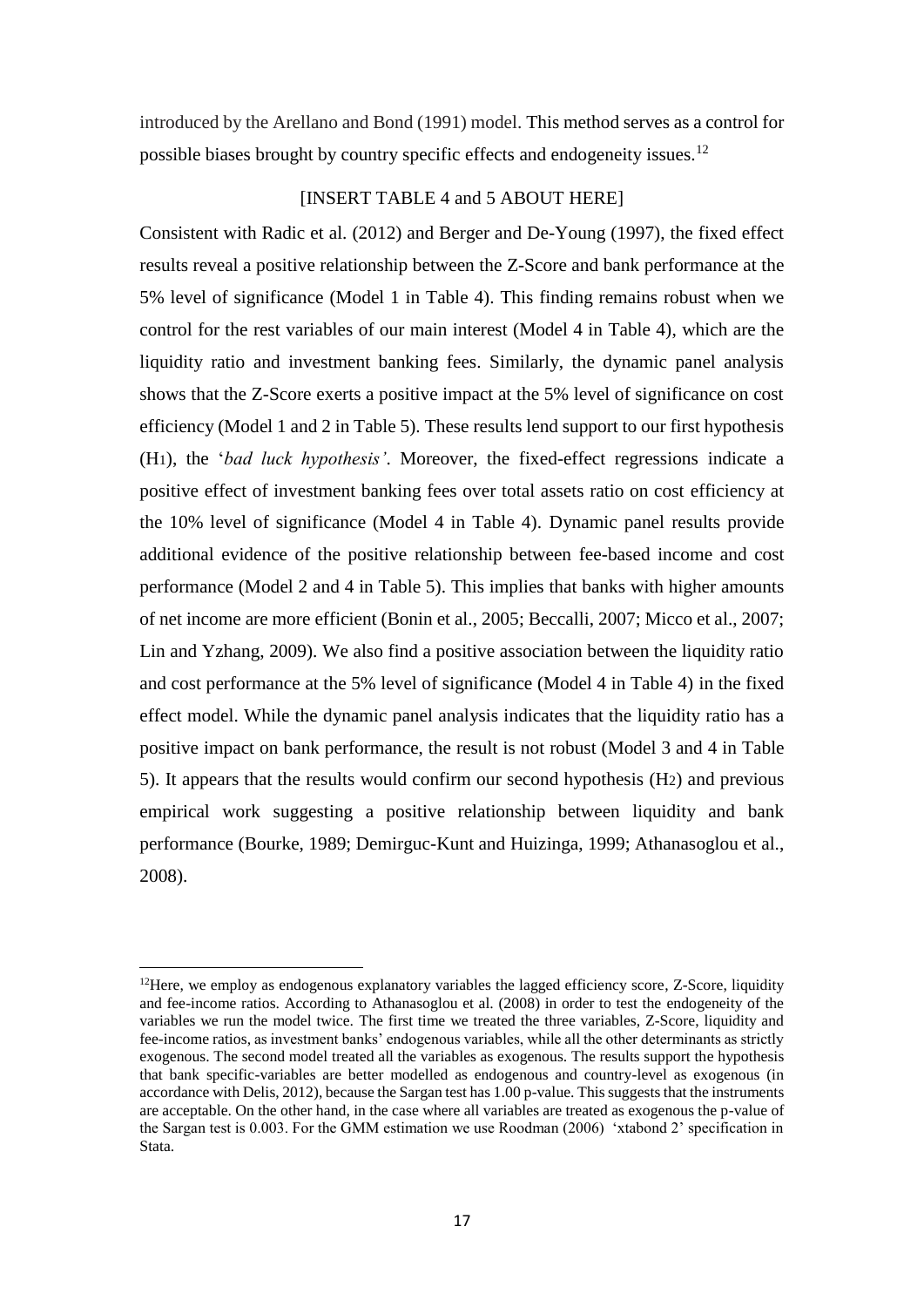The findings above show that risk, estimated as the Z-Score, liquidity and fee-income ratios are significant determinants of investment banking performance over the 1997- 2010 period. We go a step further in the next section (5.3) and employ the flexible approach of the dynamic panel threshold model (Kremer et al., 2013) to identify thresholds in these three variables with respect to cost efficiency and different underlying regimes over the crisis period. This is essential due to both the inherent volatility of non-interest income (De-Young and Roland, 2001) which can rise in crisis periods and also because of the importance of default risk and the low availability of liquidity during recessions.

### **5.2.2 Impact of the Control Variables**

Concerning other bank-specific variables, we find that the ratio of equity to total assets has a significantly positive impact on cost efficiency at the 5% level in the fixed effect model (Model 1 in Table 4) and at the 10% level of significance in the dynamic specifications (Models 2, 3 and 4 in Table 4). These results indicate that more capitalized banks are more cost efficient as in Athanasoglou et al. (2008) and Lepetit et al. (2008). The securities to total assets ratio has a positive effect on performance at the 1% level of significance both in the fixed and dynamic panel regressions (all Models in Table 4 and 5). This finding suggests that off-balance sheet activities may induce a higher risk of bank losses (Radic et al., 2012). Finally, results from fixed and dynamic panel regressions reveal that the income diversification variable asserts a negative impact on cost efficiency at the 1% level of significance (all Models in Table 4 and 5).

Next we turn to the impact of the country-level control variables on cost efficiency. An important finding relates to the policy measure of Q/E that has been implemented by many countries in order to weather the financial crisis. In particular, we find central bank reserves, a proxy of Q/E, to have a positive and significant relationship with cost efficiency in both fixed effect and dynamic panel regressions (all Models in Table 4 and 5). This result would suggest that in countries where the Q/E has been broadly implemented, investment banks perform better than in countries where the Q/E has been applied at a lower level. This finding is consistent with recent studies that provide evidence of a positive impact of Q/E on economic outcomes (Voutsinas and Werner, 2011b; Lyonnet and Werner, 2012) and justifies, from an investment banking perspective, the use of such unconventional monetary policies. The countries of our sample that have implemented Q/E at a large scale are Japan, the UK and the US. The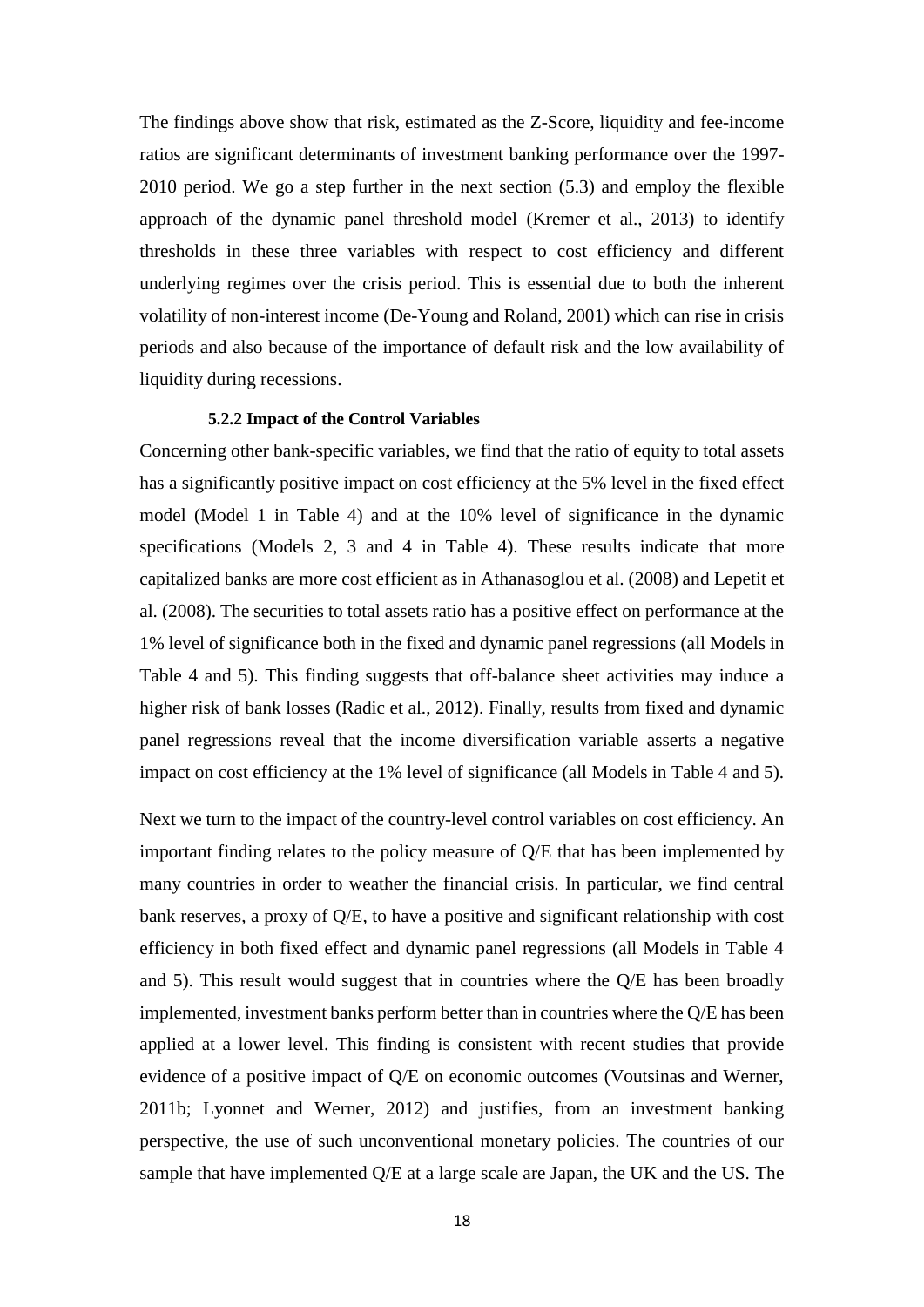Bank of Japan is the first to follow this policy (Lyonnet and Werner, 2012). Furthermore, in response to the intensification of the financial crisis, the Bank of England implemented Q/E in the form of asset purchases backed by the central bank (Joyce et al., 2011). Similarly, the Federal Reserve launched a new set of nonconventional monetary 'tools', termed as 'crediting easing', in order to rise the liquidity of the markets after the collapse of Lehman Brothers. The rest of the economies in our sample, the ones belonging to the Eurozone area, also engaged in Q/E but at a lower extent in comparison with the large asset purchases in the US and the UK (Martin and Milas, 2012; Reichlin, 2013).

Our fixed and dynamic panel analysis reveals that both the house price and the stock price index have a negative and significant impact on cost efficiency.<sup>13</sup> As expected, a bubble burst has a negative impact on investment bank performance due to decreased investment activity (Allen and Carletti,  $2010$ ).<sup>14</sup> We also find a strong negative effect of the VIX indicator on bank performance at the 1% level of significance (all Models in Table 4) in line with previous studies (Bourke 1989; Miller and Noulas, 1997). Moreover, GDP per capita has a negative impact on cost efficiency, suggesting the higher operating and financial costs for supplying a particular level of service (Dietsch and Lozano-Vivas, 2000). FDI inflows have a negative impact on cost performance, in line with Berger et al. (2000). Similarly, FDI outflows have negative impact on bank performance, suggesting that most efficient banks go abroad to export their model (Beccalli, 2004). As for the financial development indicator, we find that the DCPS/GDP ratio has a statistically significant negative effect on cost efficiency, consistent with Demirgunt-Kunt and Maksimovic (2002).

1

 $13$ These results show that during boom periods, where a rise of asset and stock prices takes place, there exists a deterioration of investment bank performance. A recent study by Adrian and Song Shin (2010) shows that when the asset and stock prices rise, investment banks' leverage increases as well in a procyclical manner. At low levels of leverage, any increase in leverage might moderate the conflicts between shareholders and managers regarding the choice of investment and the underlying risk (Myers, 1977). This is so because managers would need cash to service the debt rather than take excessively risky investments (Jensen and Meckling, 1976). However, when leverage becomes relatively high, any increase in leverage might raise conflicts between debt holders and shareholders, mainly due to the higher risk of default or liquidation (Jensen and Meckling, 1976). These conflicts would escalate agency costs between debt holders and shareholders and this would result in higher interest expenditures to pay debt holders for their estimated losses.

<sup>&</sup>lt;sup>14</sup>The bubble-burst indicator shows that there are two major bursts that concern the majority of the sample, these occur in the 2001-2003 and 2008-2010 periods. For all countries in the sample we identify the 2001-2003 burst. The latter result corresponds to the technology bubble burst in 2001, while the second burst (2008-2010) coincides with the recent financial flood of 2007 (Lin, 2009).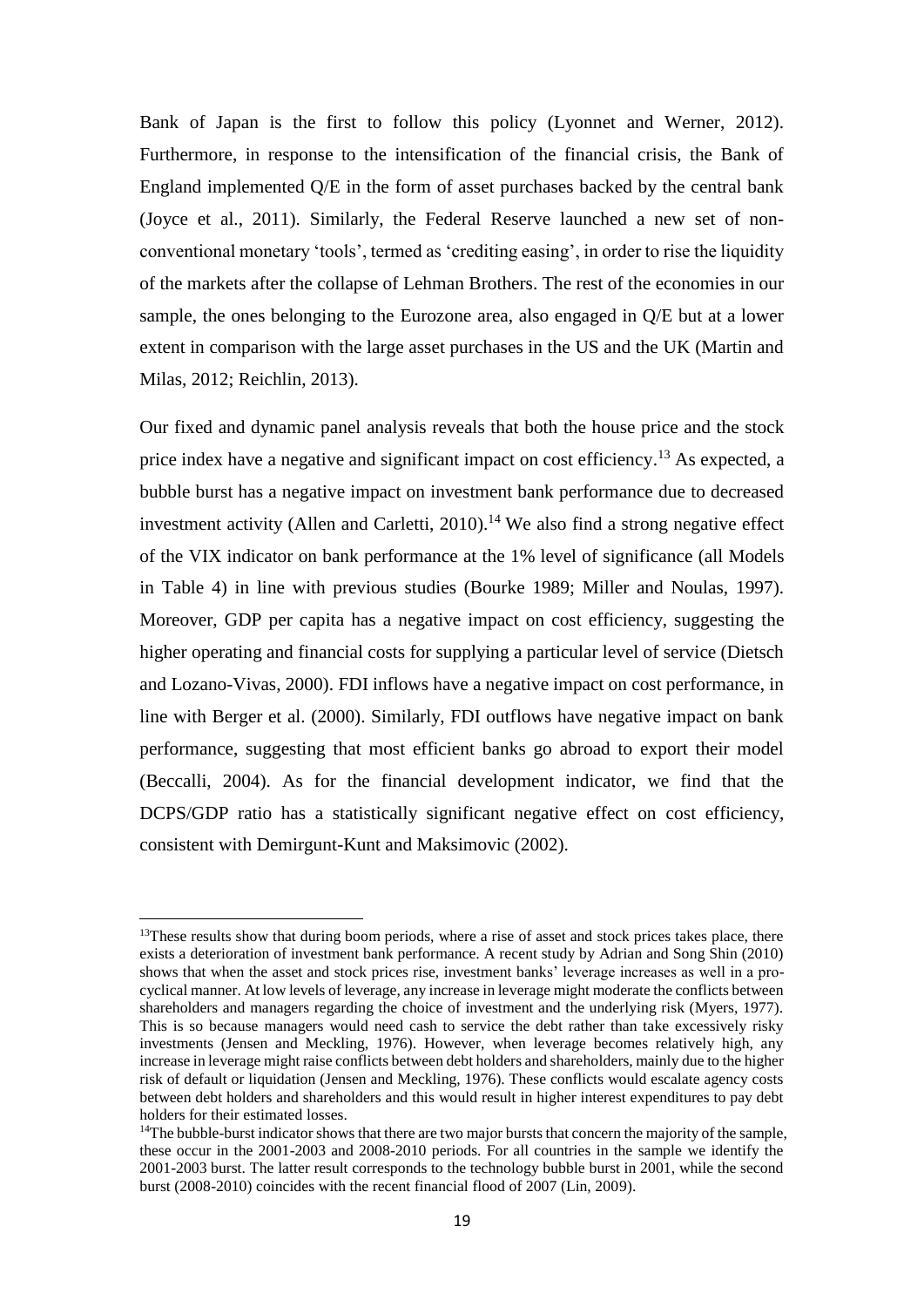#### **5.3 Threshold Estimations**

**.** 

### *5.3.1 Z-Score Threshold*

Our empirical estimations for threshold effects are based on an unbalanced dataset of 707 observations including 97 banks for the period 1997-2010. Table 6 presents the dynamic panel threshold model with the Z-Score as threshold variable.<sup>15</sup>

#### [INSERT TABLE 6 ABOUT HERE]

We find that the threshold value for the Z-Score variable is 1.516 (see Table 6). This value splits the sample into two regimes: the first regime consists of banks with a relatively high risk of default; the second consists of banks with lower risk. The coefficient  $\lambda_2 = 0.044$  for banks within the high regime is positive and significant at the 5% level. This implies that a 1% decrease in Z-Score would benefit efficiency by 4.4%. This result is consistent with our first hypothesis (H1). A decrease in default risk for banks with low Z-Score, below the threshold value, is also significant at the 5% level and positively related to cost efficiency ( $\lambda_1 = 0.012$ ), although here at a lower magnitude than the one of the high regime.

In Table 7, the percentage of investment banks classified as low-regime is consistently above the percentage of banks classified as high-regime with respect to the Z-Score. Note between 2000 and 2003 there is a clear negative trend in the number of investment banks with low exposure to risk (46 investment banks in 2000 decreases to 18 in 2003). The composite indicator of asset prices reveals the burst during 2001-2003, while the VIX indicator shows higher levels of risk during the same period (Figure 3). Between 2004 and 2007, we observe a decreasing trend in the percentage of investment banks that have high risk exposure, when according to the VIX indicator there should be lower market volatility. Finally, the percentage of investment banks with low risk exposure (the high regime) has decreased significantly since 2008 due to the crisis. This result is supported by the identification of the 2008-2010 burst, when again the associated risk (VIX) increases considerably (Figure 3).

### [INSERT TABLE 7 ABOUT HERE]

<sup>&</sup>lt;sup>15</sup>We perform a general to the specific sensitivity analysis. In the first stage, we employ a wide range of instruments while in the second stage we include only one instrument. We find no significant difference in our results. We follow the same procedure for the liquidity and investment banking fees threshold analysis. The results are available on request.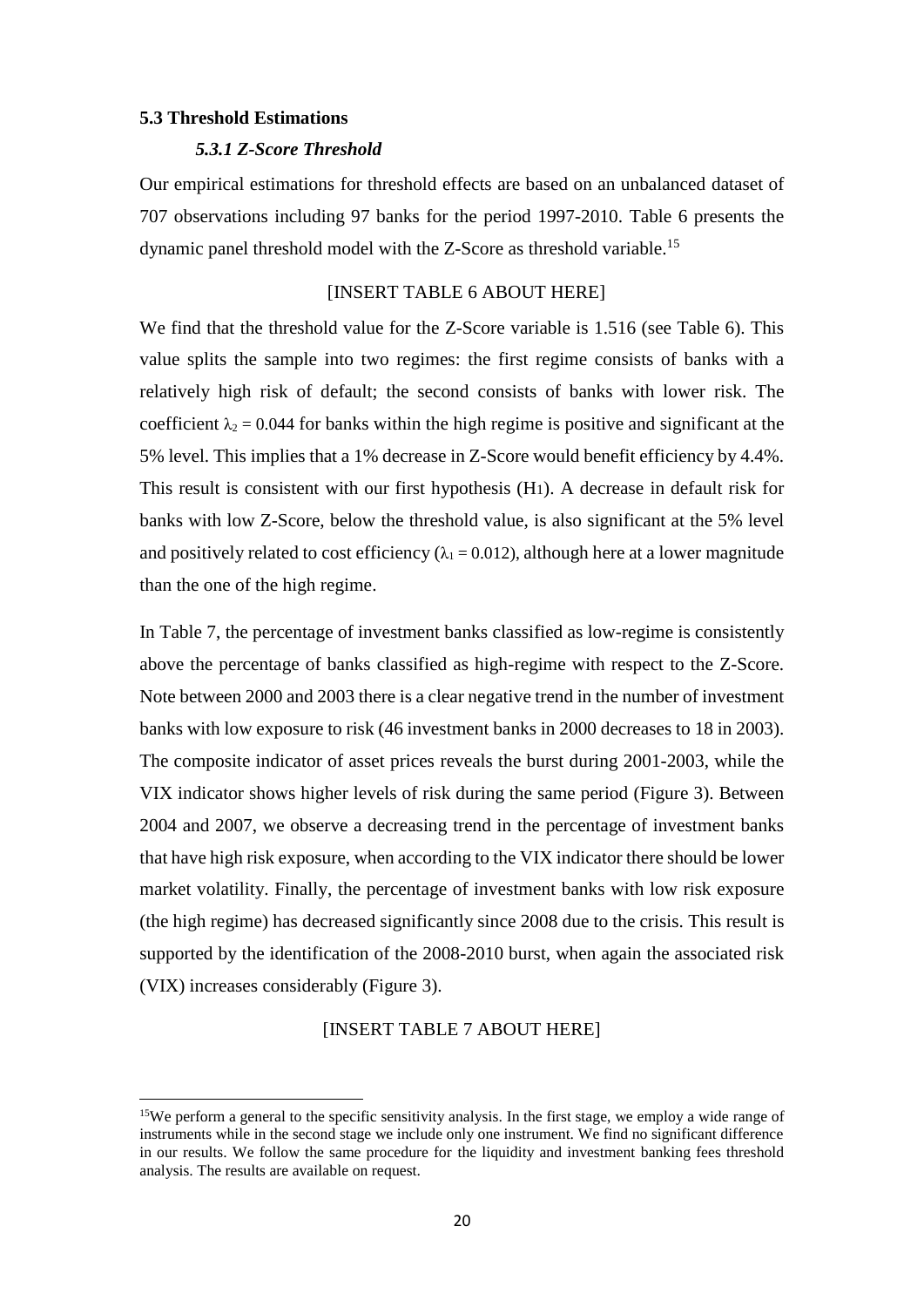Concerning the other bank specific variables, we find that the equity and securities to total assets ratios have a positive and significant relationship with cost efficiency. On the other hand, income diversification has a negative effect on performance. In terms of country-level determinants, we find that FDI inflows, house price and stock price index, bubble bursts and VIX indicator have a negative and significant impact on efficiency. Moreover, central bank reserves have a positive effect on efficiency. Overall, our results are similar to the fixed effect and the dynamic panel regressions.

#### *5.3.2 Liquidity Threshold*

Table 8 presents the threshold effects due to liquidity measured as the ratio of liquid assets to total assets.

### [INSERT TABLE 8 ABOUT HERE]

Again we find evidence of two regimes. A liquidity threshold value of around 0.230 splits the sample into (i) banks with low liquidity ratios (higher liquidity risk) and (ii) banks with high liquidity ratios(lower liquidity risk). We find a negative and significant (at the 5% level) relationship between liquidity and performance for banks within the low regime (high liquidity risk) as  $\lambda_1 = -0.202$ . This result is consistent with the findings of Kwan (2003) and Staikouras et al. (2008). On the other hand, the impact of liquidity on bank performance for the banks in the high regime is rather inconclusive as it is not significant, yet it takes a positive sign as in Athanasoglou et al. (2008).

Table 9 shows the classification of banks over time based on the liquidity threshold value (0.23). This classification implies that there are more banks classified in the high liquidity regime as opposed to the low one over the whole period. This also indicates that the majority of investment banks fall within the category of high liquidity and hence carry less liquidity risk in the event of a financial shock. Nonetheless, the number of banks within the low regime increases from 28% in 2007 to 37% in 2009.

### [INSERT TABLE 9 ABOUT HERE]

For the remaining bank-specific determinants, we find that investment banking fees, equity and securities to total assets ratios have a highly significant and positive impact on cost performance (see Table 8) while the income diversification variable has a negative impact on efficiency at the 1% level of significance. For the country-level variables, we find that FDI inflows, stock price index, bubble burst and VIX indicator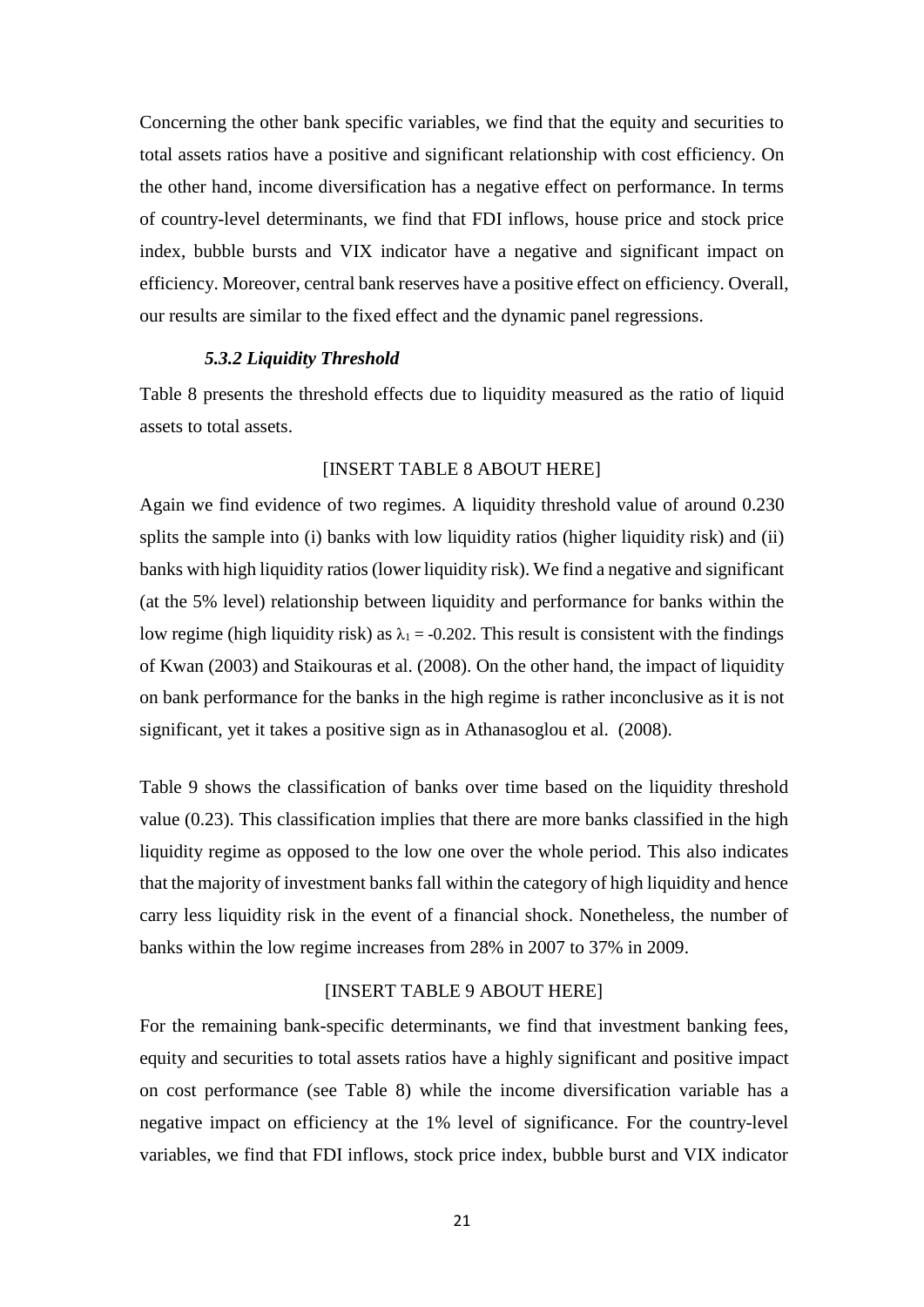have a strong negative impact on cost performance. Additionally, central bank reserves continue to have a strong positive effect on cost performance at the 1% level of significance.

#### *5.3.3 Investment Banking Fees Threshold*

In this section, we use the ratio of investment banking fees to total assets as the threshold variable to test the effect of investment banking fees on cost efficiency performance. We present our findings in Table 10.

### [INSERT TABLE 10 ABOUT HERE]

The threshold value of fee-income is around 0.009. The variable splits the sample into two regimes. In line with Demirguc- Kunt and Huizinga (2010) we find that for banks with low levels of investment fees (for banks in the low regime) an increase in fees asserts a positive and significant (at the 5% level) impact on performance as  $\lambda_2 = 0.216$ . This finding supports our third hypothesis (H3). Nonetheless, banks within the high regime exhibit a decrease in performance when fees increase, but in this case this effect is not statistically significant.

Between 1998-2007 we observe a stable increase in the percentage of investment banks that belong in the low fee regime that peaks in 2008, while in 2009 and 2010 there is a decrease in banks that fall within this regime (see Table 11).

### [INSERT TABLE 11 ABOUT HERE]

Regarding the other cost efficiency correlates, we find equity to total assets to have a strong positive impact on cost performance. As in with our previous findings, income diversification has a strong negative effect on investment banking performance at the 1% level of significance. The relationship between FDI inflows, stock price index, bubble burst and VIX indicator and efficiency remains negative and significant, in line with our previous results. Lastly, central bank reserves stimulate the cost efficiency of investment banks.

### *5.3.4 Does the impact of liquidity differ for investment banks as subsidiaries of banking groups?*

Subsidiary banks as a part of a larger banking entity can benefit from liquidity injections as these banks have ready access to liquidity from the parent bank (Mayer and Carlyn, 2008). Banks that are members of a banking group can draw liquidity from the parent company in case of a financial shock (De Haas and van Lelyveld, 2010). We split the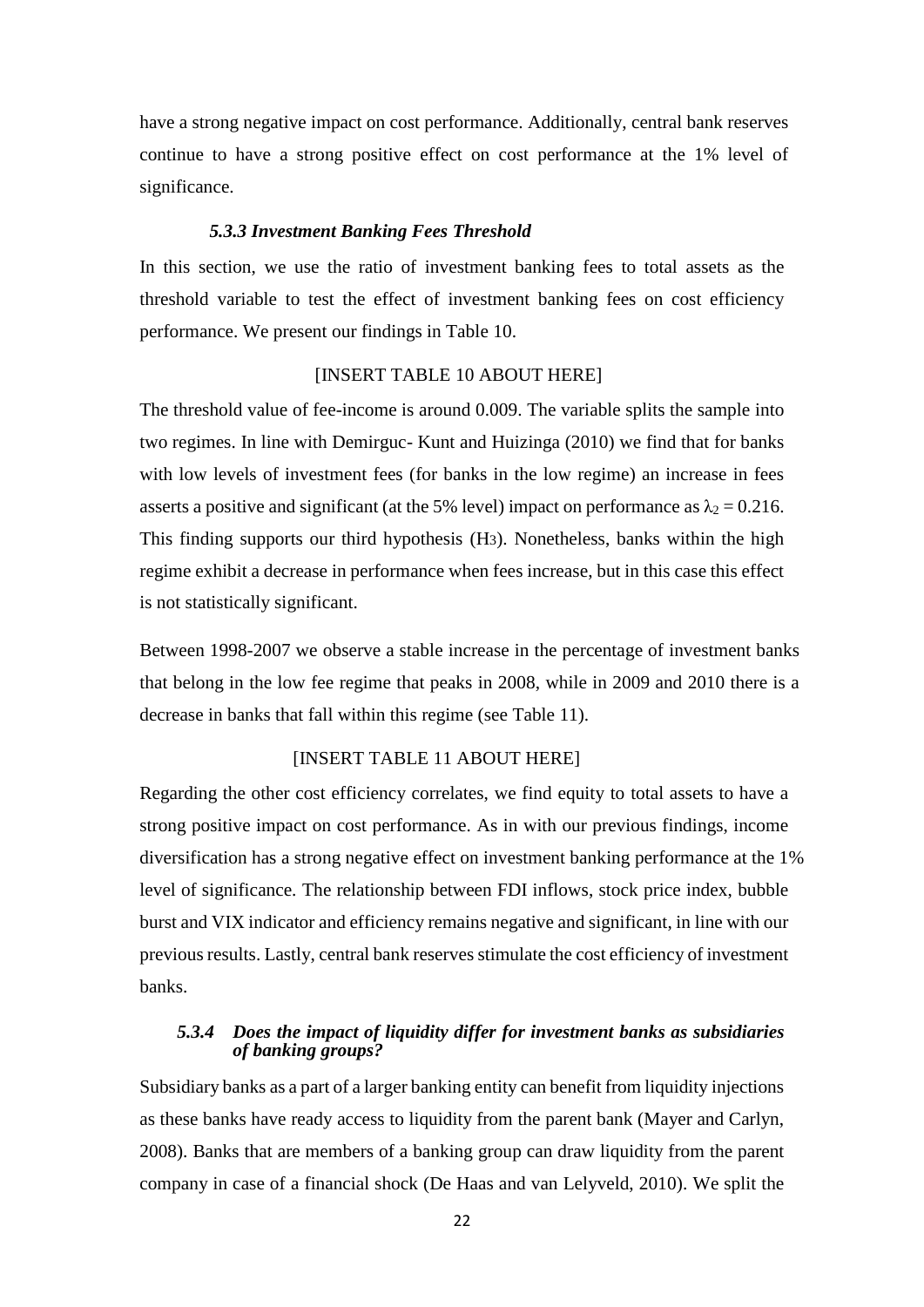sample between banks that are part of a banking group and those which are not for this reason. Our findings are available in Tables 12 and 13.

### [INSERT TABLE 12&13 ABOUT HERE]

A number of previous studies have found a positive relationship between liquidity and bank performance (Bourke, 1989; Demirguc-Kunt and Huizinga, 1999; Athanasoglou et al., 2008). Our results show that for banks as part of a banking group, an increase in liquidity has a positive effect on efficiency at the 10% and 5% levels of significance (Model 1 and 2 in Table 12). Yet an increase in liquidity for stand-alone banks has a negative impact on efficiency at the 10% and 5% levels of significance (Model 3 and 4 in Table 12). The negative relationship between liquidity and bank performance is supported by empirical evidence (Kwan, 2003; Staikouras et al., 2008; Pasiouras and Kosmidou, 2007). The first result supports the '*bad luck hypothesis'* (H2) concerning the positive impact of liquidity on cost efficiency. However, our findings imply that the impact of liquidity on performance varies and depends on whether investment bank could draw liquidity from a larger banking entity. Table 13 presents threshold estimations for stand-alone banks, revealing that an increase in liquidity for the low liquidity regime banks has a negative effect on investment bank performance at the 5% level of significance as  $\lambda$  = -0.086 (Model 1 in Table 13). Moreover, threshold estimation for subsidiary banks shows that for both the low and high regime investment banks there exists a negative relationship between efficiency and liquidity but the coefficients are not statistically different from zero (Model 2 in Table 13). The results for both banking groups may indicate that our significant threshold liquidity effects for the whole sample are driven by banks with low liquidity that are mainly banks that do not belong to a larger banking entity.

Table 14 shows that the majority of stand-alone investment banks fall within the low liquidity regime. Lastly, the number of banks in the low liquidity regime decreases markedly (20%) from 2007 to 2008 with the burst of the financial crisis (Panel A in Table 14).

### [INSERT TABLE 14 ABOUT HERE]

#### **6. Conclusions**

In this paper we employ the dynamic panel threshold methodology introduced by Kremer et al. (2013) and find that the positive impact of Z-Score on investment bank performance, as measured by cost efficiency, is more pronounced for banks with lower risk. This result is important in the context of the investment banks whose operations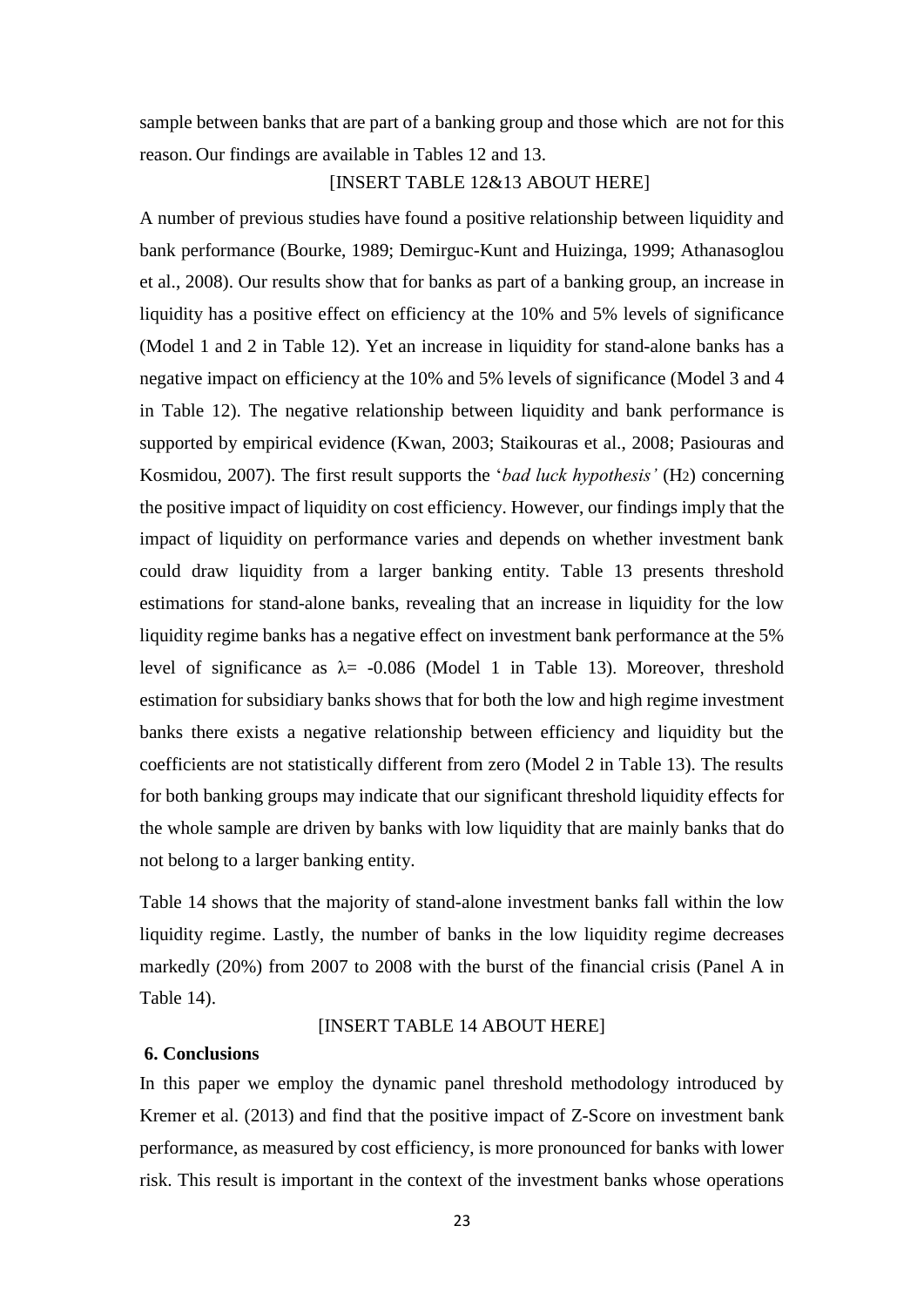are inherently riskier than those of conventional banks (Bertay et al., 2013). Furthermore, we find that liquidity has a negative impact on cost efficiency for banks that belong to the low liquidity regime. This effect is driven for the most part by standalone banks that could neither draw liquidity from a larger banking entity nor rely on deposits as commercial banks (Gatev and Strahan, 2006; Gatev et al., 2009). The analysis also reveals that the fee-income ratio has a positive impact on cost efficiency only for banks belonging to the low fee-income regime. This suggests that an increase in investment banking fees comes at the expense of increased risk for investment banks in the high fee-income regime. This is a major difference between investment banks and conventional, as for the latter a rise of the fee-income could bring diversification benefits (De-Young and Rice, 2004; Chiorazzo et al., 2008).

Notably, we find important changes in the percentages of banks that fall within each threshold regime before and during the financial crisis. In particular, the percentage of banks in the regime of high default risk (low Z-Score), increases considerably in the 2008-2010 period. This indicates that investment banks underwent a period of substantial financial distress. Moreover, the number of banks belonging to the low liquidity regime increases in the years of the crisis. This, in combination with the negative impact of liquidity on cost efficiency for stand-alone investment banks in the low liquidity regime could denote the high costs of drawing liquidity during financial turmoil (Brunnermeier and Pedersen, 2009). Finally, there is a slight increase in the number of banks belonging to the low fee-income regime over the crisis period. The positive impact of fee-income on the performance of banks in the low regime could suggest the importance of income generation capability in order to weather the financial crisis.

Measures to strengthen bank stability are warranted. One of the regulatory gaps revealed by the credit crunch was the absence of strict capital adequacy ratios for investment banks. This became evident during the crisis period as the intensification of investment banking risk led to significant losses both for the financial institutions and the entire economy. More stringent legislation related to capital requirements such as the Dodd-Frank Act (2010) in the US and the Capital Requirements Directive 4 (CRD 4) in Europe could act as defence mechanism against default risk and thus improve investment bank performance. In terms of liquidity, the liquidity coverage ratio (LCR) proposed in Basel III and in CRD 4 could ensure sufficient short-term liquidity and thus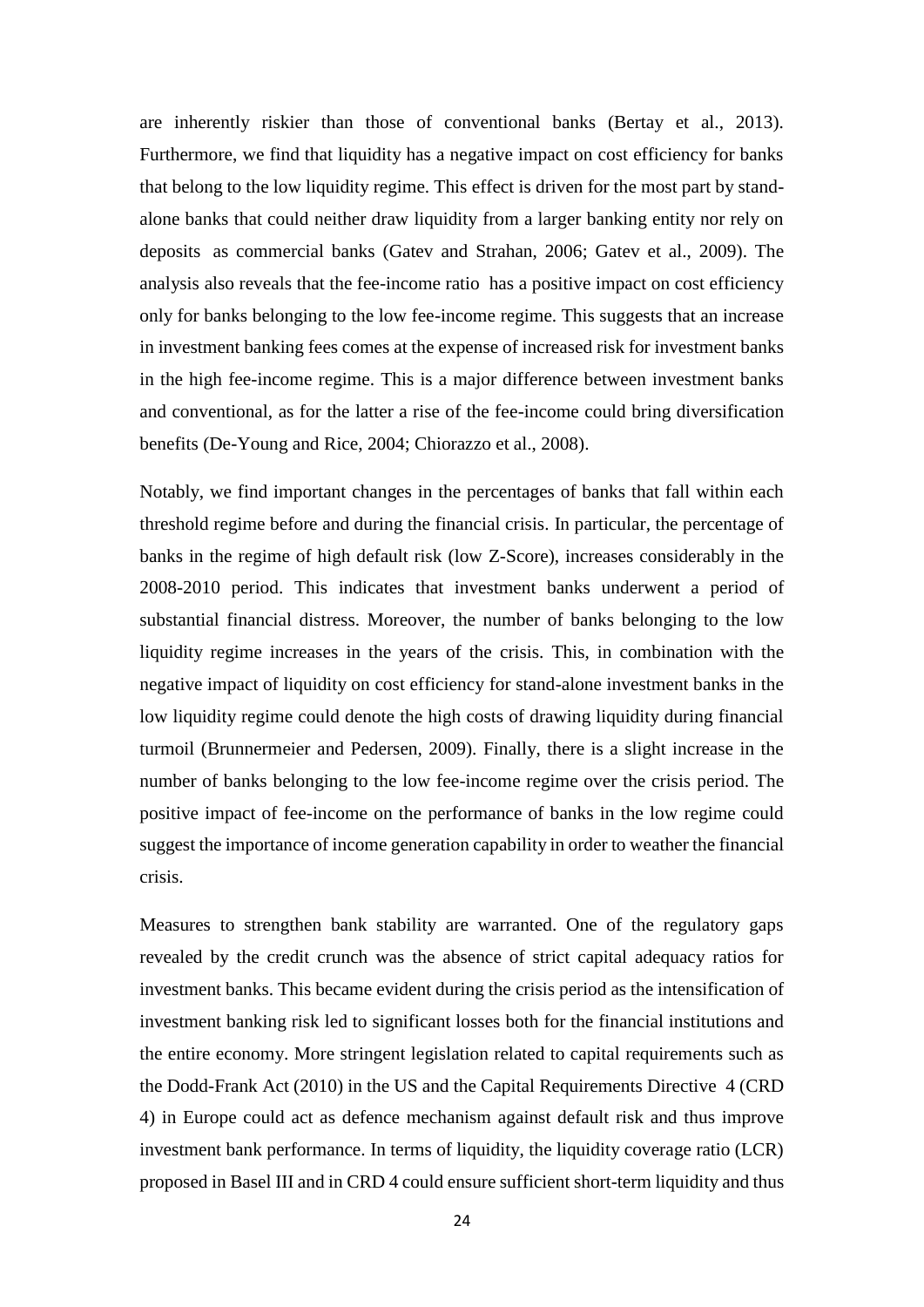diminish the need of banks to seek external funding during periods of financial turmoil. The LCR measure could be of particular importance for stand-alone investment banks who cannot rely on deposit funding.

### **References**

Abu-Bader, S., and Abu-Qarn, A. (2008). Financial development and economic growth: the Egyptian experience. Journal of Policy Modelling, 30, pages 887–898.

Acharya, V., Hasan, I., and Saunders, A. (2006). Should Banks be Diversified? Evidence from Individual Bank Portfolios. Journal of Business, 79, pages 1355–412.

Adrian, T., and Shin, H. (2010). Liquidity and leverage. Journal of Financial Intermediation, 19, pages 418-437.

Adrian, T., and Shin, H. (2008). Financial intermediaries, financial stability, and monetary policy. FRB of New York staff report No.346, pages 1-37.

Adrian, T., and Shin, H. (2009). Money, liquidity, and monetary policy. The American Economic Review, 99, pages 600-605.

Allen, F., and Carletti, E. (2010). An Overview of the Crisis: Causes, Consequences, and Solutions. International Review of Finance, 10, pages 1-26.

Allen, L., and Rai, A. (1996). Operational Efficiency in banking: An international comparison. Journal of Banking and Finance, 20, pages 655-672.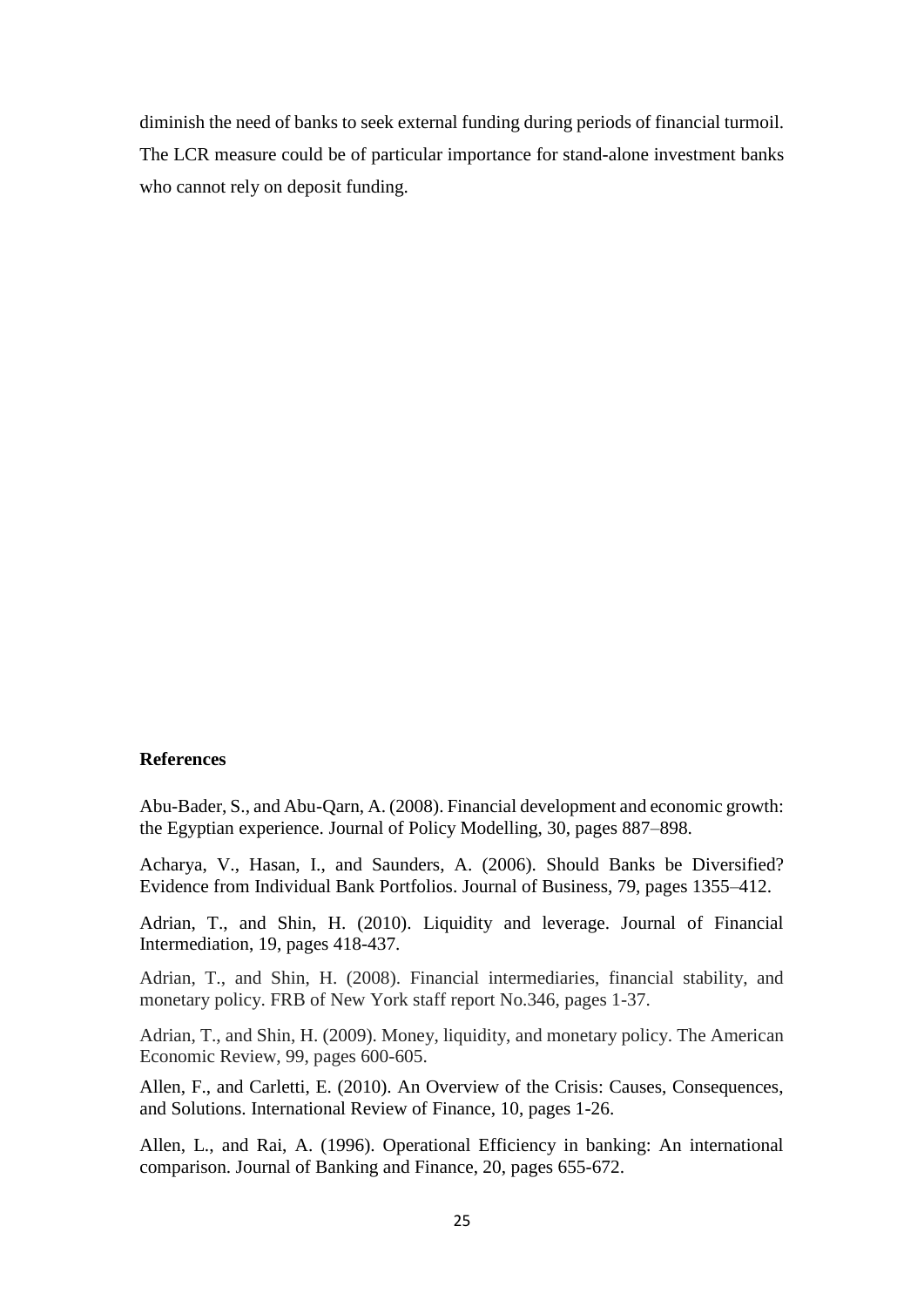Altunbas, Y., and Marques, D. (2008). Mergers and Acquisitions and Bank Performance in Europe: The Role of Strategic Similarities, Journal of Economics and Business, 60, pages 204–22.

Altunbas, Y., Ming-Hau L., Molyneux P., and Seth R. (2000). Efficiency and risk in Japanese banking. Journal of Banking and Finance, 24, pages 1605-1628.

Arellano, M., and Bond, S. (1991). Some tests of specification for panel data: Monte Carlo evidence and an application to employment equations. The Review of Economic Studies, 58, pages 277-297.

Arellano, M., and Bover, O. (1995). Another look at the instrumental-variable estimation of error components models. Journal of Econometrics, 68, pages 29-52.

Athanasoglou, P., Brissimis, S., and Delis, M. (2008). Bank specific, industry specific and macroeconomic determinants of bank profitability. Journal of International Financial Markets, Institutions and Money, 18, pages 121-136.

Baglioni, A., Beccalli, E., Boitani, A., and Monticini, A. (2013). Is the leverage of European banks procyclical?. Empirical Economics, 45, pages 1251-1266.

Bao, J., and Edmans A. (2011). Do investment banks matter for M&A returns? Review of Financial Studies, 24, pages 2286–2315.

Barry, T., Lepetit, L., and Tarazi, A. (2011). Ownership structure and risk in publicly held and privately owned banks. Journal of Banking and Finance, 35, pages 1327-1340.

Baxter, L. (2012). A Current Assessment of Some Extraterritorial Impacts of The Dodd-Frank Act with Special Focus on The Volcker Rule and Derivatives Regulation. Korean Journal of Banking and Financial Law, 5, pages 4-29.

Beatty, R., and Welch I. (1996). Issuer Expenses and Legal Liability in Initial Public Offerings, Journal of Law and Economics, 39, pages 545-602.

Beccalli, E. (2004). Cross- country comparisons of efficiency: Evidence from the UK and Italian investment firms. Journal of Banking and Finance, 28, pages 1363-1383.

Beccalli, E. (2007). Does IT investment improve bank performance? Evidence from Europe. Journal of Banking and Finance, 31, pages 2205-2230.

Beck, T., Demirguc-Kunt, A., and Maksimovic, V. (2004). Bank competition and access to finance: international evidence. Journal of Money, Credit, and Banking, 36, pages 627–648.

Berger, N., and Mester, L. (1997). Inside the black box: What explains differrences in the efficiencies of financial institutions?. Journal of Banking and Finance, 21, pages 895-947.

Berger, N., and De-Young, R. (1997). Problem loans and cost efficiency in commercial banks. Journal of Banking and Finance, 21, pages 849–870.

Berger, N., and Humphrey, B. (1997). Efficiency of financial institutions: International survey and directions for future research. European Journal of Operational Research, 98, pages 175-212.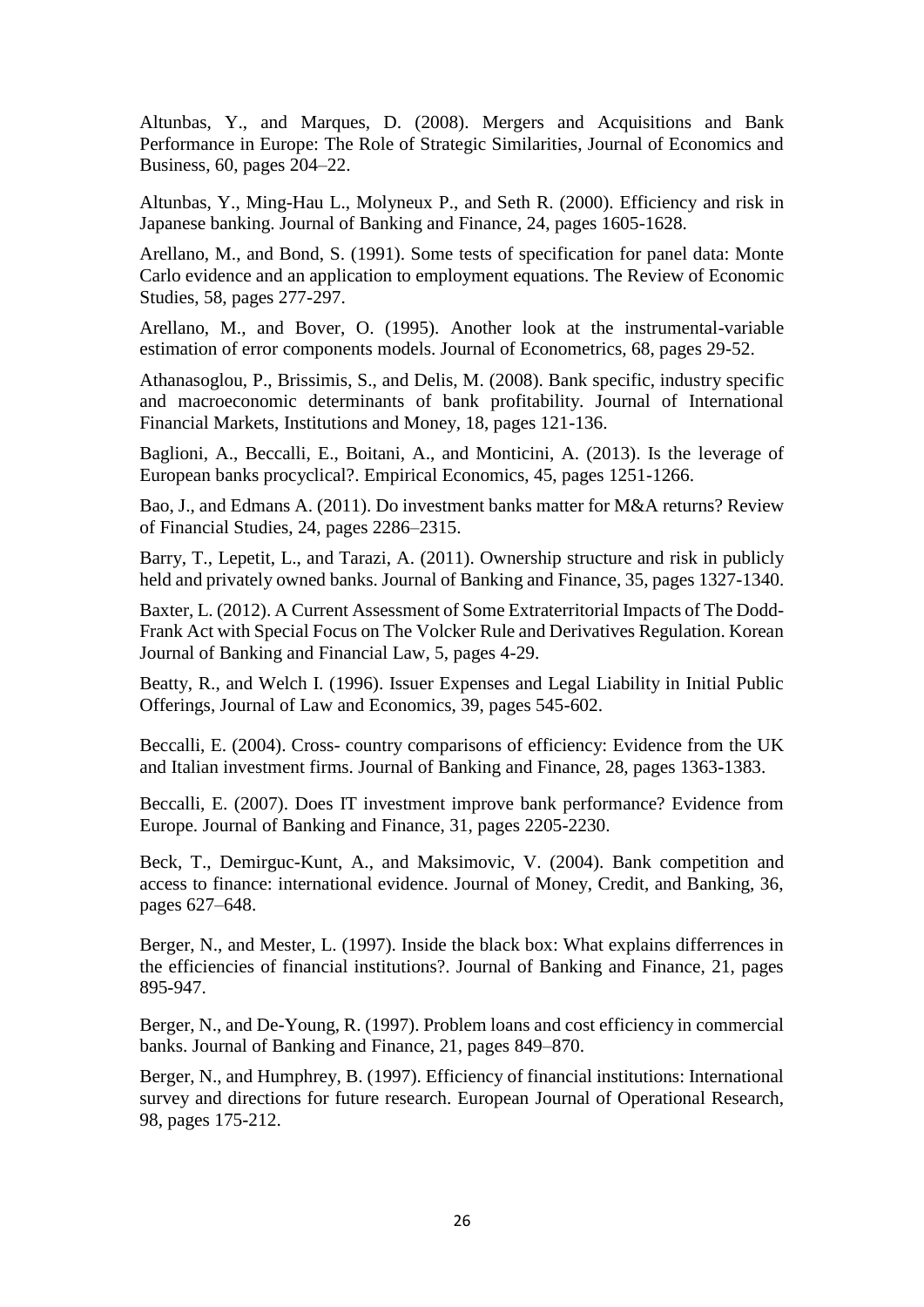Berger, N., De-Young, R., Genay, H., and Udell, G. (2000). Globalization of financial institutions: Evidence from cross-border banking performance. Brookings-Wharton papers on financial services, 2000, pages 23-120.

Bertay, C., Demirguc-Kunt, A., and Huizinga, H. (2013). Do we need big banks? Evidence on performance, strategy and market discipline. Journal of Financial Intermediation, 22, pages 532-558.

Bick, A. (2007). Pitfalls in panel threshold models: The role of regime dependent intercepts. Working Paper, Goethe University.

Blundell, R., and Bond, S. (1998). Initial conditions and moment restrictions in dynamic panel data models. Journal of Econometrics, 87, pages 115-143.

Bonin, J., Hasan, I., and Wachtel, P. (2005). Bank performance, efficiency and ownership in transition countries. Journal of Banking and Finance, 29, pages 31-53.

Bordo, D., and Jeanne, O. (2002). Boom-busts in asset prices, economic instability, and monetary policy. National Bureau of Economic Research No. w8966.

Bourke, P. (1989). Concentration and Other Determinants of Bank Profitability in Europe, North America and Australia. Journal of Banking and Finance, 13, pages 65- 79.

Boyd, J., and Graham, S. (1986). Risk, regulation, and bank holding company expansion into nonbanking. Federal Reserve Bank of Minneapolis, Quarterly Review, 10, pages 2-17.

Brissimis, S., Delis, M., and Papanikolaou, N. (2008). Exploring the nexus between banking sector reform and performance: Evidence from newly acceded EU countries. Journal of Banking and Finance, 32, pages 2674–2683.

Brunnermeier, M., and Pedersen, L. (2009). Market liquidity and funding liquidity. Review of Financial studies, 22, pages 2201-2238.

Brunnermeier, M. (2009). Deciphering the 2007–08 liquidity and credit crunch. Journal of Economic Perspectives, 23, pages 77–100.

Burgess, S. (2011). Measuring financial sector output and its contribution to UK GDP. Bank of England Quarterly Bulletin, 51, pages 234-246.

Caner, M., and Hansen, B. (2004). Instrumental variable estimation of a threshold model. Econometric Theory, 20, pages 813–843.

Caselli, S., Chiarella, C., Gatti, S., and Gigante, G. (2013). The Capital Markets for Italian Companies: A resource to re-launch the country and renew growth. University of Bocconi.

Chan, K. (1993). Consistency and limiting distribution of the least squares estimator of a threshold autoregressive model. Annals of Statistics, 21, pages 520–533.

Chiorazzo, V., Milani, C., and Salvini, F. (2008). Income diversification and bank performance: Evidence from Italian banks. Journal of Financial Services Research, 33, pages 181-203.

De Haas, R., and Van Lelyveld, I. (2010). Internal capital markets and lending by multinational bank subsidiaries. Journal of Financial Intermediation, 19, pages 1-25.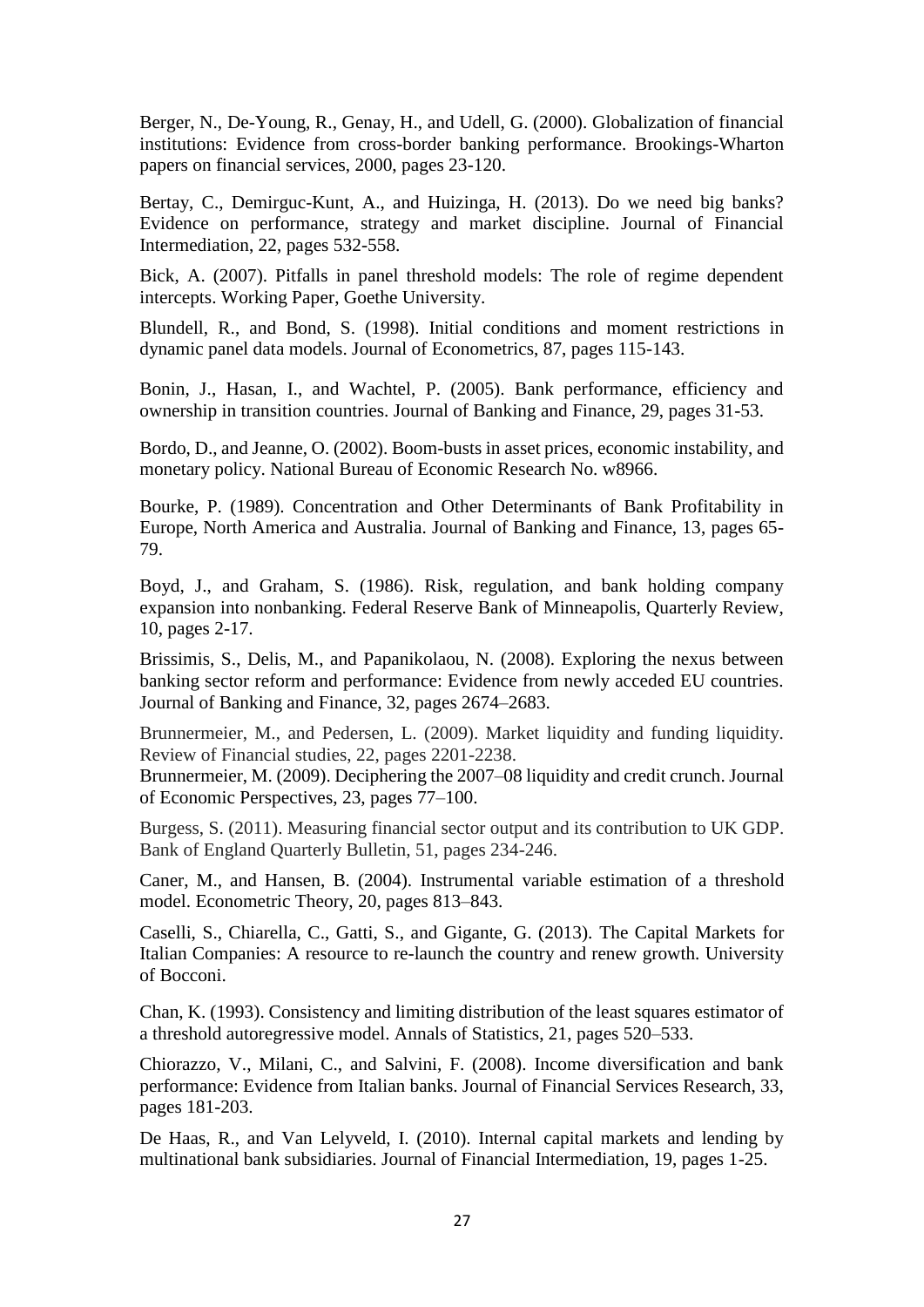Delis, M. (2012). Bank competition, financial reform, and institutions: The importance of being developed. Journal of Development Economics, 97, pages 450-465.

Demirguc-Kunt, A., and Huizinga, H. (1999). Determinants of Commercial Bank Interest Margins and Profitability: Some International Evidence. World Bank Economic Review, 13, pages 379-408.

Demirguc-Kunt, A., and Huizinga, H. (2010). Bank activity and funding strategies: the impact on risk and return. Journal of Financial Economics, 98, pages 626–650.

Demirguc-Kunt, A., and Maksimovic, V. (2002). Funding growth in bank-based and market-based financial systems: evidence from firm-level data. Journal of Financial Economics, 65, pages 337-363.

De-Young, R., and Roland, K. (2001). Product mix and earnings volatility at commercial banks: Evidence from a degree of total leverage model. Journal of Financial Intermediation, 10, pages 54–84.

De-Young, R., Rice, T. (2004). Non-interest income and financial performance at US commercial banks. Financial Review, 39, pages 101–127.

Dietsch, M., and Lozano-Vivas, A. (2000). How the environment determines banking efficiency: A comparison between French and Spanish industries. Journal of Banking and Finance, 24, pages 985-1004.

Dodd-Frank Wall Street Reform and Consumer Protection Act. (2010). Pub. L. No. 111–203, § 619, 24 Stat. 1376.

Eichengreen, B., Mody, A., Nedeljkovic, M., and Sarno, L. (2012). How the subprime crisis went global: Evidence from bank credit default swap spreads. Journal of International Money and Finance, 31, pages 1299-1318.

Fang, L. (2005). Investment bank reputation and the price and quality of underwriting services. Journal of Finance, 60, pages 2729-2761.

Fernando, C., May, A., and Megginson, W. (2012). The value of investment banking relationships: evidence from the collapse of Lehman Brothers. The Journal of Finance, 67, pages 235-270.

Fiordelisi F., Marques-Ibanez, D., and Molyneux, P. (2011). Efficiency and Risk in European Banking. Journal of Banking and Finance, 35, pages 1315-1326.

Fiordelisi, F., and Molyneux, P. (2010). The determinants of shareholder value in European banking. Journal of Banking and Finance, 34, pages 1189–1200.

Gambacorta, L., and Van Rixtel, A. (2013). Structural bank regulation initiatives: approaches and implications . Bank for International Settlements.

Gatev, E., Schuermann T., and Strahan P. (2009). Managing Banks Liquidity Risk: How Deposit-Loan Synergies Vary with Market Conditions. Review of Financial Studies, 22, pages 995-1020.

Gatev, E., Strahan P. (2006). Banks' Advantage in Hedging Liquidity Risk: Theory and Evidence from the Commercial Paper Market. Journal of Finance, 61, pages 867-892.

Gerdesmeier, D., Reimers, E., and Roffia, B. (2010). Asset Price Misalignments and the Role of Money and Credit. International Finance, 13, pages 377-407.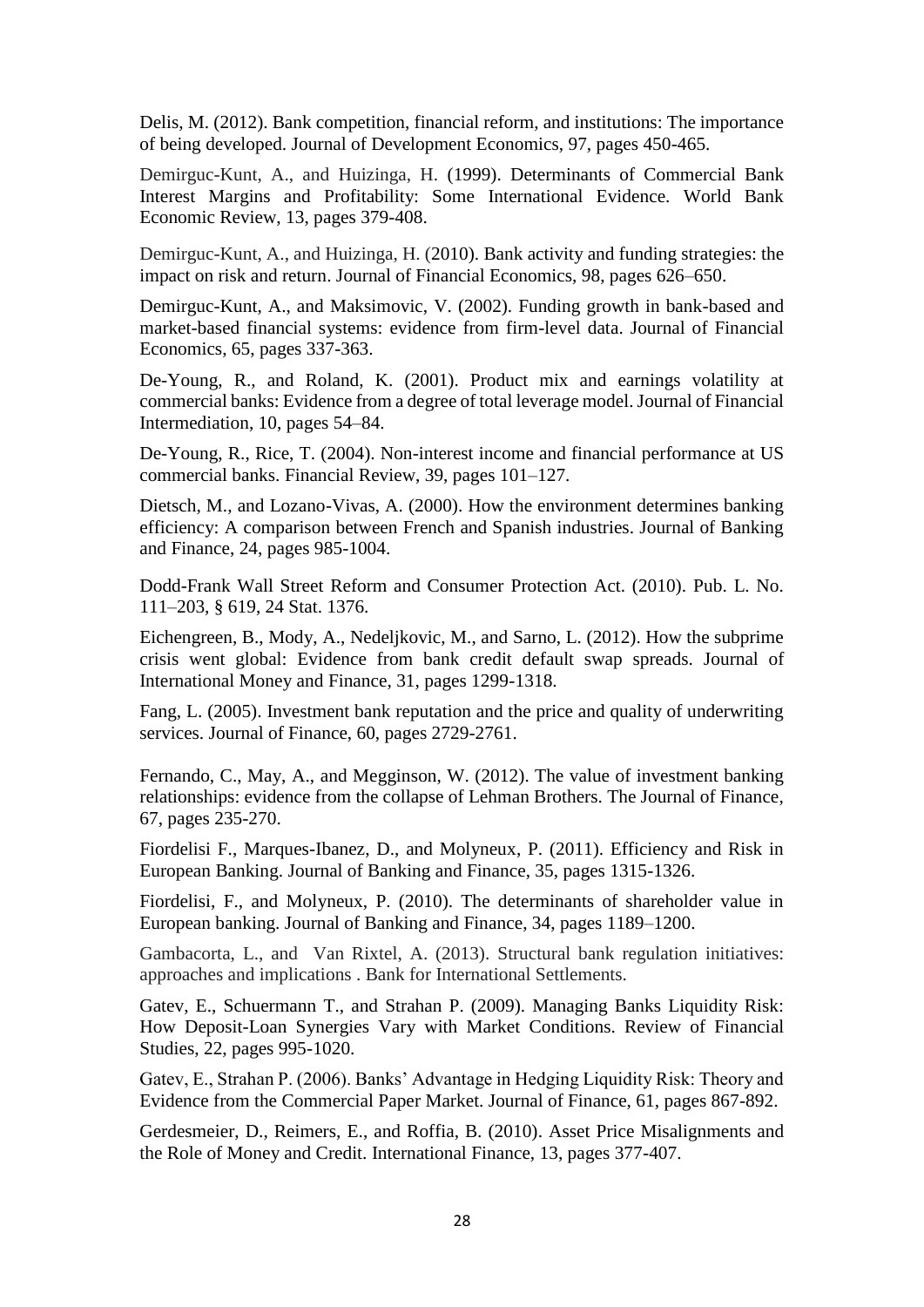Grammatikos, T., Saunders, A., and Swary, I. (1986). Returns and risks of US bank foreign currency activities. The Journal of Finance, 41, pages 671-682.

Hansen, B. (1997). Inference in TAR models. Studies in Nonlinear Dynamics and Econometrics, 2, pages 1-14.

Hansen, B. (1999). Threshold effects in non-dynamic panels: estimation, testing and inference. Journal of Econometrics, 93, pages 345–368.

Hunter, W., and Jagtiani, J. (2003). An analysis of advisor choice, fees, and effort in mergers and acquisitions. Review of Financial Economics, 12, pages 65-81.

Ismail, A. (2010). Are good financial advisors really good? The performance of investment banks in the M&A market. Review of Quantitative Finance and Accounting, 35, pages 411–429.

Jensen, C., and Meckling, H. (1976). Theory of the firm: Managerial behavior, agency costs and ownership structure. Journal of Financial Economics, 3, pages 305-360.

Jondrow, J., Knox Lovell, A., Materov, S., and Schmidt, P. (1982). On the estimation of technical inefficiency in the stochastic frontier production function model. Journal of Econometrics, 19, pages 233-238.

Joyce, M., Lasaosa, A., Stevens, I., and Tong, M. (2011). The financial market impact of quantitative easing in the United Kingdom. International Journal of Central Banking, 7, pages 113-161.

Kalemli-Ozcan, S., Sorensen, B., and Yesiltas, S. (2012). Leverage across firms, banks, and countries. Journal of International Economics, 88, pages 284-298.

Kobayashi, T., Spiegel, M., and Yamori, N. (2006). Quantitative easing and Japanese bank equity values. Journal of the Japanese and International Economies, 20, pages 699-721.

Kolasinski, A., and Kothari, S. (2008). Investment banking and analyst objectivity: Evidence from analysts affiliated with mergers and acquisitions advisors. Journal of Financial and Quantitative Analysis, 43, pages 817-842.

Kremer, S., Bick, A., and Nautz, D. (2013). Inflation and growth: new evidence from a dynamic panel threshold analysis. Empirical Economics, 44, pages 861-878.

Krishnamurthy, A. (2009). How debt markets have malfunctioned in the crisis. National Bureau of Economic Research No. w15542.

Kwan, S. (2003). Operating performance of banks among Asian economies: An international and time series comparison. Journal of Banking and Finance, 27, pages 471-489.

Laeven, L., and Levine, R. (2007). Is there a diversification discount in financial conglomerates?. Journal of Financial Economics, 85, pages 331–367.

Lensink, R., Meesters, A., and Naaborg, I. (2008). Bank efficiency and foreign ownership: Do good institutions matter?. Journal of Banking and Finance, 32, pages 834-844.

Lepetit, L., Nys, E., Rous, P., and Tarazi, A. (2008). Bank income structure and risk: an empirical analysis of European banks. Journal of Banking and Finance, 32, pages 1452–1467.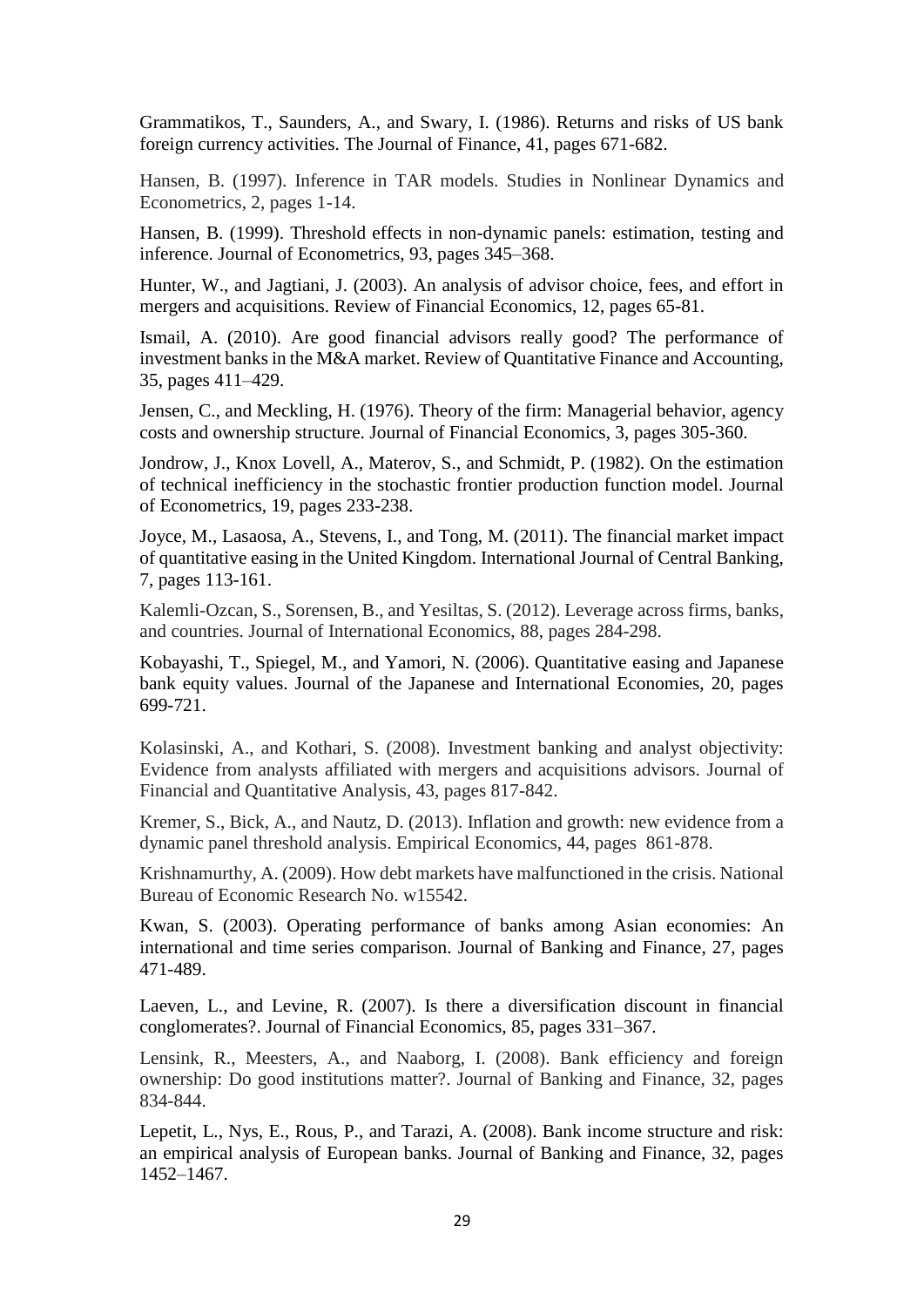Levine, R. (1997). Financial Development and Economic Growth: Views and Agenda. Journal of Economic Literature, 35, pages 688-726.

Liikanen, E. (2012). High-level Expert Group on reforming the structure of the EU banking sector. Final report.

Lin, Y. (2009) The impact of the financial crisis on developing countries. Text of a lecture delivered at Korea Development Institute, Seoul, 31 October.

Lin, X., and Zhang, Y. (2009). Bank Ownership Reform and Bank Performance in China. Journal of Banking and Finance, 33, pages 20-29.

Lozano-Vivas, A., and Pasiouras, F. (2010). The impact of non-traditional activities on the estimation of bank efficiency: international evidence. Journal of Banking and Finance, 34, pages 1436-1449.

Lyonnet, V., and Werner, R. (2012). Lessons from the Bank of England on quantitative easing and other unconventional monetary policies. International Review of Financial Analysis, 25, pages 94-105.

Martin, C., and Milas, C. (2012). Quantitative easing: a sceptical survey. Oxford Review of Economic Policy, 28, pages 750-764.

Maudos, J., and Guevara, J. (2007). The cost of market power in banking: social welfare loss vs. cost inefficiency. Journal of Banking and Finance, 31, pages 2103– 2125.

Maudos, J., and Solis, L. (2009). The determinants of net interest income in the Mexican banking system: an integrated model. Journal of Banking and Finance, 33, pages 1920–1931.

Mayer, C., and Carlin, W. (2008). Multinational Ownership and Subsidiary Investment. Working paper.

Merciera, S., Schaeck K., and Wolfe S. (2007). Small European banks: Benefits from diversification?. Journal of Banking and Finance, 31, pages 1975–98.

Micco, A., Panizza, U., and Yanez, M. (2007). Bank ownership and performance. Does politics matter?. Journal of Banking and Finance, 31, pages 219-241.

Miller, M., and Noulas, G. (1997). Portfolio mix and large-bank profitability in the USA. Applied Economics, 29, pages 505-512.

Morana, C. (2008). International stock markets co-movements: the role of economic and financial integration. Empirical Economics, 35, pages 333-359.

Morgan, D., and Stiroh, K. (2001). Market discipline of banks: The asset test. Journal of Financial Services Research, 20, pages 195–208.

Myers, C. (1977). Determinants of corporate borrowing. Journal of Financial Economics, 5, pages 147-175.

Pasiouras, F. (2008). International evidence on the impact of regulations and supervision on banks' technical efficiency: an application of two-stage data envelopment analysis. Review of Quantitative Finance and Accounting, 30, pages 187- 223.

Pasiouras, F., and Kosmidou, K. (2007). Factors influencing the profitability of domestic and foreign commercial banks in the European Union. Research in International Business and Finance, 21, pages 222–237.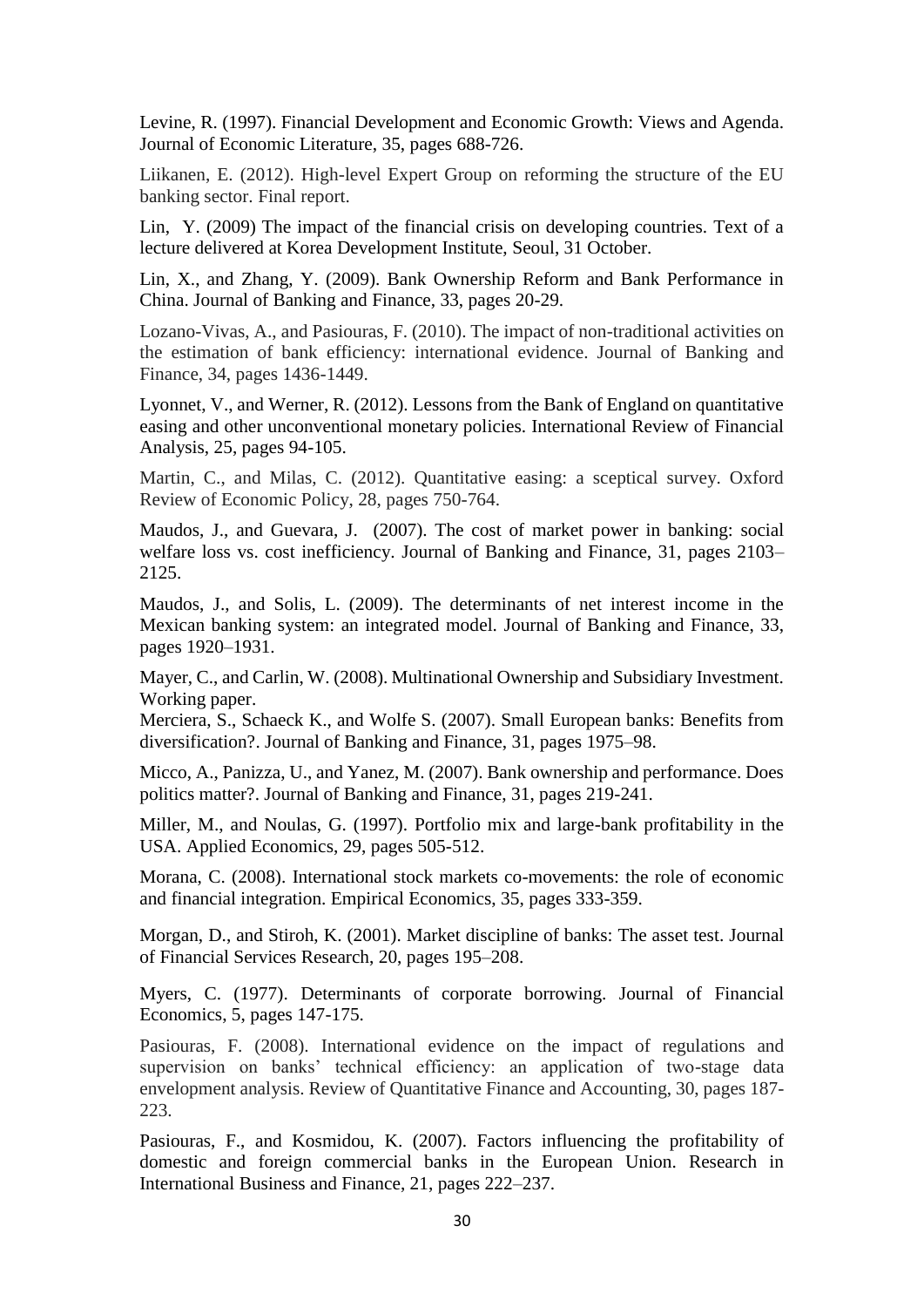Radic, N., Fiordelisi, F., and Girardone, C. (2012). Efficiency and Risk-taking in Precrisis Investment Banks. Journal of Financial Services Research, 41, pages 81-101.

Rau, P. (2000). Investment bank market share, contingent fee payments, and the performance of acquiring firms. Journal of Financial Economics, 56, pages 293-324.

Reichlin, L. (2013). Monetary policy and banks in the euro area: the tale of two crises. Journal of Macroeconomics, 39, pages 387-340.

Roodman, D. (2006). How to do xtabond2: An introduction to difference and system GMM in Stata. Center for Global Development. Working paper No.103.

Schroder, M., Borell, M., Gropp, R., Iliewa, Z., Jaroszek, L., Lang, G., Schmidt, S., Trela, K. (2012). The role of investment banking for the German economy: Final report for Deutsche Bank AG No. 12-01.

Sealey, J., and Lindley, J. (1977). Inputs, Outputs, and Theory of Production and Cost of Depository Financial Institutions. The Journal of Finance, 32, pages 1251-1266..

Shandre, M., and James, A. (2004). Financial development and economic growth in Australia: An Empirical Analysis. Empirical Economics, 29, pages 247–260.

Staikouras, C., Mamatzakis, E., and Koutsomanoli- Filippaki, A. (2008). Cost efficiency of the banking industry in the South Eastern European region. Journal of International Financial Markets, Institutions and Money, 18, pages 483–497.

Stiroh, K. (2004). Diversification in banking: Is noninterest income the answer?. Journal of Money, Credit, and Banking, 36, pages 853–882.

Stowell, D. (2012). Investment Banks, Hedge Funds, and Private Equity. Academic Press.

Swiss Bankers Association and The Boston Consulting Group (2011). Summary: Banking in transition – future prospects for banking in Switzerland.

Thomson Reuters, (2007). Global Investment Banking Review. Various issues.

Thomson Reuters, (2012). Global Investment Banking Review. Various issues.

Thomson Reuters, (2013). Global Investment Banking Review. Various issues.

Tomljanovich, M., and Ying, Y. (2005). We're all connected: business cycle synchronizationinG7countries.URL:http://academics.hamilton.edu/economics/home/ marc\_t.pdf.

Vander, V. (2002). Cost and Profit Efficiency of Financial Conglomerates and Universal Banks in Europe. Journal of Money, Credit and Banking, 34, pages 254-282.

Vickers, J., and Lagarde, C. (2013). Banking reform in Britain and Europe. Various issues.

Vinals, J., and Moghadam R. (2012). Financial System Stability Assessment. International Monetary Fund France.

Voutsinas, K., and Werner, R. (2011a). Credit supply and corporate capital structure: Evidence from Japan. International Review of Financial Analysis, 20, pages 320-334.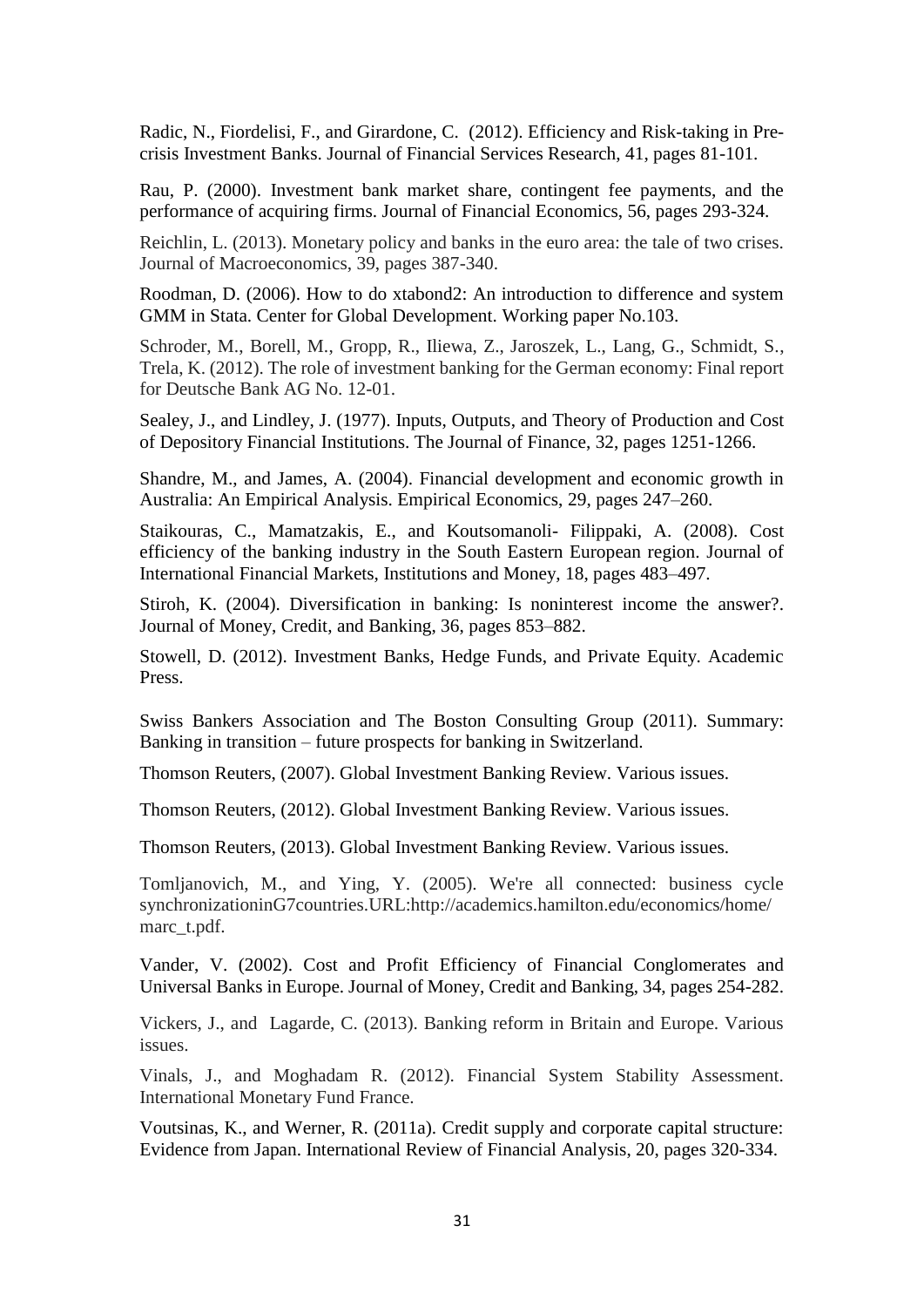Voutsinas, K., and Werner, R. (2011b). New evidence on the effectiveness of Quantitative Easing in Japan. CFS working paper No. 2011/30.

Werner, R. (1995). How to create a recovery through 'Quantitative Monetary Easing'. The Nihon Keizai Shinbun (Nikkei), page 1-26.

Whaley, E. (2000). The investor fear gauge. Journal of Portfolio Management, 26, pages 12–17.

Wheelock, D., and Wilson, P. (2000). Why do banks disappear? The determinants of US bank failures and acquisitions. Review of Economics and Statistics, 82, pages 127– 138.

Windmeijer, F. (2005). A finite sample correction for the variance of linear efficient two-step GMM estimators. Journal of Econometrics, 126, pages 25-51.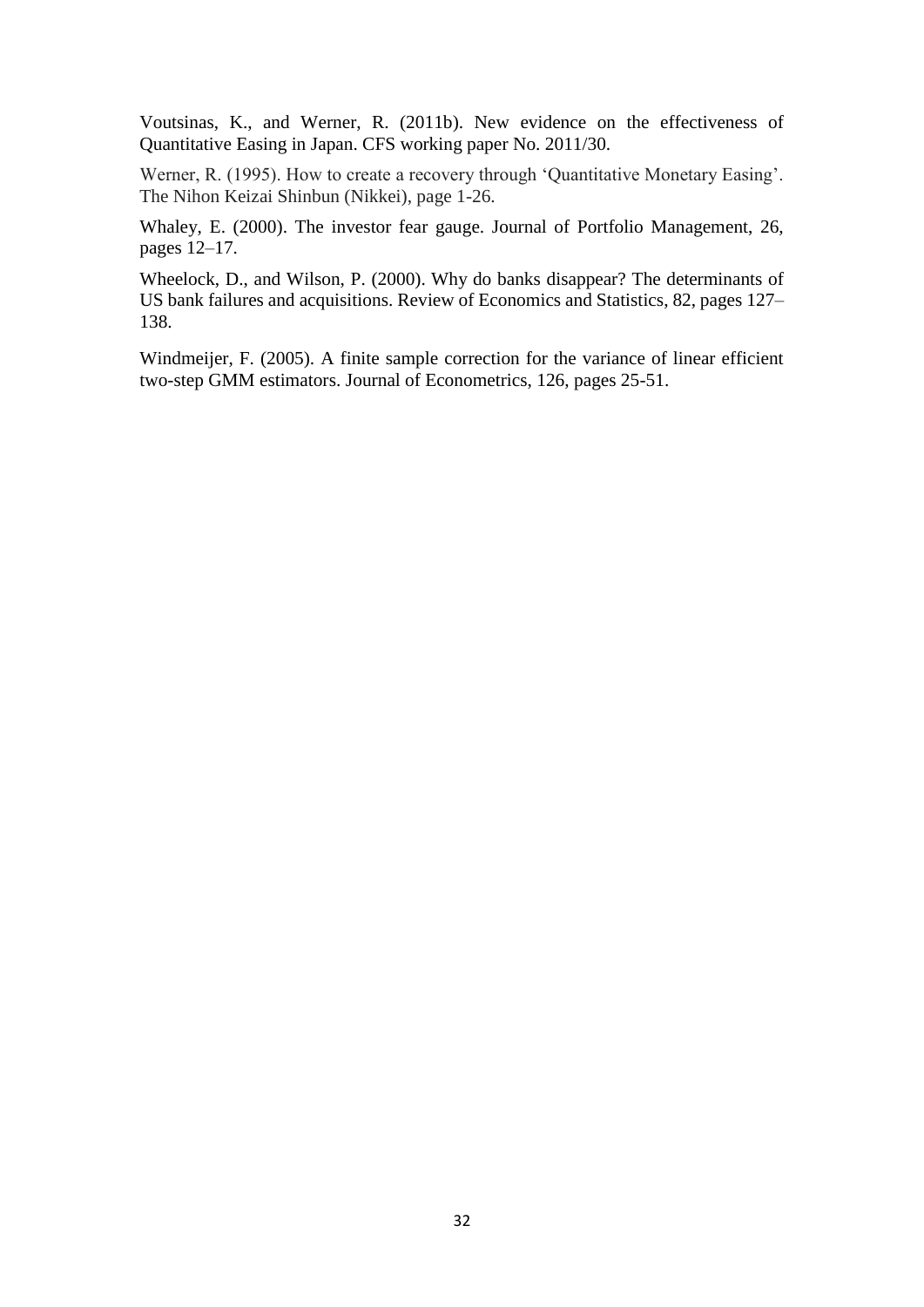### **List of Tables**

| Variable       | Description                    | Mean   | Stand. Deviation | Minimum | Maximum  |
|----------------|--------------------------------|--------|------------------|---------|----------|
| TC             | <b>Total Cost</b>              | 1,688  | 5,142            | 0.0019  | 59.100   |
| ${\rm Y}_1$    | <b>Total Earnings assets</b>   | 71,800 | 224,000          | 0.0033  | 2590,000 |
| ${\rm Y_2}$    | <b>Investment Banking Fees</b> | 0.999  | 2,694            | 0.0001  | 23,700   |
| $N_1$          | Equity                         | 1,698  | 4,354            | 0.0011  | 50,100   |
| $\mathrm{N}_2$ | Assets                         | 37,700 | 0.361            | 0.0033  | 3,444    |
| $P_1$          | Price of labour                | 0.776  | 3.222            | 0.0002  | 1.8      |
| P <sub>2</sub> | Price of physical capital      | 27.54  | 160.82           | 0.0667  | 2072.00  |

**Table 1.** Descriptive statistics of the variables employed in the cost frontier estimations.

Notes: the Table reports the variables used in the cost frontier estimation for the period 1997-2010. Total Cost (TC): personnel, interest and non-interest expenses; Outputs  $(Y_1 \& Y_2)$ ); Total Earning assets (loans, deposits from banks and credit institutions, government securities, derivatives and other earning assets) and 2) Investment Banking Fees (net fees, commission and trading income); Netputs (N<sub>1</sub>) & N<sub>2</sub>)) Equity and 2) Total Assets; Inputs (P<sub>1</sub> & P<sub>2</sub>)) Price of labour (personnel expenses over total assets) and 2) Price of physical capital (total operating expenses over fixed assets). The values of TC, N<sub>1</sub>, N<sub>2</sub>, Y<sub>1</sub> and Y<sub>2</sub>, are in million dollars, while P<sub>1</sub>and P<sub>2</sub> are ratios.

**Table 2.** Descriptive statistics of bank-specific and country-level variable.

| Country | N   | $Z_{\rm r}$<br>Score | Invest.<br>Banking<br>Fees/<br><b>TA</b> | Liquid./TA | E/TA   | Income<br>Divers. | Securities<br>/TA | <b>GDP</b><br>per<br>capita | <b>FDI</b><br>Inflows | <b>FDI</b><br>Outflows | House<br>Price<br>Index | <b>Stock</b><br>Price<br>Index | Reserves |
|---------|-----|----------------------|------------------------------------------|------------|--------|-------------------|-------------------|-----------------------------|-----------------------|------------------------|-------------------------|--------------------------------|----------|
| Canada  | 17  | 2.0823               | 0.0342                                   | 0.523      | 0.0547 | $-0.1807$         | 0.6517            | 10.1286                     | 3.58                  | 3.914                  | 152.41                  | 155.38                         | 24.2956  |
| France  | 63  | .2827                | 0.0556                                   | 0.3548     | 0.1055 | 0.242             | 0.2039            | 10.027                      | 2.733                 | 5.249                  | 196.15                  | 147.60                         | 24.3474  |
| Germany | 122 | 1.9408               | 0.1702                                   | 0.2146     | 0.2709 | 0.4383            | 0.6112            | 10.0852                     | 1.885                 | 2.864                  | 94.89                   | 134.53                         | 24.666   |
| Italy   | 23  | .4954                | 0.0167                                   | 0.306      | 0.0919 | $-0.384$          | 0.2018            | 9.8863                      |                       | 2.386                  | 194.96                  | 122.82                         | 24.2341  |
| Japan   | 141 | 0.6568               | 0.1131                                   | 0.4957     | 0.2872 | 0.1012            | 0.2755            | 10.5545                     | 0.177                 | 1.096                  | 74.96                   | 83.04                          | 27.272   |
| Switz.  | 21  | .9423                | 0.0431                                   | 0.6277     | 0.0606 | 0.4901            | 0.2143            | 10.4944                     | 4.689                 | 10.384                 | 113.66                  | 107.11                         | 24.6329  |
| UK      | 176 | 2.346                | 0.0695                                   | 0.3525     | 0.1576 | 0.3306            | 0.2644            | 10.2306                     | 4.62                  | 5.384                  | 259.73                  | 107.01                         | 24.4951  |
| US      | 143 | 2.262                | 0.1954                                   | 0.3908     | 0.1912 | 0.207             | 0.5225            | 10.5004                     | 1.666                 | 1.867                  | 167.98                  | 135.83                         | 24.964   |
| Total   | 706 |                      |                                          |            |        |                   |                   |                             |                       |                        |                         |                                |          |
| Mean    |     | 1.751                | 0.0872                                   | 0.4081     | 0.1524 | 0.1556            | 0.3682            | 10.2384                     | 2.544                 | 4.143                  | 156.84                  | 124.16                         | 24.8633  |

Notes: the Table reports descriptive statistics of bank-specific and most of country level variables used to perform fixed effect and dynamic panel regressions. N stands for the number of observations by country. As bank-specific variables we use: Z-Score= (1+ROE)/ (Standard Deviation of ROE); Invest. Banking Fees/TA= net fees, commission and net trading income over total assets; Liquid assets over total assets; E/TA= equity over total assets; Income divers.= (1- |Net Interest Income-Other Operating Income|)/Total Operating Income; Securities/TA= total securities over total assets. Some of the country level independent variables that we use are: GDP per capita (natural logarithm); FDI inflows (natural logarithm); FDI outflows (natural logarithm); House Price Index; Stock Price Index; Reserves (natural logarithm). For bank-specific variables we use FITCH Bankscope database while for most country variables we use World Development indicators from World Bank. As House Price Index we use the index constructed by the Economist Intelligence Unit using as the base year the 1997. For the Stock Price Index data we use Bloomberg database.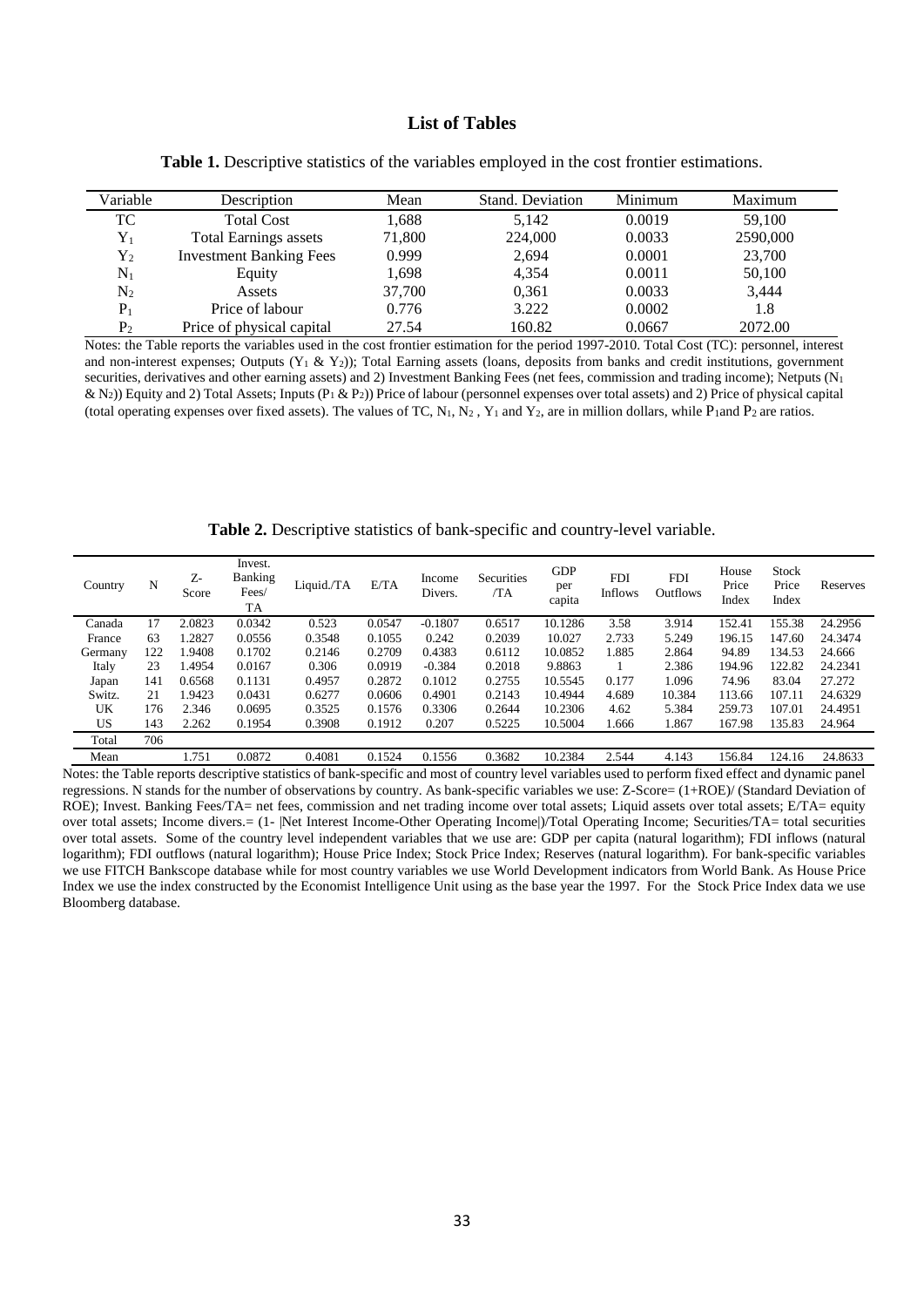|  |  | <b>Table 3.</b> Descriptive Statistics of cost efficiency (1997-2010). |
|--|--|------------------------------------------------------------------------|
|--|--|------------------------------------------------------------------------|

| Country     | Mean   | <b>Standard Deviation</b> | Minimum | Maximum |
|-------------|--------|---------------------------|---------|---------|
| Canada      | 0.4946 | 0.1690                    | 0.1848  | 0.7473  |
| France      | 0.5859 | 0.1817                    | 0.1543  | 0.8582  |
| Germany     | 0.7769 | 0.1320                    | 0.1767  | 0.9170  |
| Italy       | 0.6547 | 0.1426                    | 0.4508  | 0.8812  |
| Japan       | 0.9197 | 0.0282                    | 0.7230  | 0.9559  |
| Switz.      | 0.8557 | 0.0893                    | 0.6718  | 0.9622  |
| UK.         | 0.6029 | 0.1658                    | 0.2099  | 0.9451  |
| US          | 0.6319 | 0.1484                    | 0.2247  | 0.8373  |
| <b>Mean</b> | 0.6903 | 0.1321                    | 0.1767  | 0.9621  |

Notes: the Table reports the mean efficiencies for the G7 and Switzerland over the period 1997-2010. Efficiencies are derived from the Stochastic Frontier Analysis (SFA) .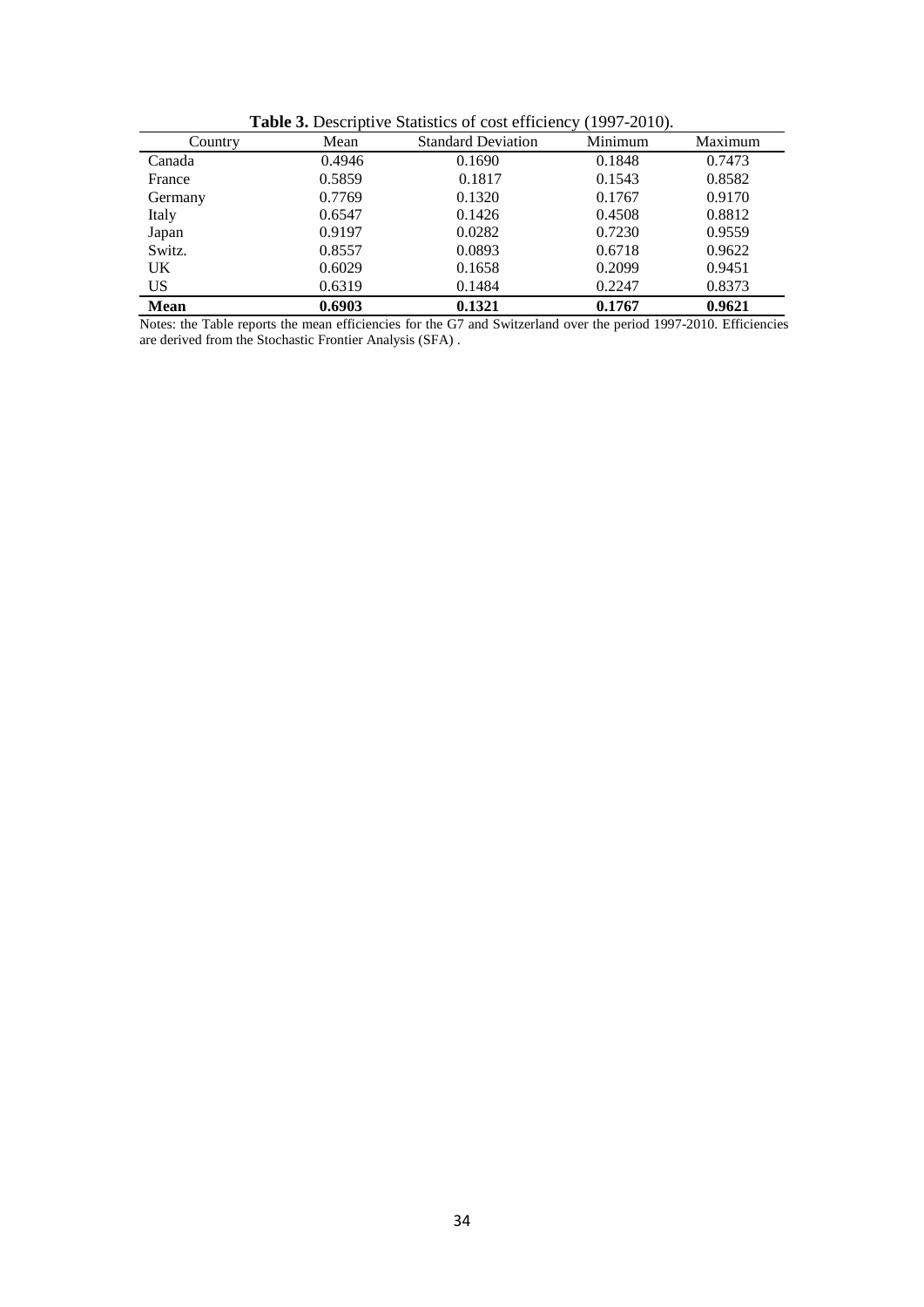| Variables                         | Model(1)    | Model(2)    | Model(3)     | Model(4)    |
|-----------------------------------|-------------|-------------|--------------|-------------|
|                                   |             |             |              |             |
| Z-Score                           | $0.008**$   |             |              | $0.009**$   |
|                                   | (0.0039)    |             |              | (0.0038)    |
| <b>Investment Banking Fees/TA</b> |             | 0.128       |              | $0.144*$    |
|                                   |             | (0.0885)    |              | (0.0852)    |
| Liquid assets/TA                  |             |             | 0.048        | $0.069**$   |
|                                   |             |             | (0.0327)     | (0.0307)    |
| E/TA                              | $0.119**$   | $0.106*$    | $0.108*$     | $0.111*$    |
|                                   | (0.0586)    | (0.0590)    | (0.0595)     | (0.0611)    |
| Securities/TA                     | $0.172***$  | $0.182***$  | $0.170***$   | $0.204***$  |
|                                   | (0.0418)    | (0.0447)    | (0.0407)     | (0.0420)    |
| Income diversification            | $-0.016***$ | $-0.015***$ | $-0.015***$  | $-0.016***$ |
|                                   | (0.0018)    | (0.0018)    | (0.0018)     | (0.0019)    |
| GDP per capita                    | $-0.032$    | $-0.039$    | 0.001        | $-0.058$    |
|                                   | (0.156)     | (0.154)     | (0.155)      | (0.152)     |
| FDI inflows                       | $-0.008***$ | $-0.008***$ | $-0.008$ *** | $-0.008***$ |
|                                   | (0.0027)    | (0.0027)    | (0.0026)     | (0.0026)    |
| FDI outflows                      | $-0.002$    | $-0.002$    | $-0.002$     | $-0.003*$   |
|                                   | (0.0019)    | (0.0019)    | (0.0019)     | (0.0018)    |
| DCPS/GDP                          | $-0.013$    | $-0.012$    | $-0.010$     | $-0.010$    |
|                                   | (0.0315)    | (0.0315)    | (0.0311)     | (0.0319)    |
| Real effective exchange rate      | $-0.000$    | $-0.000$    | 4.14e-05     | $-5.74e-05$ |
|                                   | (0.0006)    | (0.0006)    | (0.0007)     | (0.0006)    |
| House Price Index                 | $-0.0003$   | $-0.0003$   | $-0.0003$    | $-0.0005*$  |
|                                   | (0.0002)    | (0.0002)    | (0.0002)     | (0.0002)    |
| <b>Stock Price Index</b>          | $-0.0007**$ | $-0.0006**$ | $-0.0006*$   | $-0.0006**$ |
|                                   | (0.0003)    | (0.0003)    | (0.0003)     | (0.0003)    |
| Burst of the asset bubble (dummy) | $-0.0252**$ | $-0.0239**$ | $-0.0225**$  | $-0.0245**$ |
|                                   | (0.0103)    | (0.0101)    | (0.0104)     | (0.0101)    |
| Reserves                          | $0.046**$   | $0.048**$   | $0.044**$    | $0.045**$   |
|                                   | (0.0193)    | (0.0189)    | (0.0187)     | (0.0183)    |
| Volatility Implied Index          | $-0.002***$ | $-0.002***$ | $-0.002***$  | $-0.002***$ |
|                                   | (0.0005)    | (0.0005)    | (0.0006)     | (0.0005)    |
| Constant                          | 0.0343      | 0.0293      | $-0.303$     | 0.238       |
|                                   | (1.529)     | (1.508)     | (1.500)      | (1.477)     |
| F-test                            | 11.68***    | 10.46***    | 11.75***     | 11.31***    |
| Observations                      | 706         | 706         | 706          | 706         |
| R-squared                         | 0.185       | 0.190       | 0.183        | 0.206       |
| Number of banks                   | 97          | 97          | 97           | 97          |

**Table 4.** Fixed effects results for Z-Score, liquidity and investment banking fees as bank cost efficiency determinants in the G7 and Switzerland (1997-2010).

Notes: the Table reports the regression results based on a fixed effect model over the period 1997 to 2010. The dependent variable is cost efficiency derived using a SFA methodology. As bank-specific independent variables we employ: Z-Score= (1+ROE)/ (Standard Deviation of ROE); Investment Banking Fees= net fees, commission and trading income over total assets; Liquid assets over total assets; E/TA= equity over total assets; Income diversification= 1- |Net Interest Income-Other Operating Income|/Total Operating Income; Securities/TA= total securities over total assets. As country variables we employ: GDP per capita; DCPS/GDP; FDI inflows; FDI outflows; Real Effective Exchange Rate; House price Index; Stock Price Index; Burst of the asset bubble (dummy); Reserves(natural logarithm); Volatility Implied Index. For bank-specific variables we use FITCH Bankscope database while for most country variables we use World Development indicators from World Bank. As House Price Index we use the index constructed by the Economist Intelligence Unit using as the base year the 1997. For Volatility Implied Index (VIX-Chicago Board Options Exchange Volatility Index) and Stock Price Index we use Bloomberg database. To avoid collinearity problems with the selected variables, we first analyze correlations of all the selected variables. We check that there is not a high level of correlation between the variables used in the models. \*\*\*, \*\* and \* indicate 1%, 5% and 10% significance levels respectively. Robust Standard errors are in parentheses.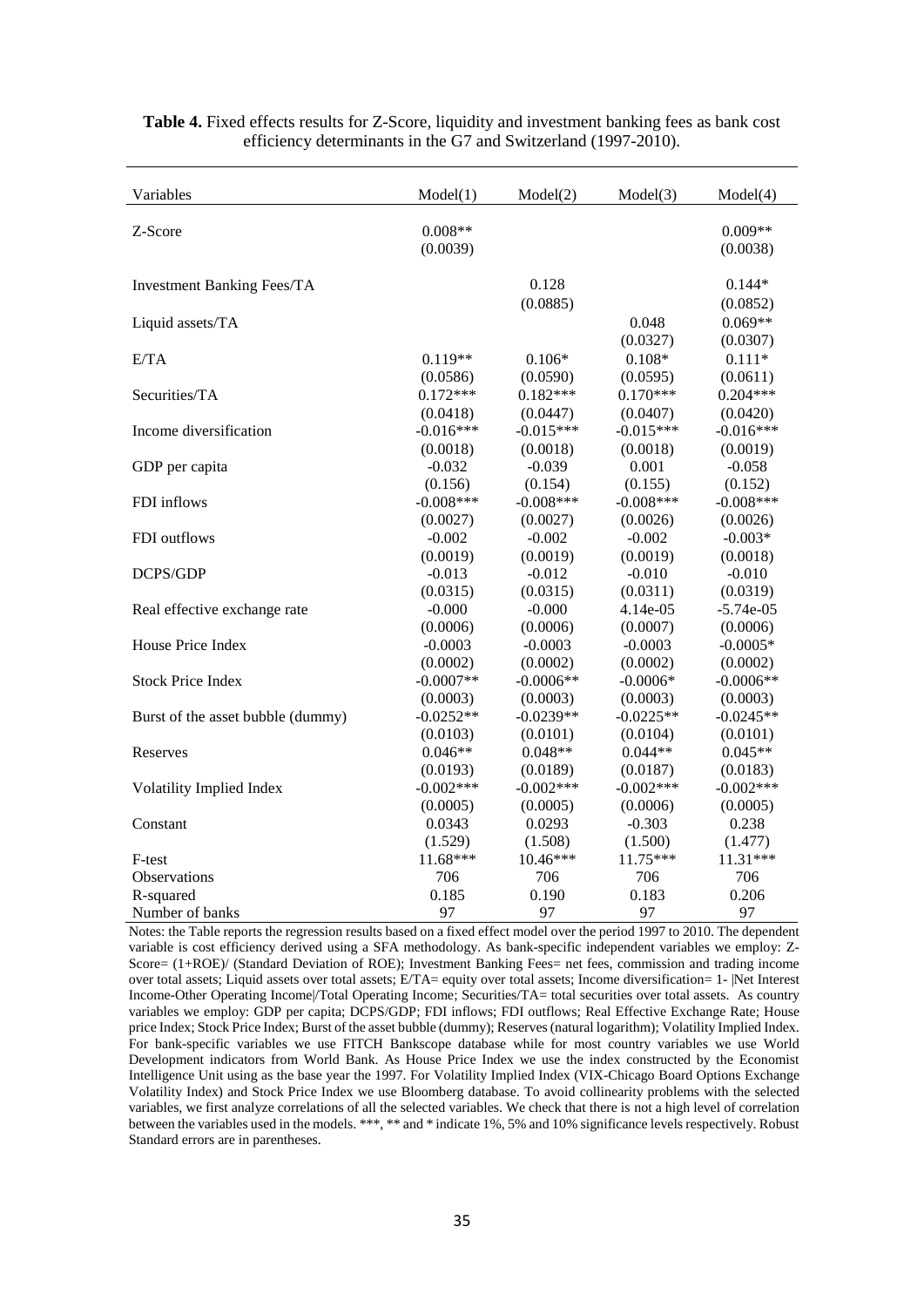| Variables                         | Model(1)    | Model(2)      | Model(3)     | Model(4)    |
|-----------------------------------|-------------|---------------|--------------|-------------|
|                                   |             |               |              |             |
| Lag efficiency                    | $0.371***$  | $0.459***$    | $0.425***$   | $0.278***$  |
|                                   | (0.116)     | (0.105)       | (0.104)      | (0.0874)    |
| Z-Score                           | $0.013**$   |               |              | $0.0152**$  |
|                                   | (0.0056)    |               |              | (0.0069)    |
| <b>Investment Banking Fees/TA</b> |             | $0.128**$     |              | $0.116**$   |
|                                   |             | (0.0541)      |              | (0.0489)    |
| Liquid assets/TA                  |             |               | 0.0679       | 0.0813      |
|                                   |             |               | (0.0553)     | (0.0605)    |
| E/TA                              | $-0.0765$   | $-0.138*$     | $-0.037$     | 0.018       |
|                                   | (0.0786)    | (0.0714)      | (0.0988)     | (0.0807)    |
| Securities/TA                     | $0.164***$  | $0.153***$    | $0.190***$   | $0.228***$  |
|                                   | (0.0536)    | (0.0406)      | (0.0650)     | (0.0585)    |
| Income diversification            | $-0.023***$ | $-0.022***$   | $-0.024***$  | $-0.025***$ |
|                                   | (0.0026)    | (0.0024)      | (0.0041)     | (0.0041)    |
| GDP per capita                    | $-0.211$    | $-0.175$      | $-0.240*$    | $-0.262$    |
|                                   | (0.180)     | (0.145)       | (0.140)      | (0.200)     |
| FDI inflows                       | $-0.006**$  | $-0.007**$    | $-0.006**$   | $-0.006**$  |
|                                   | (0.002)     | (0.0024)      | (0.0025)     | (0.0023)    |
| FDI outflows                      | 0.000       | $-0.000$      | $-0.002$     | $-0.001$    |
|                                   | (0.00192)   | (0.00164)     | (0.00160)    | (0.00201)   |
| DCPS/GDP                          | $-0.103**$  | $-0.0732*$    | $-0.0629$    | $-0.0828*$  |
|                                   | (0.0435)    | (0.0418)      | (0.0524)     | (0.0464)    |
| Real effective exchange rate      | 4.63e-05    | 0.000276      | 0.000547     | 2.90e-05    |
|                                   | (0.0008)    | (0.0007)      | (0.0008)     | (0.0009)    |
| House Price Index                 | $-0.0006**$ | $-0.0006$ *** | $-0.0005**$  | $-0.0005*$  |
|                                   | (0.0002)    | (0.0002)      | (0.0002)     | (0.0003)    |
| <b>Stock Price Index</b>          | $-0.001**$  | $-0.001**$    | $-0.000$     | $-0.001**$  |
|                                   | (0.0002)    | (0.0002)      | (0.0002)     | (0.0002)    |
| Burst of the asset bubble (dummy) | $-0.016$    | $-0.015$      | $-0.005$     | $-0.016$    |
|                                   | (0.0119)    | (0.0105)      | (0.0140)     | (0.0175)    |
| Reserves                          | $0.042**$   | $0.0453**$    | $0.063***$   | $0.062***$  |
|                                   | (0.0196)    | (0.0183)      | (0.0209)     | (0.0183)    |
| Volatility Implied Index          | $-0.001$    | $-0.000$      | $-0.000$     | $-0.001$    |
|                                   | (0.0006)    | (0.0006)      | (0.0007)     | (0.0006)    |
| Constant                          | 1.859       | 1.272         | 1.387        | 1.796       |
|                                   | (2.034)     | (1.700)       | (1.514)      | (1.978)     |
| Wald test                         | 230.17***   | 354.73***     | 317.36***    | 203.56***   |
| Sargan (p-value)                  | 43.5(0.19)  | 39.22(0.29)   | 38.89(0.31)  | 73.78(0.45) |
| AR(1)                             | $-2.4202**$ | $-2.773***$   | $-2.9819***$ | 2.4062***   |
| AR(2)                             | $-0.9097$   | $-1.0944$     | $-1.044$     | 0.9080      |
| Observations                      | 609         | 609           | 609          | 609         |
| Number of instruments             | 45          | 45            | 45           | 89          |
| Number of banks                   | 97          | 97            | 97           | 97          |

**Table 5**. Dynamic panel results for Z-Score, liquidity and investment banking fees as bank cost efficiency determinants in the G7 and Switzerland (1997-2010).

Notes: the Table reports the dynamic panel regression results for the period 1997 to 2010. As bank-specific independent variables we employ: Z-Score= (1+ROE)/ (Standard Deviation of ROE); Investment Banking Fees=Net fees, commission and trading income over total assets; Liquid assets over total assets; E/TA: equity over total assets; Income diversification=1- |Net Interest Income-Other Operating Income|/Total Operating Income; Securities /TA=total securities over total assets. As country variables we employ: GDP per capita; DCPS/GDP; FDI inflows; FDI outflows; Real Effective Exchange Rate; House price Index; Stock Price Index; Burst of the asset bubble (dummy); Reserves (natural logarithm); Volatility Implied Index. For bank-specific variables we use FITCH Bankscope database while for most country variables we use World Development indicators from World Bank. As House Price Index we use the index constructed by the Economist Intelligence Unit using as the base year the 1997. For Volatility Implied Index (Chicago Board Options Exchange Volatility Index) and Stock Price Index we use Bloomberg database. To avoid collinearity problems with the selected variables, we first analyze correlations of all the selected variables. We check that there is not a high level of correlation between the variables used in the models. \*\*\*, \*\* and \* indicate 1%, 5% and 10% significance levels respectively. Windmeijer (2005) corrected (robust) standard errors are in parentheses.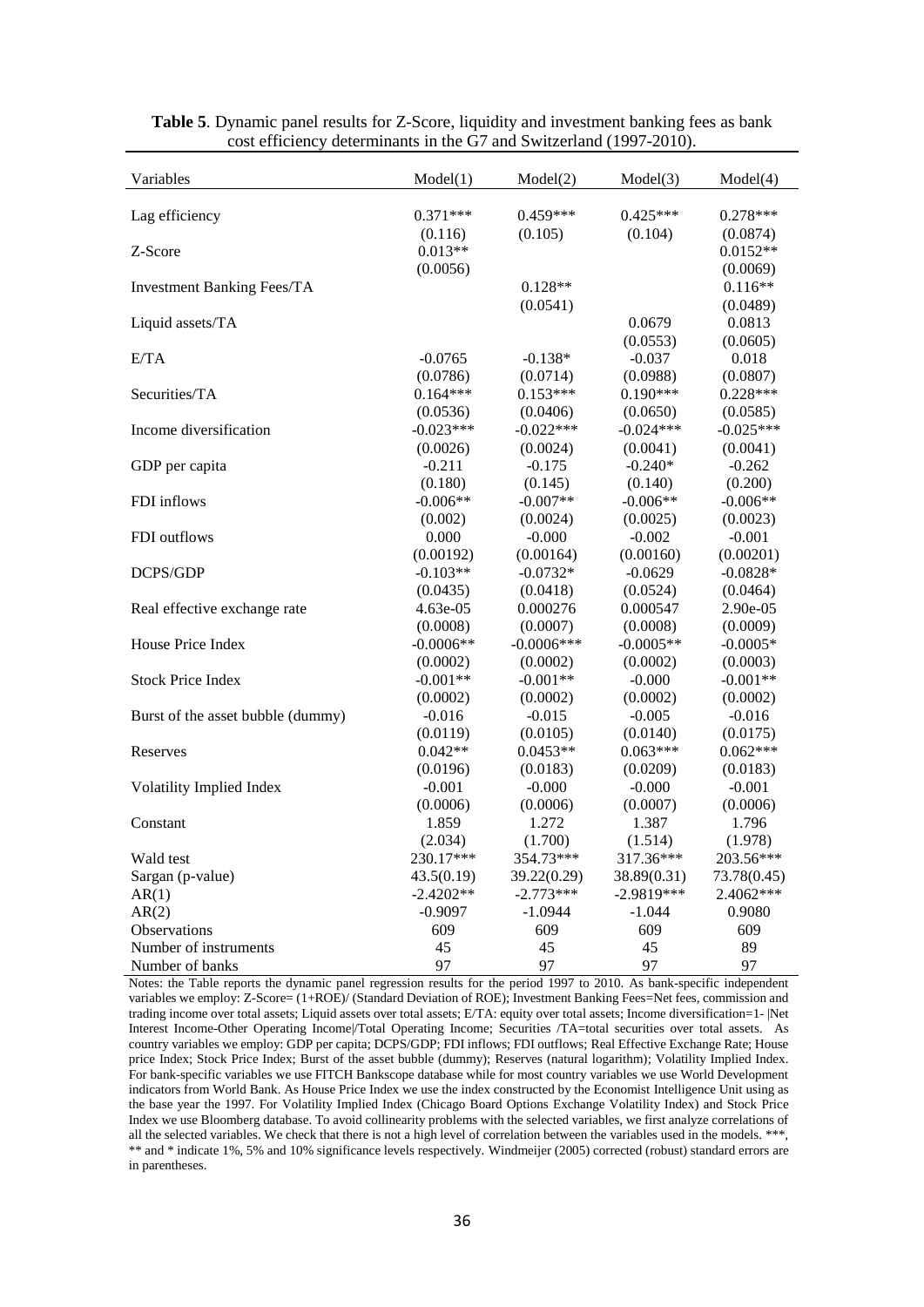| Threshold estimate                |              |                         |
|-----------------------------------|--------------|-------------------------|
| Z-Score                           |              | 1.516866                |
| 95% confidence interval           |              | $(1.318830 - 2.165600)$ |
| Impact of Z-Score                 |              | S.E                     |
| $\lambda$ 1                       | $0.012**$    | 0.0058                  |
| $\lambda$ 2                       | $0.044**$    | 0.0180                  |
| Impact of covariates              |              | S.E                     |
| <b>Investment Banking Fees/TA</b> | 0.056        | 0.0861                  |
| Liquid Assets/TA                  | 0.056        | 0.0372                  |
| E/TA                              | $0.108**$    | 0.0403                  |
| Securities/TA                     | $0.190***$   | 0.0370                  |
| Income diversification            | $-0.016***$  | 0.0040                  |
| GDP per capita                    | $-0.015$     | 0.1274                  |
| FDI inflows                       | $-0.008$ *** | 0.0025                  |
| FDI outflows                      | $-0.003$     | 0.0018                  |
| DCPS/GDP                          | $-0.001$     | 0.0284                  |
| Real Effective Exchange Rate      | 0.000        | 0.0006                  |
| House Price Index                 | $-0.000**$   | 0.0002                  |
| <b>Stock Price Index</b>          | $-0.001**$   | 0.0002                  |
| Burst of the asset bubble (dummy) | $-0.024**$   | 0.0103                  |
| Reserves                          | $0.041***$   | 0.0132                  |
| Volatility Implied Index          | $-0.002***$  | 0.0005                  |
| δ                                 | $0.018***$   | 0.0055                  |
| <i><b>Observations</b></i>        | 609          |                         |
| Low regime                        | 372          |                         |
| High regime                       | 237          |                         |

**Table 6**.Results of dynamic panel threshold estimation with Z-Score as threshold variable. Investment banks

Notes: the Table reports the estimations for the dynamic panel threshold model. Each regime has at least 5% of the observations (Hansen, 1999). The threshold value of Z-Score variable for banks range between 1.31883 and 2.1656.We denote as dependent variable banks' efficiency scores ( $eff_{it}$ ), while as the threshold and the regime dependent variable we impose the  $(Z - Score_{it})$  which represents banks' default risk. Following Bick (2007), the model accounts for regime dependent intercepts ( $\delta$ ). We assume  $m_{it}$  includes bank-specific and country explanatory variables. For bank-specific variables we use: Investment Banking Fees= net fees, commission and trading income over total assets; Liquid assets over total assets; Securities/TA= total securities over total assets; Income diversification= 1- |Net Interest Income-Other Operating Income|/Total Operating Income; E/TA= equity over total assets. As country variables we employ: GDP per capita; DCPS/GDP; FDI inflows; FDI outflows; Real Effective Exchange Rate; House price Index; Stock Price Index; Burst of the asset bubble (dummy); Reserves (natural logarithm); Volatility Implied Index. For bank-specific variable we use FITCH Bankscope database while for most country variables we use World Development indicators from World Bank. As House Price Index we use the index constructed by the Economist Intelligence Unit using as the base year the 1997. For Volatility Implied Index (Chicago Board Options Exchange Volatility Index) we use Bloomberg database. Also as endogenous variable for the model we impose the Investment Banking Fees, where *Investment Banking Fees* =  $eff_{it-1}$ . We check that there is not a high level of correlation between the variables used in the models. \*\*\*, \*\* and \* indicate 1%, 5% and 10% significance levels respectively.

**Table 7**. Dynamic Threshold Analysis: classification of investment banks into the two identified regimes based on threshold value of Z-Score.

| <b>Threshold: Z-Score</b> |      |      |         |         |           |     |                          |     |     |     |                     |     |      |
|---------------------------|------|------|---------|---------|-----------|-----|--------------------------|-----|-----|-----|---------------------|-----|------|
|                           | 1998 | 1999 | 2000    |         | 2001 2002 |     | 2003 2004 2005 2006 2007 |     |     |     | $-2008$ 2009        |     | 2010 |
| Low regime                | 64%  | 47%  | 53%     | 75%     | 78%       |     | 82% 62%                  |     |     |     | 49% 52% 52% 54% 65% |     | 67%  |
| High regime               | 36%  |      | 53% 47% | 25% 22% |           | 18% | 38%                      | 51% | 48% | 48% | 46%                 | 35% | 33%  |

Notes: the Table shows the classification of the investment banks based on the Z-Score threshold value that we obtained following Kremer's et al. (2013) threshold model for dynamic panel. As threshold variable we use: Z-Score= (1+ROE)/ (Standard Diversification ROE).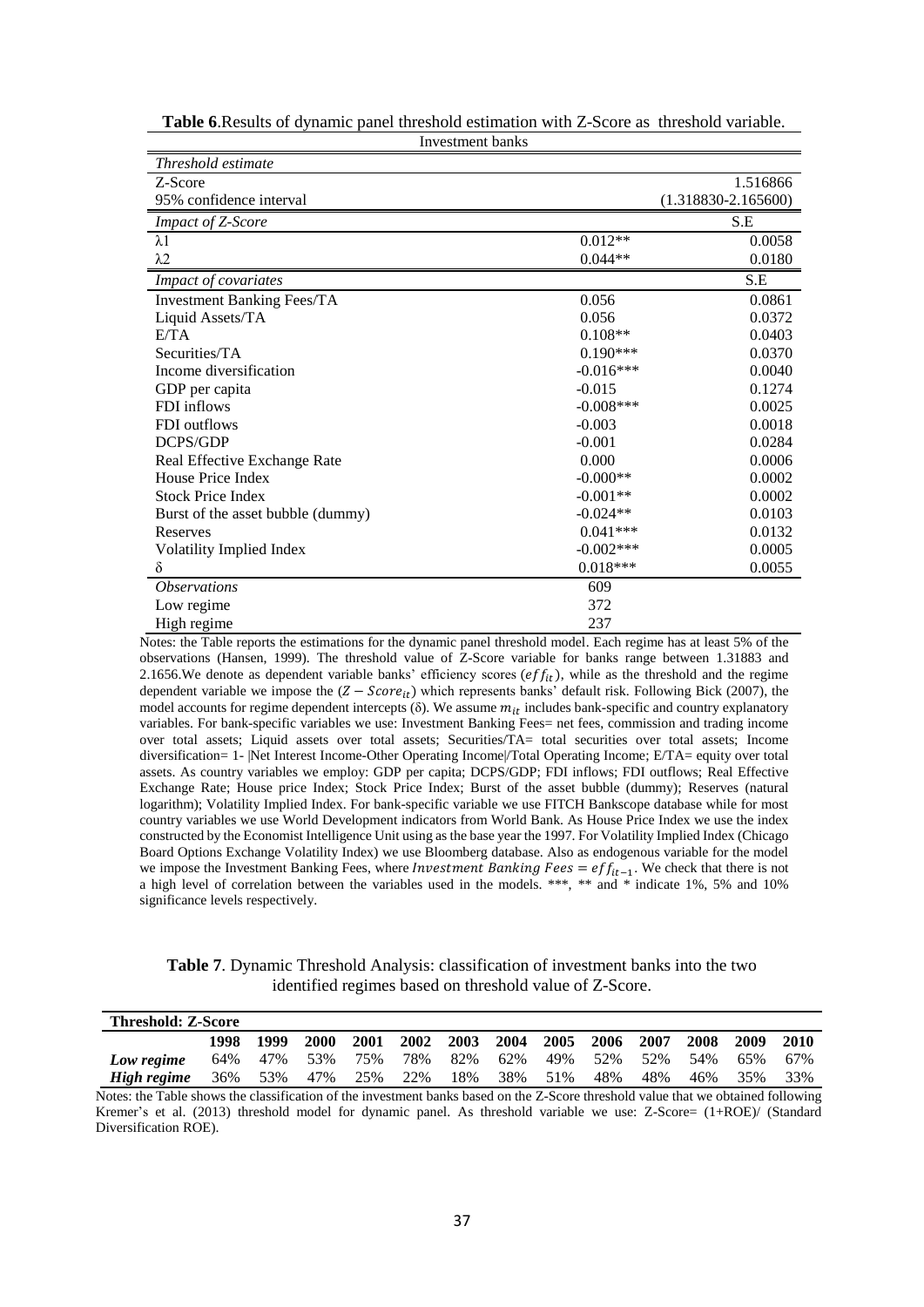| Investment banks                  |              |                       |
|-----------------------------------|--------------|-----------------------|
| Threshold estimate                |              |                       |
| Liquidity                         |              | 0.229967              |
| 95% confidence interval           |              | $(0.02045 - 0.59454)$ |
| Impact of Liquid Assets/TA        |              | S.E                   |
| $\lambda$ 1                       | $-0.202**$   | 0.0907                |
| $\lambda$ 2                       | 0.017        | 0.0313                |
| Impact of covariates              |              | S.E                   |
| Z-Score                           | 0.005        | 0.0053                |
| <b>Investment Banking Fees/TA</b> | $0.141***$   | 0.0676                |
| E/TA                              | $0.113**$    | 0.0405                |
| Securities/TA                     | $0.199***$   | 0.0377                |
| Income diversification            | $-0.017***$  | 0.0043                |
| GDP per capita                    | $-0.047$     | 0.1237                |
| FDI inflows                       | $-0.008$ *** | 0.0025                |
| FDI outflows                      | $-0.003*$    | 0.0018                |
| DCPS/GDP                          | $-0.004$     | 0.0290                |
| Real Effective Exchange Rate      | 0.000        | 0.0006                |
| House Price Index                 | $-0.000*$    | 0.0002                |
| <b>Stock Price Index</b>          | $-0.001**$   | 0.0002                |
| Burst of the asset bubble (dummy) | $-0.024**$   | 0.0099                |
| Reserves                          | $0.045***$   | 0.0131                |
| Volatility Implied Index          | $-0.002$ *** | 0.0005                |
| $\delta$                          | 0.049        | 0.0514                |
| <i><b>Observations</b></i>        | 609          |                       |
| Low regime                        | 195          |                       |
| High regime                       | 414          |                       |

**Table 8**. Results of dynamic panel threshold estimation with liquidity as threshold variable.

Notes: the Table reports the estimations for the dynamic panel threshold model. Each regime has at least 5% of the observations (Hansen, 1999). The liquidity threshold value ranges between 0.02045 and 0.59454. We denote as dependent variable banks' efficiency scores( $eff_{it}$ ), while as the threshold and the regime dependent variable we impose the liquidity (*liquidity<sub>it</sub>*), which represents bank's liquid assets over total assets. Following Bick (2007), the model accounts for regime dependent intercepts ( $\delta$ ). We assume  $m_{it}$  includes bank-specific and country explanatory variables. For bank-specific variables we use: Z-Score= (1+ROE)/ (Standard Deviation of ROE); Investment Banking Fees= net fees, commission and trading income over total assets; Securities/TA= total securities over total assets; Income diversification= 1- |Net Interest Income-Other Operating Income|/Total Operating Income; E/TA= equity over total assets. As country variables we employ: GDP per capita; DCPS/GDP; FDI inflows; FDI outflows; Real Effective Exchange Rate; House price Index; Stock Price Index; Reserves (natural logarithm); Burst of the asset bubble (dummy); Volatility Implied Index . For bank-specific variables we use FITCH Bankscope database while for most country variables we use World Development indicators from World Bank. As House Price Index we use the index constructed by the Economist Intelligence Unit using as the base year the 1997. For Volatility Implied Index (VIX-Chicago Board Options Exchange Volatility Index) and Stock Price Index we use Bloomberg database. Also as endogenous variable for the model we impose Z-Score, where  $Z - Score = eff_{it-1}$ . We check that there is not a high level of correlation between the variables used in the models. \*\*\*, \*\* and \* indicate 1%, 5% and 10% significance levels respectively.

**Table 9**. Dynamic Threshold Analysis: classification of investment banks into the two identified regimes based on threshold value of Liquidity.

| <b>Threshold: Liquidity</b> |      |      |      |      |                                         |           |         |      |      |      |         |      |      |
|-----------------------------|------|------|------|------|-----------------------------------------|-----------|---------|------|------|------|---------|------|------|
|                             | 1998 | 1999 | 2000 | 2001 |                                         | 2002 2003 | 2004    | 2005 | 2006 | 2007 | 2008    | 2009 | 2010 |
| Low regime                  |      |      |      |      | 45% 41% 31% 21% 22% 32% 29% 38% 32% 28% |           |         |      |      |      | 36% 37% |      | 30%  |
| High regime                 | 55%  | 59%  | 69%  | 79%  | 78%                                     | 68%       | 71% 63% |      | 68%  | 72%  | 64%     | 63%  | 70%  |

Notes: the Table shows the classification of the investment banks based on the liquidity threshold value that we obtained following Kremer's et al. (2013) threshold model for dynamic panel. As threshold variable we use the ratio of liquid assets over total assets.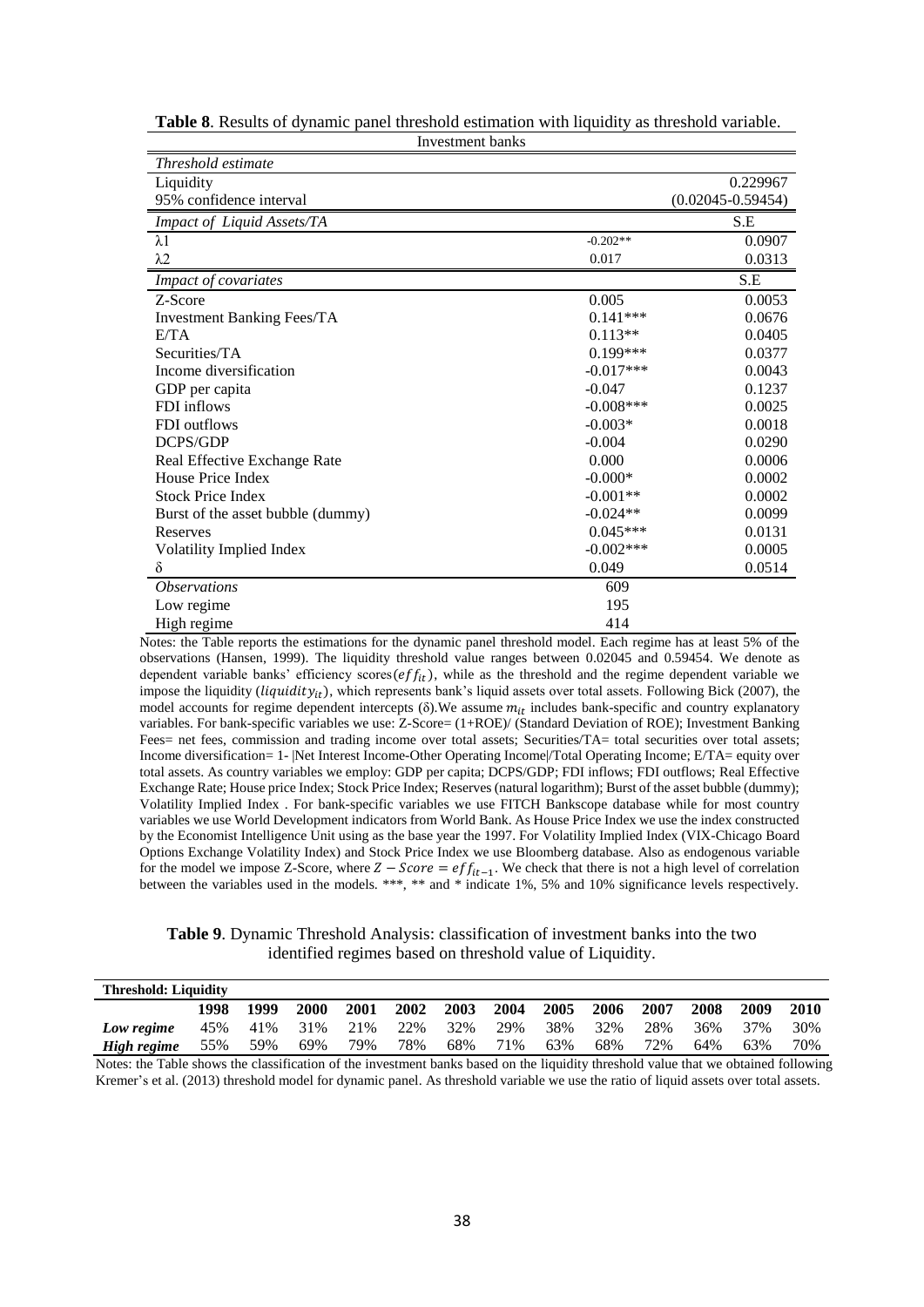| Investment banks                     |             |                         |
|--------------------------------------|-------------|-------------------------|
| Threshold estimate                   |             |                         |
| Investment banking fees              |             | 0.009322                |
| 95% confidence interval              |             | $(0.008271 - 0.009322)$ |
| Impact of investment banking fees/TA |             | S.E                     |
| $\lambda$ 1                          | $0.216**$   | 0.0941                  |
| $\lambda$ 2                          | $-0.005$    | 0.0633                  |
| Impact of covariates                 |             | S.E                     |
| Z-Score                              | 0.007       | 0.0052                  |
| Liquid Assets/TA                     | 0.059       | 0.0366                  |
| E/TA                                 | $0.117**$   | 0.0414                  |
| Securities/TA                        | 0.020       | 0.0352                  |
| Income diversification               | $-0.016***$ | 0.0040                  |
| GDP per capita                       | $-0.113$    | 0.1261                  |
| FDI inflows                          | $-0.009***$ | 0.0026                  |
| FDI outflows                         | $-0.003$    | 0.0017                  |
| <b>DCPS/GDP</b>                      | $-0.027$    | 0.0286                  |
| Real Effective Exchange Rate         | 0.000       | 0.0006                  |
| House Price Index                    | 0.000       | 0.0002                  |
| <b>Stock Price Index</b>             | $-0.001**$  | 0.0002                  |
| Burst of the asset bubble (dummy)    | $-0.026**$  | 0.0097                  |
| Reserves                             | $0.046***$  | 0.0134                  |
| Volatility Implied Index             | $-0.002***$ | 0.0005                  |
| δ                                    | $0.146**$   | 0.0672                  |
| <i><b>Observations</b></i>           | 609         |                         |
| Low regime                           | 73          |                         |
| High regime                          | 533         |                         |

**Table 10**. Results of dynamic panel threshold estimation with investment banking fees as threshold variable.

Notes: the Table reports the estimations for the dynamic panel threshold model. Each regime has at least 5% of the observations (Hansen, 1999). The threshold value of Investment Banking Fees variable for banks range between 0.008271 and 0.009322. We denote as dependent variable banks' efficiency scores( $eff_{it}$ ), while as the threshold and the regime dependent variable we impose the Investment Banking Fees (*Investment Banking Fees*  $_{it}$ ), which represents banks' net fees commission and trading income over total assets. Following Bick (2007), the model accounts for regime dependent intercepts (δ). We assume  $m_{it}$  includes bank-specific and country explanatory variables. For bank-specific variables we use: Z-Score= (1+ROE)/ (Standard Deviation of ROE); Liquid assets over total assets; Securities/TA= total securities over total assets; Income diversification= 1- |Net Interest Income-Other Operating Income|/Total Operating Income; E/TA= equity over total assets. As country variables we employ: GDP per capita; DCPS/GDP; FDI inflows; FDI outflows; Real Effective Exchange Rate; House price Index; Stock Price Index; Burst of the asset bubble (dummy); Reserves (natural logarithm) ; Volatility Implied Index. For bank-specific variables we use FITCH Bankscope database while for most country variables we use World Development indicators from World Bank. As House Price Index we use the index constructed by the Economist Intelligence Unit using as the base year the 1997. For Volatility Implied Index (VIX-Chicago Board Options Exchange Volatility Index) and Stock Price Index we use Bloomberg database.. Also as endogenous variable for the model we impose Z-Score, where  $Z$  –  $Score = eff_{it-1}$ . We check that there is not a high level of correlation between the variables used in the models. \*\*\*, \*\* and \* indicate 1%, 5% and 10% significance levels respectively.

**Table 11.** Dynamic Threshold Analysis: classification of investment banks into the two identified two regimes based on Investment Banking Fees.

| <b>Threshold: Investment Banking Fees</b> |      |      |      |      |      |      |      |      |      |      |      |      |      |
|-------------------------------------------|------|------|------|------|------|------|------|------|------|------|------|------|------|
|                                           | 1998 | 1999 | 2000 | 2001 | 2002 | 2003 | 2004 | 2005 | 2006 | 2007 | 2008 | 2009 | 2010 |
| Low regime                                | 5%   | 6%   | 6%   | 6%   | 6%   | l 1% | 10%  | 13%  | 12%  | 15%  | 19%  | 15%  | 14%  |
| High regime                               | 95%  | 94%  | 94%  | 94%  | 94%  | 89%  | 90%  | 88%  | 88%  | 85%  | 81%  | 85%  | 86%  |

Notes: the Table shows the classification of the investment banks based on the investment banking fees threshold value that we obtained following Kremer's et al. (2013) threshold model for dynamic panel. As threshold variable we use: Investment Banking Fees= net fees, commission and net trading income over total assets.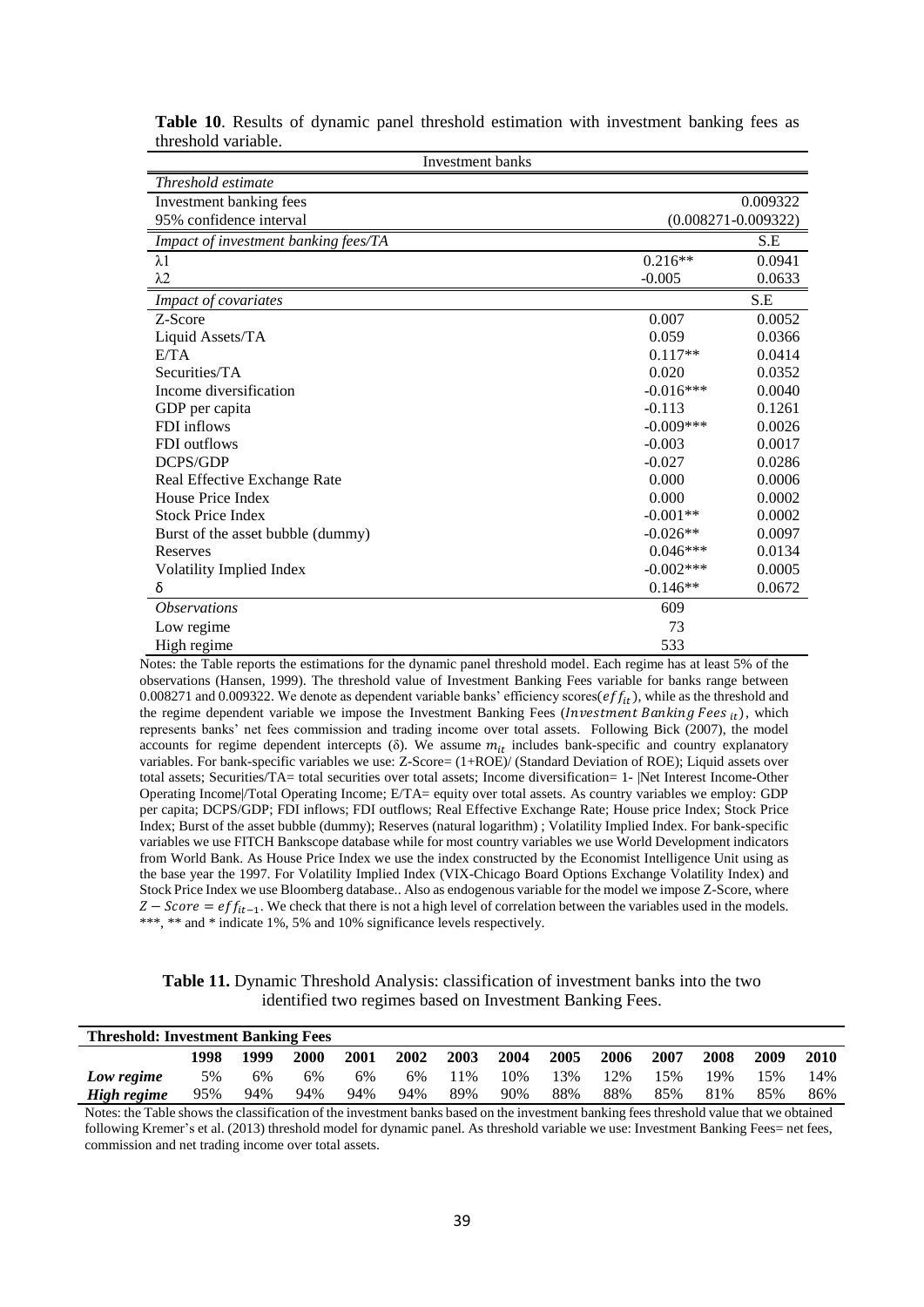| Variables                         | Model(1)    | Model(2)    | Model(3)    | Model(4)    |  |
|-----------------------------------|-------------|-------------|-------------|-------------|--|
|                                   |             |             |             |             |  |
| Lag efficiency                    | $0.434***$  | $0.491***$  | $0.355***$  | $0.223*$    |  |
|                                   | (0.0993)    | (0.119)     | (0.172)     | (0.176)     |  |
| Liquid assets/TA                  | $0.105*$    | $0.147**$   | $-0.103*$   | $-0.087**$  |  |
|                                   | (0.0645)    | (0.0707)    | (0.0652)    | (0.0430)    |  |
| Z-Score                           |             | $0.015*$    |             | $0.081**$   |  |
|                                   |             | (0.0076)    |             | (0.0036)    |  |
| Investment banking fees/TA        |             | $0.388***$  |             | 0.096       |  |
|                                   |             | (0.145)     |             | (0.091)     |  |
| E/TA                              | $-0.136$    | $-0.179$    | 0.043       | $-0.002$    |  |
|                                   | (0.120)     | (0.132)     | (0.079)     | (0.011)     |  |
| Securities/TA                     | $0.244***$  | $0.272***$  | $0.079*$    | $0.211**$   |  |
|                                   | (0.0629)    | (0.0592)    | (0.0472)    | (0.0831)    |  |
| Income diversification            | $-0.021***$ | $-0.023***$ | $-0.102***$ | $-0.102***$ |  |
|                                   | (0.0022)    | (0.0019)    | (0.0333)    | (0.0394)    |  |
| GDP per capita                    | $-0.290$    | $-0.473***$ | $-0.006$    | $-0.008$    |  |
|                                   | (0.178)     | (0.172)     | (0.0319)    | (0.295)     |  |
| FDI inflows                       | $-0.009**$  | $-0.008***$ | $-0.004$    | $-0.006**$  |  |
|                                   | (0.0038)    | (0.0029)    | (0.0049)    | (0.003)     |  |
| FDI outflows                      | 0.001       | 0.002       | $-0.002$    | $-0.002$    |  |
|                                   | (0.0019)    | (0.00241)   | (0.0025)    | (0.0015)    |  |
| DCPS/GDP                          | $-0.086**$  | $-0.067$    | $-0.093$    | $-0.190$    |  |
|                                   | (0.041)     | (0.0444)    | (0.107)     | (0.11)      |  |
| Real effective exchange rate      | 0.001       | 0.001       | $-1.39e-06$ | 0.001       |  |
|                                   | (0.0012)    | (0.0011)    | (0.0018)    | (0.0013)    |  |
| House Price Index                 | $-0.001**$  | $-0.001*$   | $-0.000$    | $-0.001$    |  |
|                                   | (0.0002)    | (0.0002)    | (0.0004)    | (0.0005)    |  |
| <b>Stock Price Index</b>          | $-0.0006$   | $-0.0005$   | $-0.0075*$  | $-0.0006**$ |  |
|                                   | (0.0004)    | (0.0004)    | (0.0003)    | (0.0003)    |  |
| Burst of the asset bubble (dummy) | $-0.023$    | $-0.020$    | 0.019       | 0.009       |  |
|                                   | (0.0159)    | (0.0194)    | (0.0139)    | (0.017)     |  |
| Reserves                          | $0.084***$  | $0.051*$    | $0.067*$    | $0.061**$   |  |
|                                   | (0.0283)    | (0.0280)    | (0.0367)    | (0.0308)    |  |
| Volatility Implied Index          | $-0.001$    | 0.001       | $-7.19e-05$ | 0.000347    |  |
|                                   | (0.001)     | (0.0012)    | (0.0007)    | (0.0008)    |  |
| Constant                          | 1.471       | 4.003**     | $-0.187$    | $-1.001$    |  |
|                                   | (1.958)     | (1.700)     | (3.938)     | (3.005)     |  |
| Wald test                         | 365.63***   | 1058.80***  | 110.82***   | 194.33***   |  |
| Sargan (p-value)                  | 36.98(0.35) | 21.25(0.45) | 18.65(0.52) | 18.73(0.56) |  |
| AR(1)                             | $-2.42**$   | $-2.13**$   | $-2.12**$   | $-2.22**$   |  |
| AR(2)                             | $-1.156$    | $-0.81851$  | 1.1053      | 1.13        |  |
| <b>Observations</b>               | 390         | 390         | 219         | 219         |  |
| Number of instruments             | 23          | 23          | 23          | 23          |  |
| Number of banks                   | 64          | 64          | 33          | 33          |  |

**Table 12.** Sensitivity analysis with liquidity as bank cost efficiency determinant. Models 1&2 refer to dynamic panel results for banks that belong to a group and Models 3&4 for stand-alone investment banks.

Notes: the Table reports the regression results based on a fixed effect model over the period 1997 to 2010. The dependent variable is cost efficiency derived using a SFA methodology. As bank-specific independent variables we employ: Z-Score= (1+ROE)/ (Standard Deviation of ROE); Investment Banking Fees= net fees, commission and trading income over total assets; Liquid assets over total assets; E/TA= equity over total assets; Income diversification= 1- |Net Interest Income-Other Operating Income|/Total Operating Income; Securities/TA= total securities over total assets. As country variables we employ: GDP per capita; DCPS/GDP; FDI inflows; FDI outflows; Real Effective Exchange Rate; House price Index; Stock Price Index; Burst of the asset bubble (dummy); Reserves(natural logarithm); Volatility Implied Index. For bank-specific variables we use FITCH Bankscope database while for most country variables we use World Development indicators from World Bank. As House Price Index we use the index constructed by the Economist Intelligence Unit using as the base year the 1997. For Volatility Implied Index (VIX-Chicago Board Options Exchange Volatility Index) and Stock Price Index we use Bloomberg database. Windmeijer (2005) corrected (robust) standard errors are in parentheses.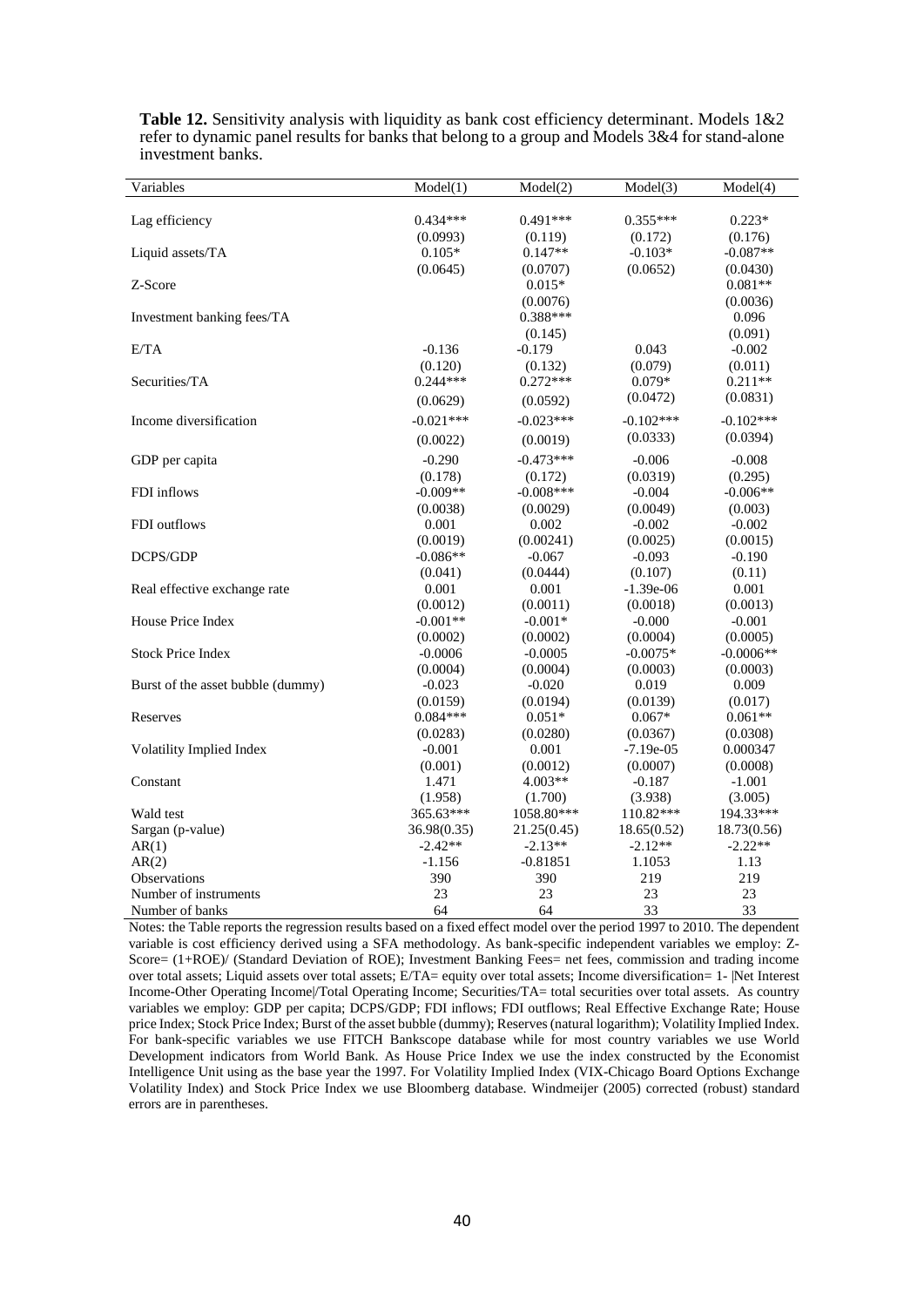|                                   | Investment banks        |                        |  |  |  |  |  |  |  |
|-----------------------------------|-------------------------|------------------------|--|--|--|--|--|--|--|
| Threshold estimate                | Model(1)                | Model $(2)$            |  |  |  |  |  |  |  |
| Liquidity                         | 0.525295                | 0.314819               |  |  |  |  |  |  |  |
| 95% confidence interval           | $(0.289233 - 0.557692)$ | $(0.02081 - 0.541402)$ |  |  |  |  |  |  |  |
| Impact of Liquid Assets/TA        |                         |                        |  |  |  |  |  |  |  |
| $\lambda$ 1                       | $-0.086**$              | $-0.105$               |  |  |  |  |  |  |  |
| $\lambda$ 2                       | $-0.008$                | $-0.032$               |  |  |  |  |  |  |  |
| Impact of covariates              |                         |                        |  |  |  |  |  |  |  |
| Z-Score                           | $0.004*$                | 0.0068                 |  |  |  |  |  |  |  |
| <b>Investment Banking Fees/TA</b> | 0.018                   | 0.1040                 |  |  |  |  |  |  |  |
| E/TA                              | $0.106***$              | 0.0630                 |  |  |  |  |  |  |  |
| Securities/TA                     | 0.041                   | $0.0420***$            |  |  |  |  |  |  |  |
| Income diversification            | $-0.099***$             | $-0.0155***$           |  |  |  |  |  |  |  |
| GDP per capita                    | $-0.448***$             | 0.1523                 |  |  |  |  |  |  |  |
| FDI inflows                       | $-0.001$                | $-0.0150**$            |  |  |  |  |  |  |  |
| FDI outflows                      | $-0.001$                | $-0.0013$              |  |  |  |  |  |  |  |
| DCPS/GDP                          | $-0.014$                | $-0.0071$              |  |  |  |  |  |  |  |
| Real Effective Exchange Rate      | 0.000                   | 0.0003                 |  |  |  |  |  |  |  |
| House Price Index                 | $-0.001*$               | $-0.0006**$            |  |  |  |  |  |  |  |
| <b>Stock Price Index</b>          | $-0.000$                | $-0.0008**$            |  |  |  |  |  |  |  |
| Burst of the asset bubble(dummy)  | $-0.011$                | $-0.0331**$            |  |  |  |  |  |  |  |
| Reserves                          | 0.068                   | $0.0400**$             |  |  |  |  |  |  |  |
| Volatility Implied Index          | $-0.000$                | $-0.0025***$           |  |  |  |  |  |  |  |
| δ                                 | 0.005                   | 0.0022                 |  |  |  |  |  |  |  |
| <i><b>Observations</b></i>        | 219                     | 390                    |  |  |  |  |  |  |  |
| Low regime                        | 160                     | 137                    |  |  |  |  |  |  |  |
| High regime                       | 59                      | 253                    |  |  |  |  |  |  |  |

**Table 13**. Sensitivity analysis with liquidity as threshold variable. Model 1 refers to dynamic panel threshold results for stand-alone banks and Model 2 for investment banks that belong to a group.

Notes: the Table reports the estimations for the dynamic panel threshold model. Each regime has at least 5% of the observations (Hansen, 1999). The liquidity threshold value for non-banking group ranges between 0.289233 and 0.557693 while for banking group banks between 0.02081 and 0.541402. We denote as dependent variable banks' efficiency scores  $\left($ ef $f_{it}$ ), while as the threshold and the regime dependent variable we impose the liquidity ( $liquidity_{it}$ ), which represents bank's liquid assets over total assets. Following Bick (2007), the model accounts for regime dependent intercepts (δ). We assume  $m_{it}$  includes bank-specific and country explanatory variables. For bankspecific variables we use: Z-Score= (1+ROE)/ (Standard Deviation of ROE); Investment Banking Fees= net fees, commission and trading income over total assets; Securities/TA= total securities over total assets; Income diversification= 1- |Net Interest Income-Other Operating Income|/Total Operating Income; E/TA= equity over total assets. As country variables we employ: GDP per capita; DCPS/GDP; FDI inflows; FDI outflows; Real Effective Exchange Rate; House price Index; Stock Price Index; Burst of the asset bubble (dummy); Reserves (natural logarithm); Volatility Implied Index. For bank-specific variables we use FITCH Bankscope database while for most country variables we use World Development indicators from World Bank. As House Price Index we use the index constructed by the Economist Intelligence Unit using as the base year the 1997. For Volatility Implied Index (VIX-Chicago Board Options Exchange Volatility Index) and Stock Price Index we use Bloomberg database. Also as endogenous variable for the model we impose Z-Score, where  $Z - Score = eff_{it-1}$ . We check that there is not a high level of correlation between the variables used in the models. \*\*\*, \*\* and \* indicate 1%, 5% and 10% significance levels respectively.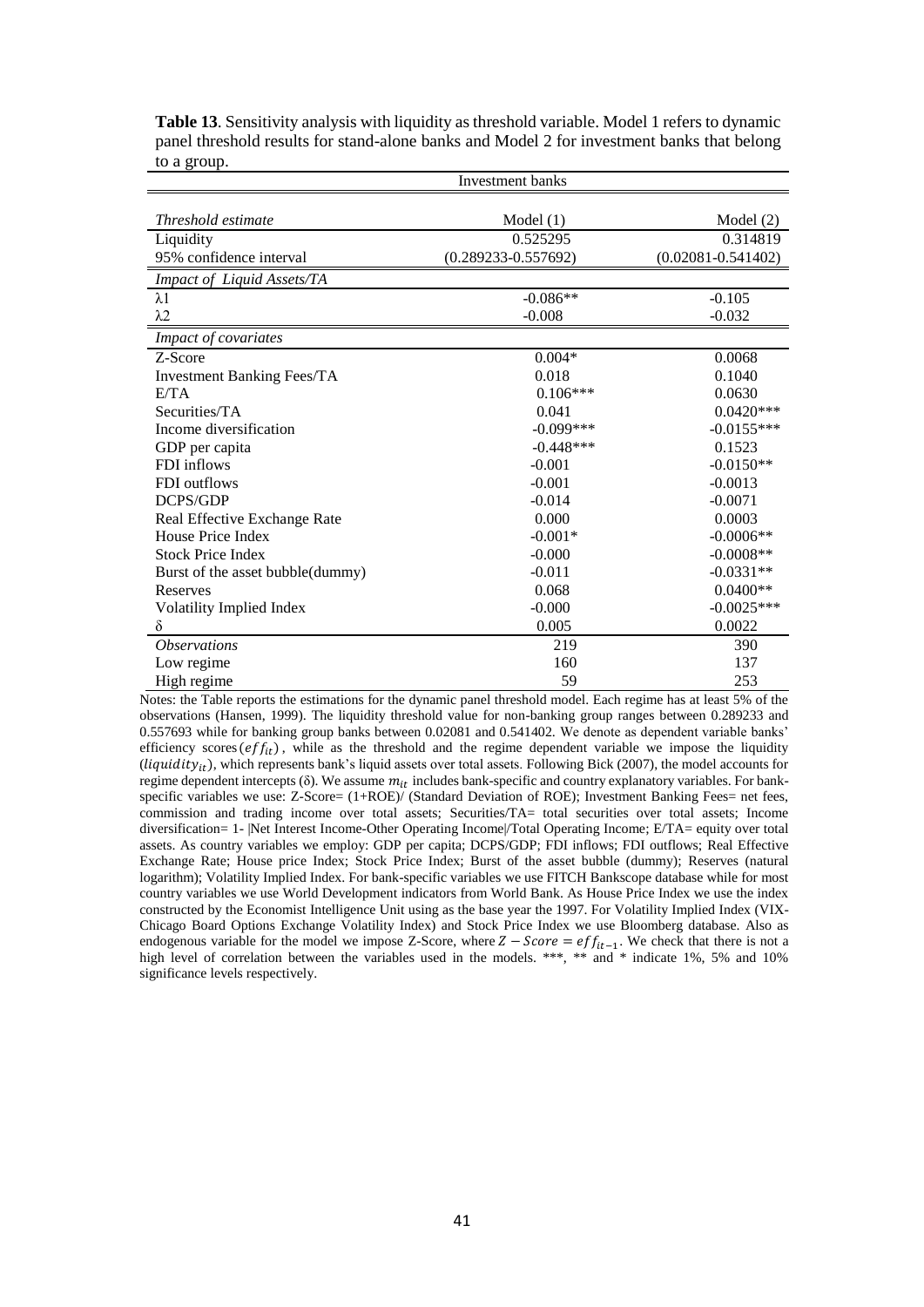| <b>Panel A: Liquidity</b><br>(stand-alone banks) |      |      |      |      |      |      |      |      |      |      |      |      |      |
|--------------------------------------------------|------|------|------|------|------|------|------|------|------|------|------|------|------|
|                                                  | 1998 | 1999 | 2000 | 2001 | 2002 | 2003 | 2004 | 2005 | 2006 | 2007 | 2008 | 2009 | 2010 |
| Low regime                                       | 73%  | 77%  | 79%  | 74%  | 62%  | 80%  | 71%  | 77%  | 77%  | 80%  | 60%  | 67%  | 63%  |
| High regime                                      | 27%  | 23%  | 21%  | 26%  | 38%  | 20%  | 29%  | 23%  | 23%  | 20%  | 40%  | 33%  | 37%  |
| <b>Panel B: Liquidity</b>                        |      |      |      |      |      |      |      |      |      |      |      |      |      |
| (group-banks)                                    | 1998 | 1999 | 2000 | 2001 | 2002 | 2003 | 2004 | 2005 | 2006 | 2007 | 2008 | 2009 | 2010 |
|                                                  | 55%  | 47%  | 32%  | 28%  | 28%  | 38%  | 33%  | 44%  | 43%  | 36%  | 44%  | 41%  | 37%  |
| Low regime<br>High regime                        | 45%  | 53%  | 68%  | 72%  | 72%  | 62%  | 67%  | 56%  | 57%  | 64%  | 56%  | 59%  | 63%  |

**Table 14.** Dynamic Threshold Analysis: classification of investment banks into the two identified regimes based on liquidity (stand-alone and group-banks).

Notes: the Table shows the classification of the investment banks (stand-alone and group-banks) based on the threshold values that we obtained following Kremer's et al. (2013) threshold model for dynamic panel. As threshold variable we use the ratio of liquid assets over total assets. The low regime stands for the percentage of banks that have bank-specific values for the liquidity measure below the threshold, while the high regime stands for the percentages of banks that have bank-specific values above the liquidity threshold value.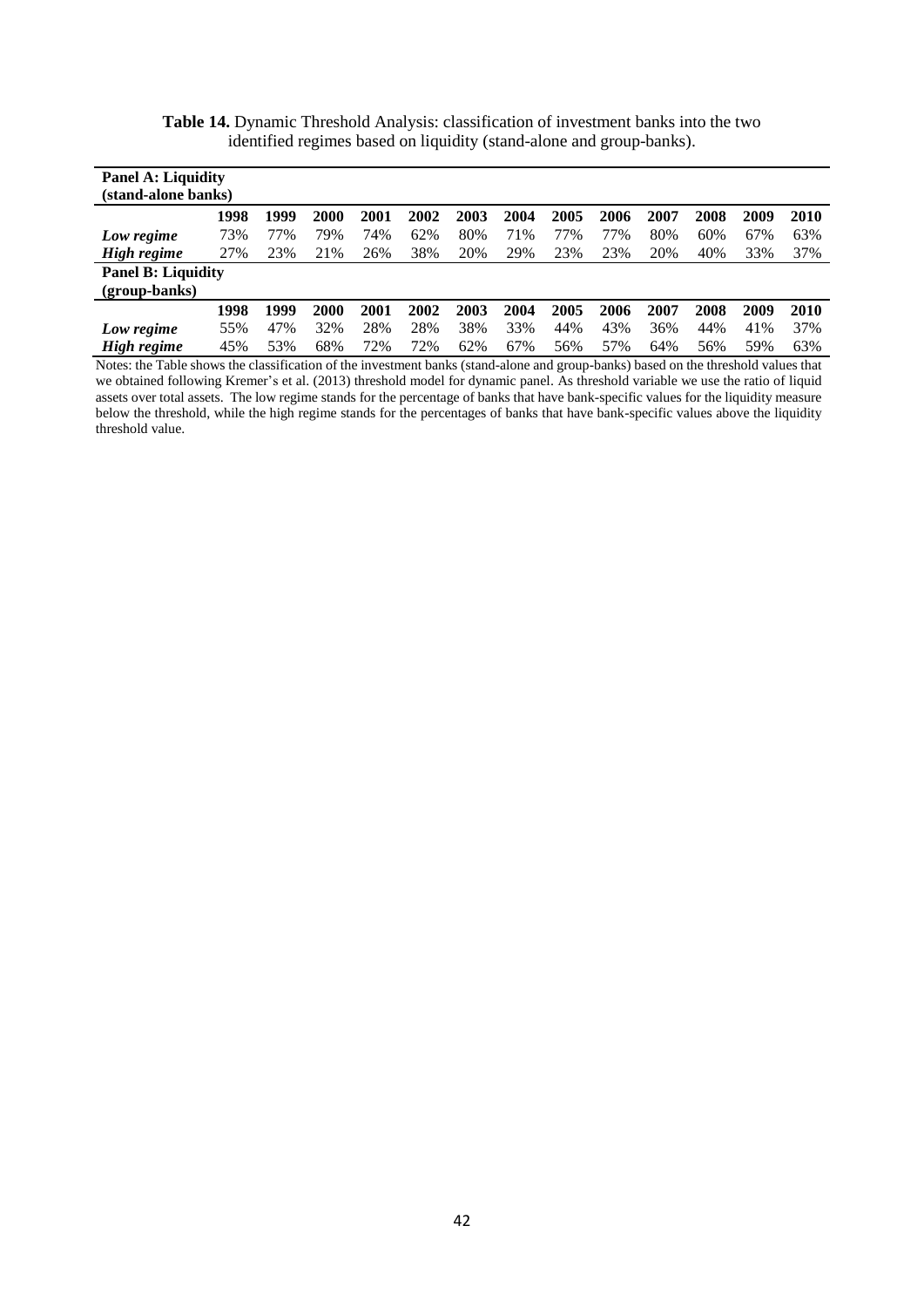### **List of Figures**



Notes: the Figure shows the Domestic Market Capitalization (as % of GDP) across G7 and Switzerland countries (2000-2010). The left axis includes values that correspond to the US, the UK, France, Italy, Germany, Japan and Canada. The right axis includes only values that correspond to Switzerland. For Domestic Market Capitalization (as % of GDP) data we use World Development indicators from the World Bank.



**Figure 2.** M&A activity transaction value across the G7 and Switzerland (2000-2010).

Notes: the Figure shows the M&A transaction value in billion dollars across G7 and Switzerland (2000-2010). The left axis includes M&A transaction values that correspond to the UK, France, Italy, Germany, Switzerland, Japan and Canada. The right axis stands for values that correspond to M&A market in the US. For M&A transaction value we use the Thomson One Banker database.